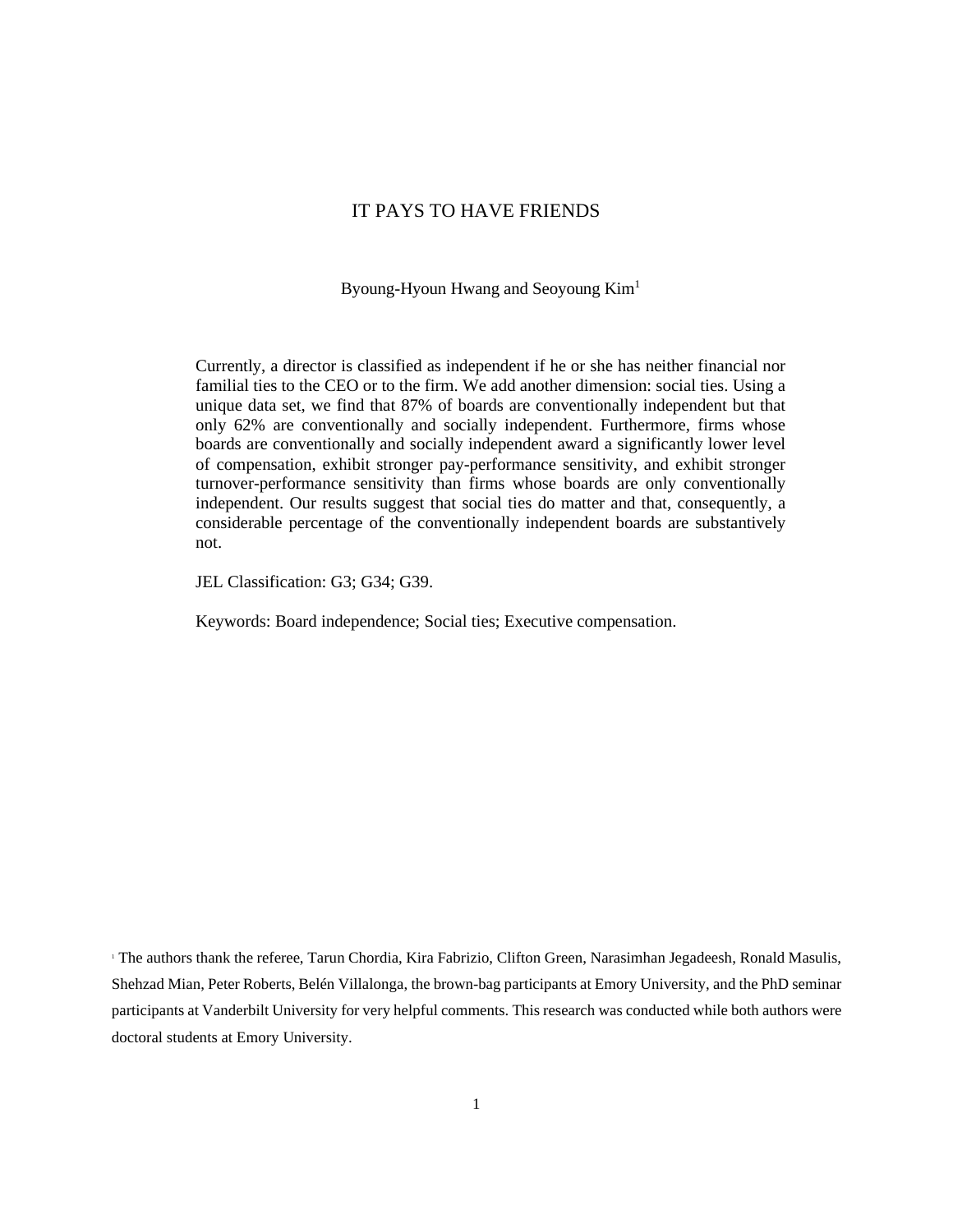#### **1. Introduction**

Amid corporate scandals and conflicts of interest, increased board independence is an oft prescribed remedy. Many academic studies examine the monitory benefits of independent boards (e.g., Weisbach, 1988; Byrd and Hickman, 1992; Brickley, Coles, and Terry, 1994; Cotter, Shivdasani, and Zenner, 1997; Mayers, Shivdasani, and Smith, 1997; and Paul, 2007), and mutual fund investors are calling for more independent directors to oversee fund managers. Moreover, recent corporate-governance reforms issued by the NYSE, Amex, and Nasdaq require that listed firms (with some exceptions) have independent boards. But are these "independent" boards really independent?

Currently, a director is classified as independent if he has neither financial nor familial ties to the chief executive officer (CEO) or to the firm. Absent from these conventional criteria are social ties; that is, the nonfamilial, informal connections. However, given that agents are not driven solely by economic gains (e.g., Mills and Clark, 1982; Silver, 1990; and Uzzi, 1996), social ties are a potentially rich source of a director's dependence to the CEO. Board consultants in the popular press broach this issue, saying that when directors debate whether or how to fire a CEO, "they [the directors] typically need the most help in dealing with their attachment to the CEO" (Business Week, 2007). Our purpose is to incorporate these heretofore omitted ties into the definition of board independence and to examine their relevance to the monitory and disciplinary effectiveness of the board.

Drawing from the economics and sociology literatures, we propose mutual alma mater, military service, regional origin, academic discipline, and industry as indications of an informal tie between a director and the CEO. These mutual qualities and experiences, through homophily (i.e., an affinity for similar others), facilitate interactions and thereby foster personal connections. Whether it is conscious or not, actors enjoy an easier mutual understanding and are more comfortable with others who share similar characteristics and experiences (Marsden, 1987; and McPherson, Smith-Lovin, and Cook, 2001), and "contact between similar people occurs at a higher rate than among dissimilar people" (McPherson, Smith-Lovin, and Cook, 2001, p. 416).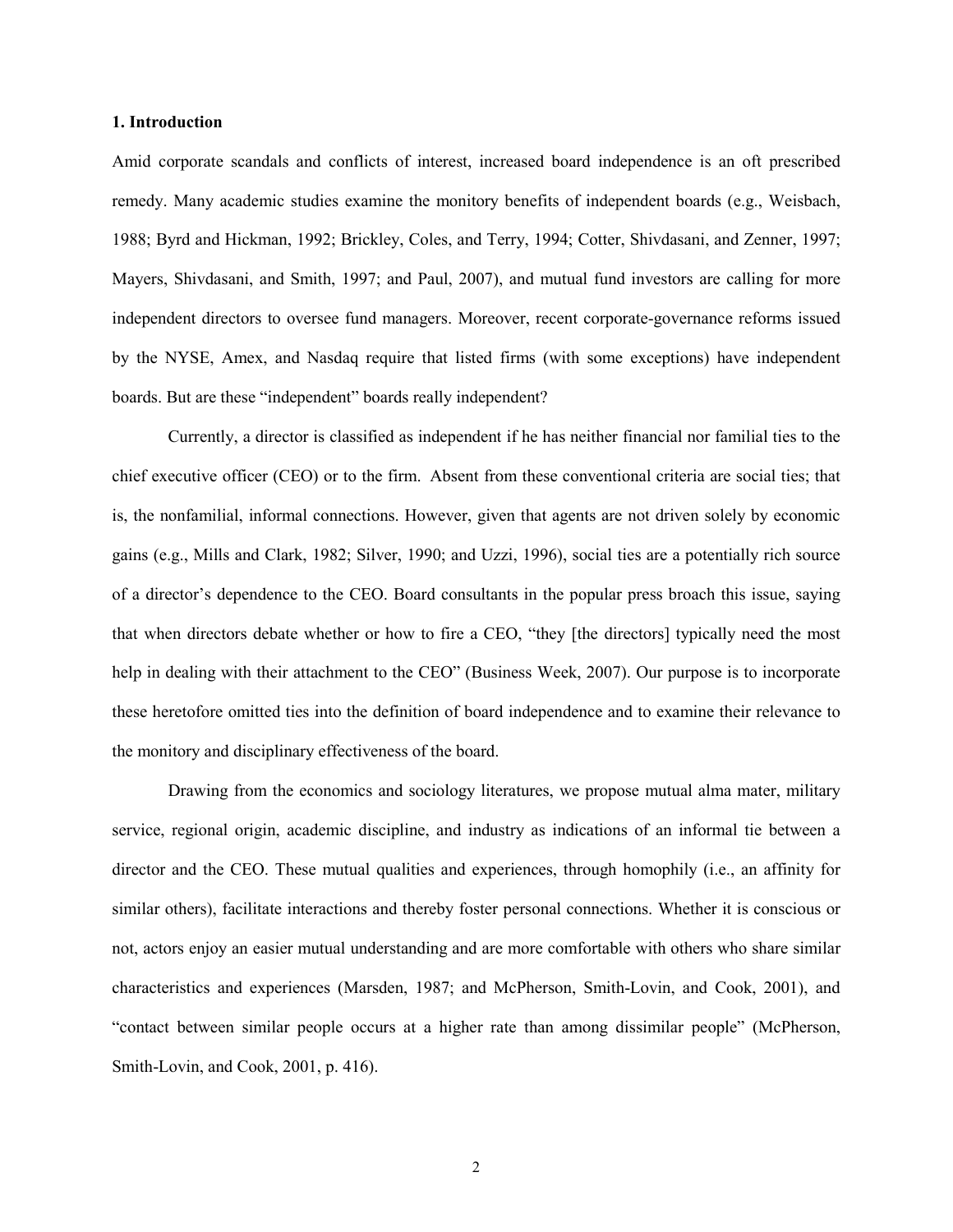Using hand-collected data, we focus on the Fortune 100 firms from 1996 to 2005. We find that, under the conventional measure of independence, 87% of the boards in our sample are classified as independent; that is, these boards have a majority composition of conventionally independent directors. Under our new measure, which augments the conventional definition with the proposed social restrictions, this percentage drops to 62%. Moreover, the incidence of socially linked directors increases as a new CEO's tenure at the firm progresses, suggesting that CEOs select directors along these social dimensions.

To illustrate a conventionally independent board that is not conventionally and socially independent, we consider the board of Cardinal Health. In the year 2000, this board had 13 directors, ten of whom were conventionally independent of the CEO. However, one conventionally independent director was not only from the same hometown, but also graduated from the same university as the CEO (incidentally, this director provided a job, at his own firm, for the CEO's son). Another conventionally independent director graduated from the same university and specialized in the same academic discipline as the CEO. Similarly, three others shared informal ties with the CEO, and ultimately, only five of the 13 directors were conventionally and socially independent of the CEO.

To test the monitory relevance of these social ties, we examine the differential association between board independence and the level of CEO compensation when we replace the conventional measure of board independence (which does not consider social ties) with our new measure. If these social ties do not affect the disciplinary or monitory capacity of directors, then a director who is conventionally independent but socially linked to the CEO is an equally effective monitor as a director who is both conventionally and socially independent. As such, we would expect no differential association between board independence and the level of compensation attributed to this distinction.

We find no significant difference in the CEO's total annual compensation when a conventionally independent board is present. However, when a conventionally and socially independent board is present, the CEO's total compensation decreases, on average, by \$3.3 million. This magnitude is not only statistically significant, but also economically meaningful (average annual compensation is \$12.8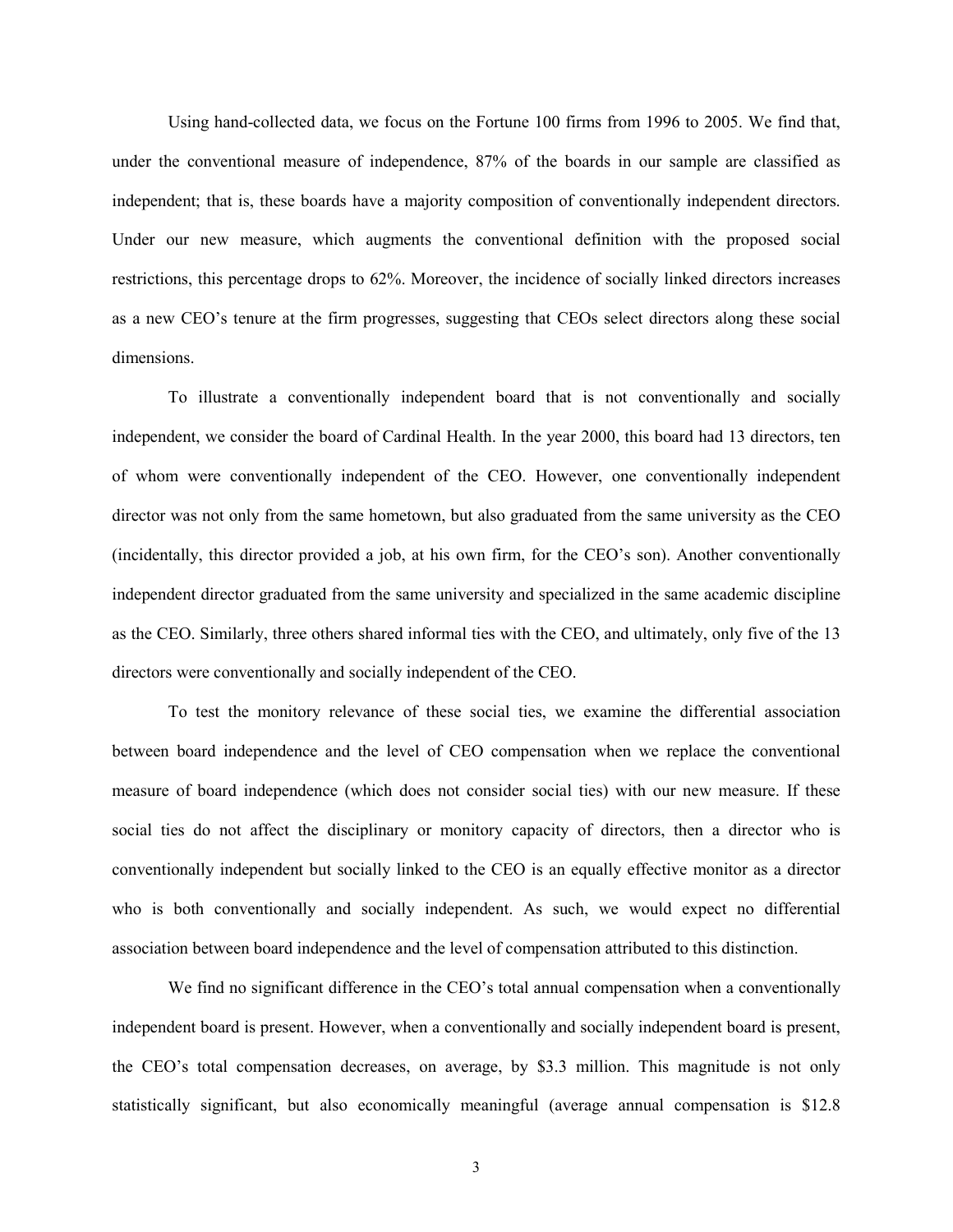million), and we make similar observations with respect to the CEO's annual salary plus bonus. In addition, we find a compensation differential within the subsample of firms with conventionally independent boards; those firms with boards that are conventionally independent but not conventionally and socially independent award a significantly higher level of compensation to their CEOs. These results further signify that it is not only the conventional ties but also the social ties that matter. Moreover, the excess compensation attributed to this type of board extends to a negative association with subsequent operating performance. This evidence punctuates the monitory relevance of these social ties because alternative interpretations of this excess component of compensation (e.g., the CEO of a more complex firm could require a higher level of compensation and a friendlier board) cannot explain its negative association with the firm's subsequent performance.

We also examine the role of social ties in other supervisory and disciplinary actions of the board, such as CEO turnover and pay-performance elasticity. We find that, within the subsample of firms with conventionally independent boards, those CEOs whose boards are not conventionally and socially independent exhibit a lower sensitivity of turnover and compensation to performance. We also find that CEOs whose audit committees are conventionally independent but socially linked (to the CEO) receive larger bonuses than otherwise equivalent CEOs whose audit committees are both conventionally and socially independent, suggesting that social ties affect the audit committee's oversight of financial statements.

Overall, our results suggest that social ties affect how directors monitor and discipline the CEO and that, consequently, a considerable percentage of the boards currently classified as independent are substantively not.

This paper is organized as follows. In Section 2, we discuss the significance of social ties, we develop our hypotheses, and we discuss our measures for social ties. In Section 3, we describe our data sources, variables, and summary statistics. In addition, we examine what determines the incidence of socially dependent directors. In Section 4, we examine the monitory relevance of social ties in the level of compensation, pay-performance elasticity, and CEO turnover. Moreover, we explore alternative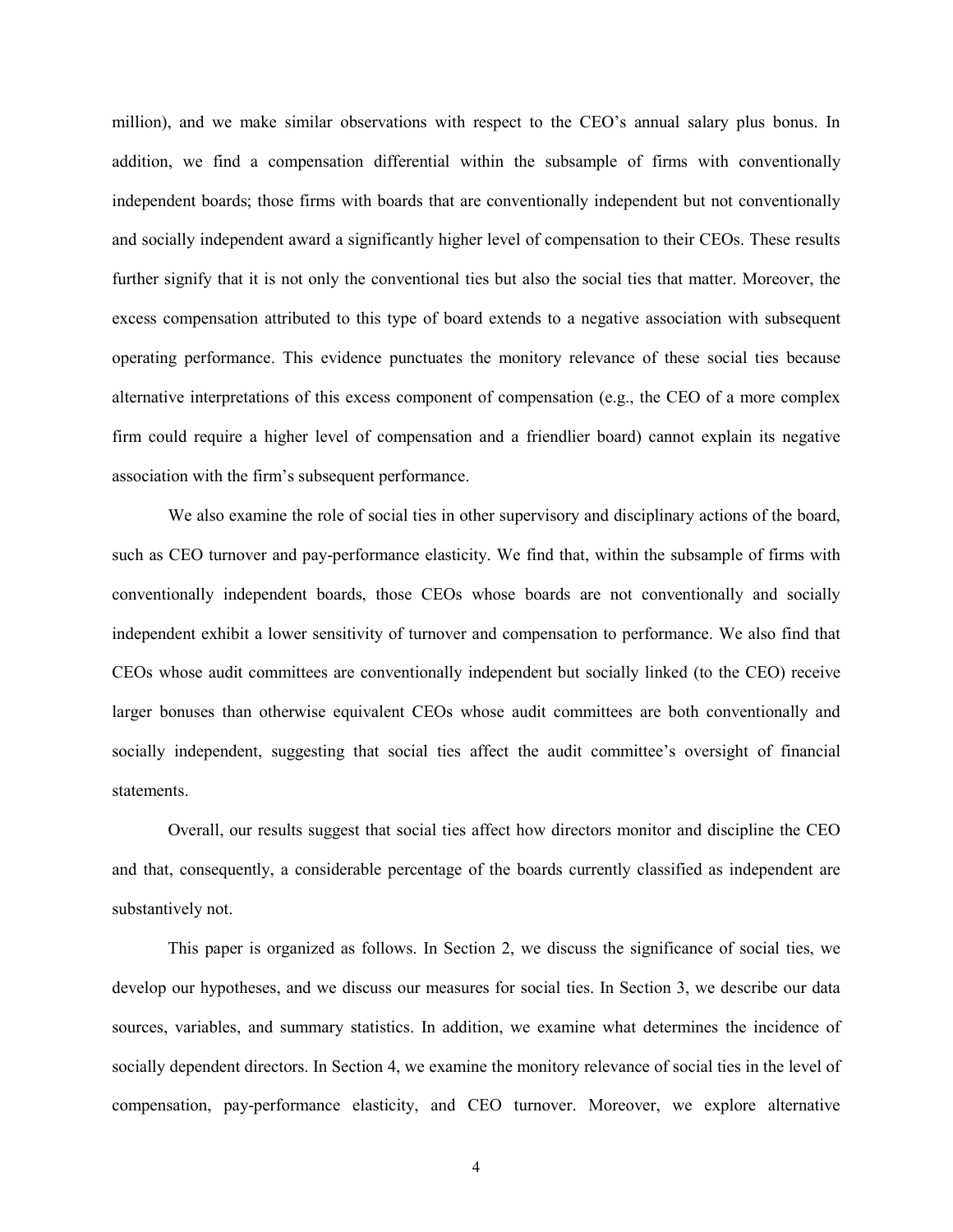interpretations of the excess compensation attributed to social ties. In Section 5, we discuss our contribution to the corporate governance literature, and in Section 6, we conclude.

## **2. Motivation, hypotheses, and identification of social ties**

Given that actors are not driven solely by financial motives, social ties have a potentially large impact on a director's monitory and disciplinary capacity. In particular, when two actors share a social bond, there is a shift in normative expectations, whereby their actions are governed by communal norms, which promote mutual caring and trust, as opposed to exchange-based norms, which promote dispassionate reciprocation (Mills and Clark, 1982; and Silver, 1990). Furthermore, a social relationship "disposes one to interpret favorably another's intentions and actions" (Uzzi, 1996, p. 678). Thus, when a CEO enjoys a personal tie with a director, the director's resulting concern for the CEO clouds objective monitoring and disciplining of the CEO. $<sup>1</sup>$ </sup>

There is considerable evidence that social ties influence economic outcomes. Uzzi (1996) studies the apparel industry and observes that social ties promote cooperation and "voluntary, non-obligating exchanges of assets and services between actors" (p. 678). For example, a buyer will find alternate uses for fabric mistakes rather than refuse the material at the manufacturer's cost. Uzzi (1999) studies middlemarket banking and finds that social ties between firms and their lenders affect firms' access to and cost of capital. Ingram and Roberts (2000) find a substantial increase in hotel yields (i.e., revenue per room) when competing hotel managers share a social tie. This increased yield is not achieved through explicit collusion or price-fixing, but through collaboration, information exchange, and the mitigation of aggressive competitive behavior. Westphal, Boivie, and Chng (2006) find that managers form social ties with the managers of firms to which they are vertically dependent in order to mitigate opportunism, and Cohen, Frazzini, and Malloy (2008; 2009) find that mutual fund managers and sell-side equity analysts enjoy an informational advantage via their education networks.

 $<sup>1</sup>$  His disutility from violating the normative expectations imposed by social ties is also a factor. This disutility can</sup> be self-imposed (e.g., guilt) or imposed by others (e.g., disapproval) (Elster, 1989).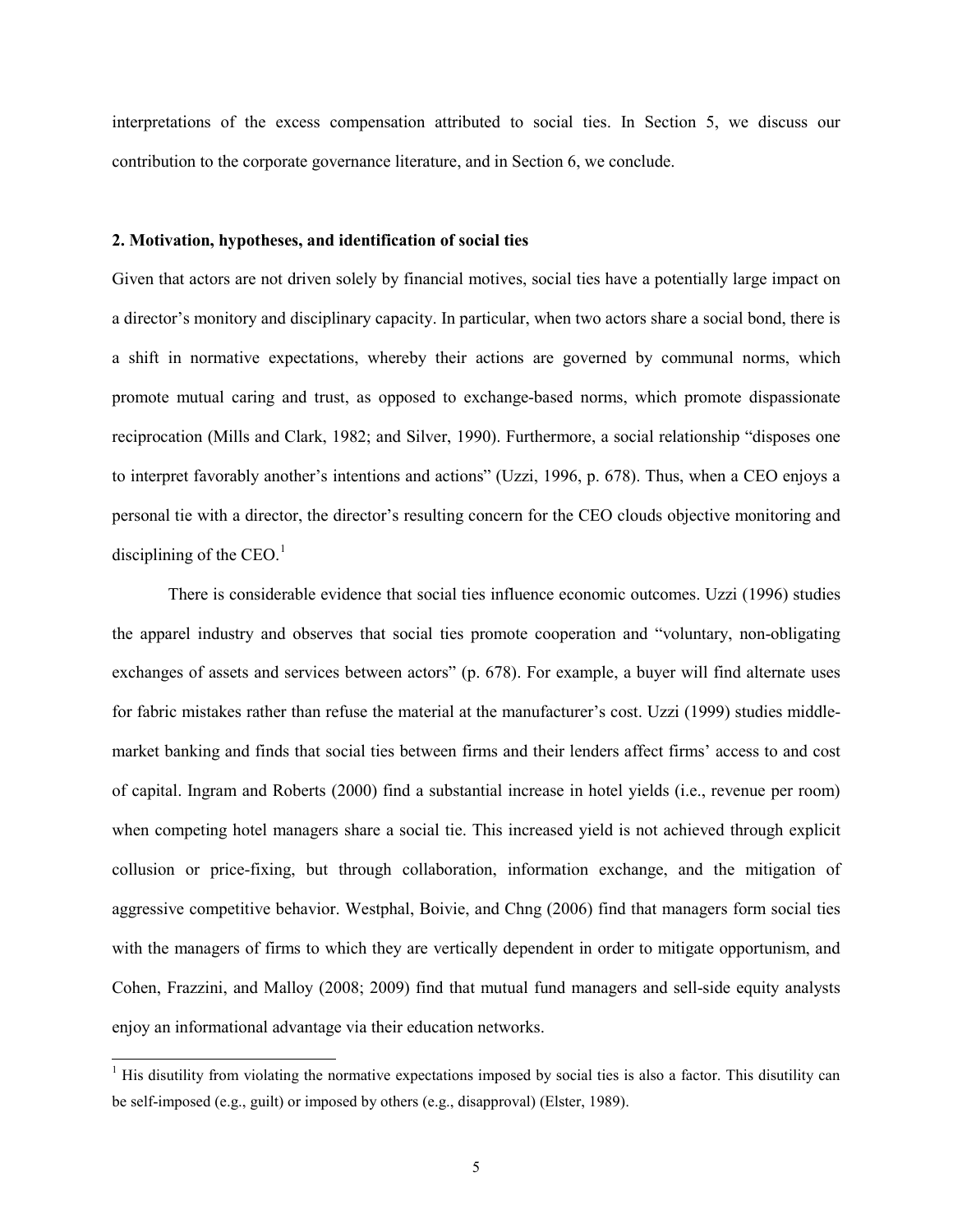## *2.1. Measuring and identifying social ties*

Unlike family or business ties, social ties are neither legally defined nor straightforward to identify. Studies on social embeddedness generally rely on surveys and interviews to identify the explicit social ties between actors (e.g., Uzzi, 1996, 1999; Westphal, 1999; Ingram and Roberts, 2000; McDonald and Westphal, 2003; and Westphal, Boivie, and Chng, 2006); that is, individuals are asked to report whether and with whom they share social ties.<sup>2</sup> In contrast, our approach is to operationalize social ties through mutual qualities and experiences, which, through homophily (i.e., an affinity for similar others), facilitate interactions and thereby foster personal connections. Whether it is conscious or subconscious, "contact between similar people occurs at a higher rate than among dissimilar people" (McPherson, Smith-Lovin, and Cook, 2001, p. 416), and actors enjoy an easier mutual understanding and are more comfortable with others who share similar characteristics and experiences (Marsden, 1987; and McPherson, Smith-Lovin, and Cook, 2001). Cohen, Frazzini, and Malloy (2008; 2009) use a similar approach, linking mutual-fund managers and sell-side equity analysts to corporate officers and directors via shared education networks (i.e., mutual alma mater).

This approach has several advantages. For one, unlike survey-based measures, the measures we propose are broadly observable and (relatively) easy to identify. The systematic availability of characteristics such as educational institution, regional origin, and military service makes such measures attractive for use in future studies. Furthermore, surveys are designed to capture conscious "friendship ties" (e.g., see sample survey question in the footnote from the previous paragraph), whereas many homophilous ties are likely built subconsciously, making them difficult to pinpoint in survey responses.

Drawing from the economics and sociology literature, we propose mutual alma mater, military service, regional origin, discipline, and industry as indications of an informal tie between a director and

 $2$  For instance, survey participants are asked to "indicate whether each person is (i) among your closest friends, (ii) a friend, but not among your closest friends, (iii) less than a friend but more than an acquaintance, (iv) an acquaintance" (Westphal, Boivie, and Chng, 2006, p. 433). Answers (i) and (ii) are coded "friendship ties," whereas answers (iii) and (iv) are not.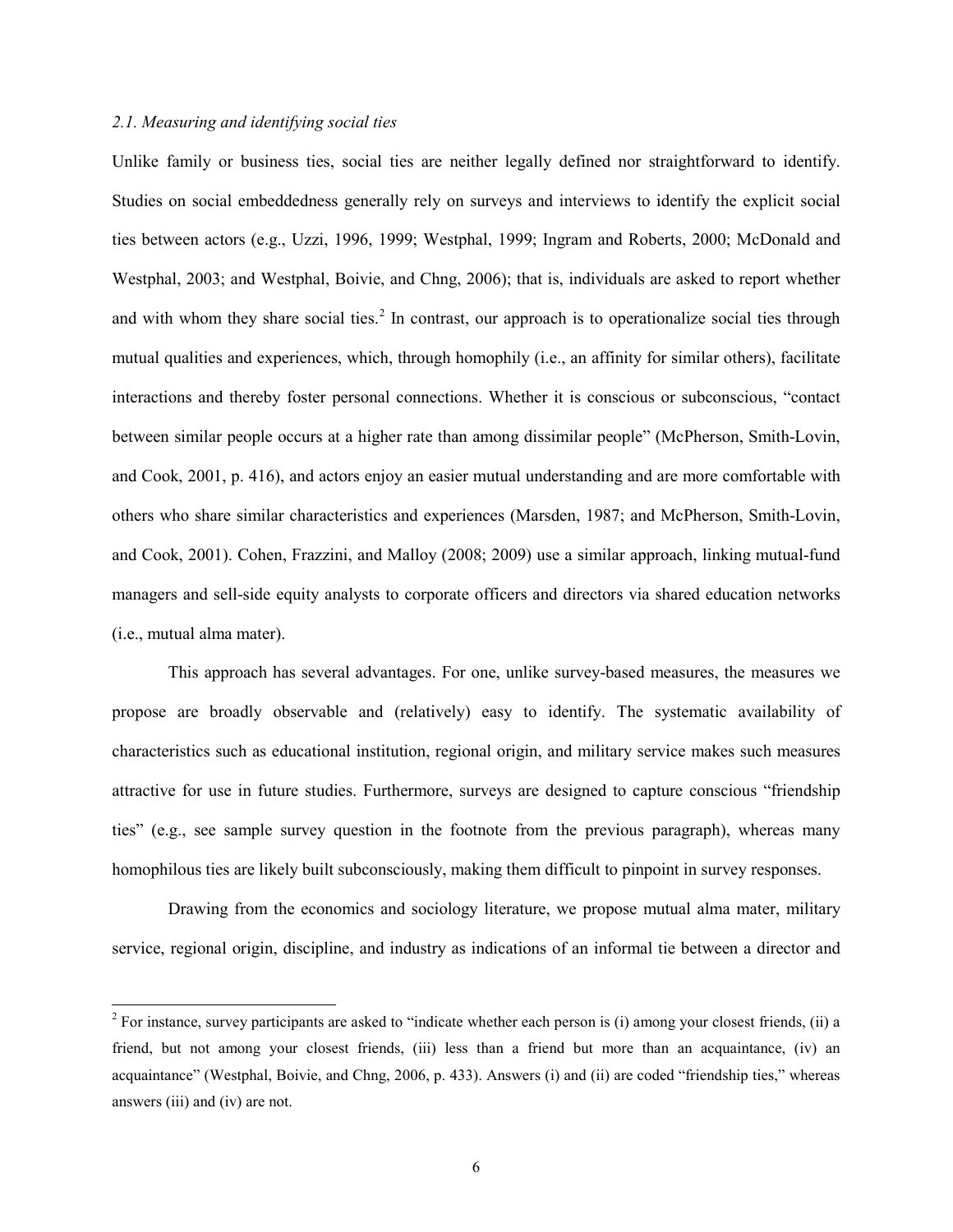the CEO. Because the probability of a social connection increases with similarity (McPherson, Smith-Lovin, and Cook, 2001), we require that a director and CEO (directly) share at least two of these ties to constitute social dependence. Alternatively, a director and CEO can share one direct tie and one thirdparty connection (to whom each is directly dependent), which enhances an existing tie by strengthening shared normative expectations (Granovetter, 2005) as well as facilitating further contact. Defining director dependence in dichotomous terms (a director is either independent or not) allows us to define whether a majority of board members are independent, which in turn allows us to examine whether the boards currently classified as independent are still classified as such once social ties are considered. Later, we explore various other specifications, such as the extent of a director's dependence (i.e., the number of ties shared).

Regional Origin. There are unique regional qualities that vary within the United States. For instance, there is a marked regional distinction in the choice of leisurely activities that is unexplained by demographic and socioeconomic differences (Marsden, Reed, Kennedy, and Stinson, 1982), and "[Americans] think of themselves as linked geographically by certain traits, such as New England selfreliance, southern hospitality, midwestern wholesomeness, western mellowness" (US Department of State, 2003). This regional clustering of dialect, beliefs, culture, and lifestyle contributes to an affinity for others from the same locale. For example, regional homophily appears in the social choices of college students, exceeding what is expected if social circles are formed randomly with respect to regional origin (Reed, 2003). We define regional origin as the non-US country or US region of birth, because birthplace is a readily available and easily defined measure, as opposed to the more difficult concept of being from somewhere. Moreover, birthplace is highly correlated with this vaguer notion of home. From 1995 to 2000, 8.7% of nationals changed their state of residence, and only 4.6% changed regions (US Census Bureau, 2003).<sup>3</sup> In accordance with the US Census Bureau, we cluster US states and territories into the

<sup>&</sup>lt;sup>3</sup> One possible concern is that the childhood mobility patterns of CEOs and directors are much higher, because they likely come from more educated and therefore more mobile families. However, of the educated, married population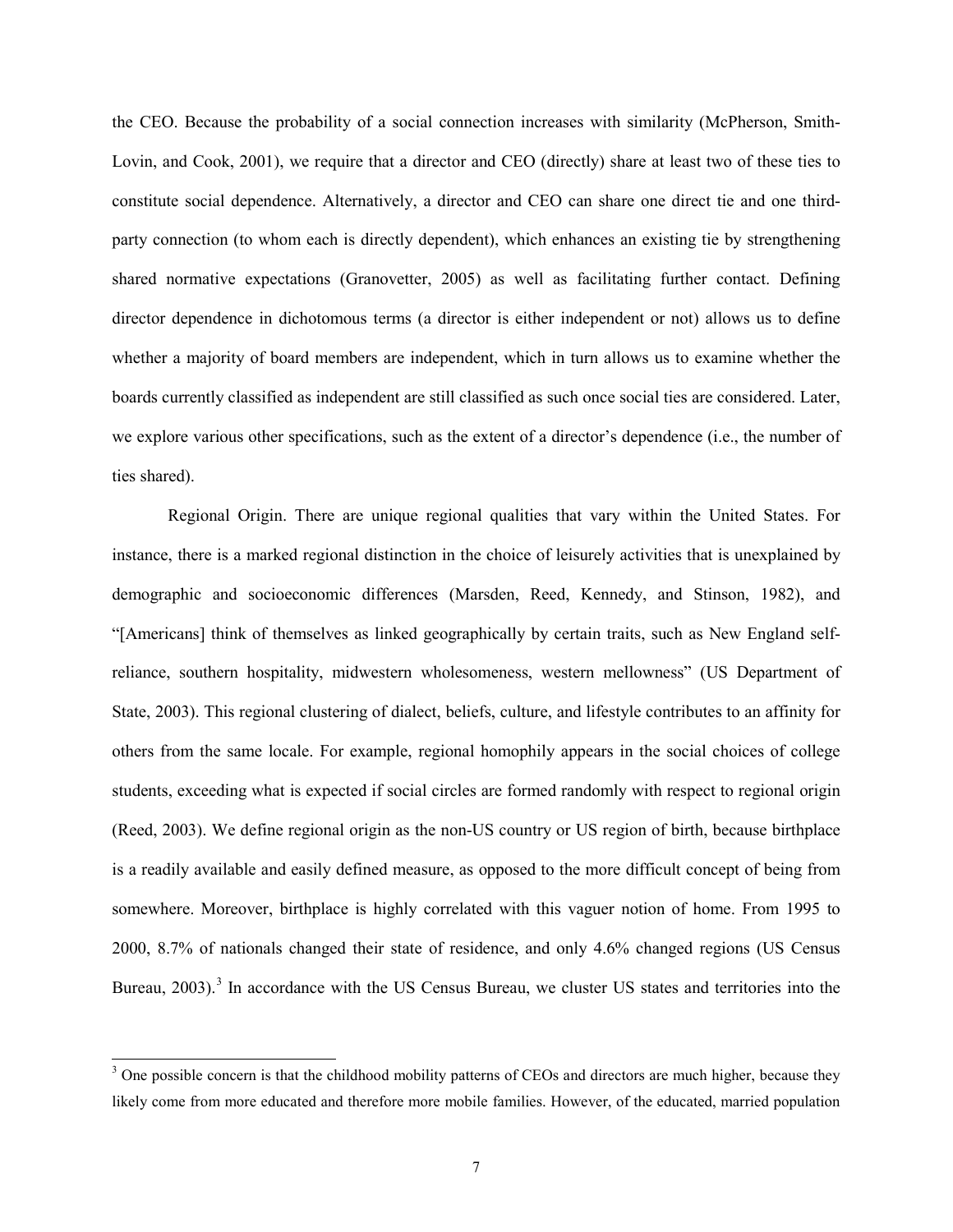following regions: South, Northeast, Midwest, Mountain, Pacific, and Territories.<sup>4</sup> We focus on these broader regional categories to keep with the theoretical and empirical groundwork on regional homophily. However, we also consider a finer classification of regional origin using individual states.

Mutual alma mater, military service, discipline, and industry. Connections forged through a mutual alma mater enjoy enhanced interaction via in-jokes, shared traditions, and a sense of group belonging, as evidenced by alumni networks, newsletters, donations, and college sports events. Similarly, veterans share a bond through their common experiences (Crosse and Hocking, 2004; and Friedman, 2005). Crosse and Hocking (2004) argue that veterans are in an environment that "depends on a highly structured, organized force… [with] a demand not paralleled in any other work environment," suggesting that this unique shared experience contributes to a steadfast bond among veterans. Mutual industry and academic discipline signify additional similarities through shared interests and common experiences, providing further points of contact. Moreover, these shared characteristics denote similarities beyond the common experiences they provide, because they are endogenously determined.

In our classification scheme, we classify the university ties in tandem with the director's and the CEO's age class(es), because an overlapping period of attendance starkly increases similarities in experiences. Moreover, university cohorts are more likely to have known each other prior to an appointment. To determine mutual industry and discipline, we partition industries of primary employment using the Fama-French (1997) 49-industry classification, and we partition academic majors into 26 categories from the *US News and World Report*. A full list of academic disciplines is provided in Appendix A.

 $\overline{a}$ 

of young adults (ages 25 to 39), only 18.6% changed their state of residence from 1995 to 2000 (US Census Bureau, 2003), and we project that even fewer changed regions.

<sup>&</sup>lt;sup>4</sup> Details are available at http://www.census.gov/geo/www/us\_regdiv.pdf.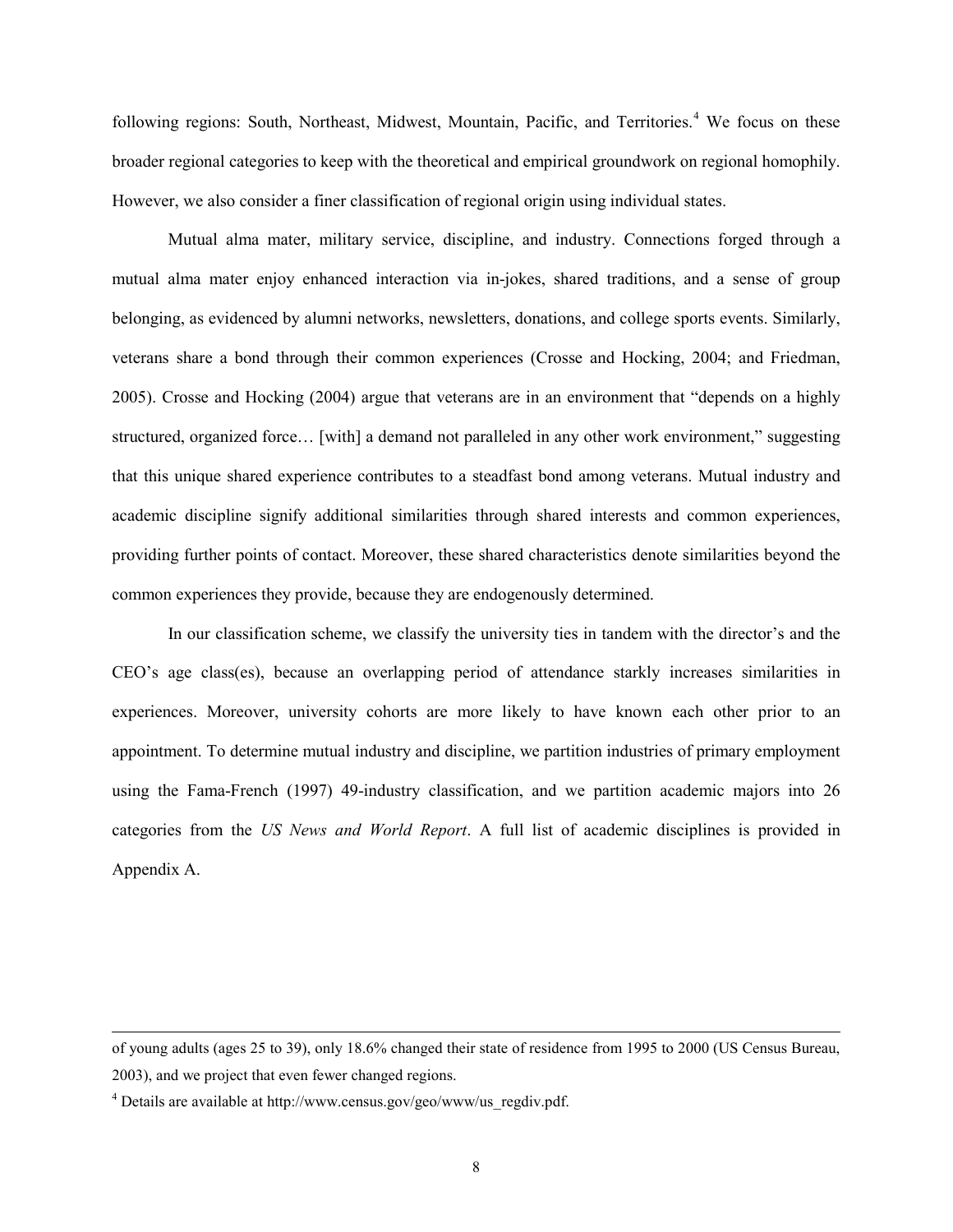### *2.2. Hypothesis development*

In terms of agency theory, the board's primary role is to enforce shareholders' interests and to mitigate the CEO's self-serving behavior. With respect to executive compensation, this framework specifies that the board's role is to lower the level of total compensation. In reality, however, many directors themselves are not perfect agents and likewise suffer the agency problems they were designed to address. Thus, agency theory prescribes that boards be primarily composed of independent directors because they are more likely to objectively monitor and discipline the CEO (Fama and Jensen, 1983). This is not to say that an independent board is an unconditionally more effective one. Studies focusing on the advisory role of the board argue the merits of a friendlier board (Adams and Ferreira, 2007; Coles, Daniel, and Naveen, 2008; and Linck, Netter, and Yang, 2008), but insofar as its disciplinary or supervisory role is concerned, the board is more effective as an independent unit. Because compensation is a monitory issue, the possible advisory benefits of a dependent board do not extend to (shareholder) benefits in terms of CEO compensation.

We expect that it is not only the conventional (i.e., financial and familial) ties that affect a board's monitory effectiveness, but also the social ties that matter. To test the relevance of these social ties, we examine the differential association between board independence and the level of executive compensation when we augment the conventional definition of board independence with our proposed social restrictions. If social ties are irrelevant, then we should observe no differential relation between board independence and the level of compensation when we replace the conventional board-independence measure with our new measure. Moreover, we examine the variation in compensation within the subset of firms whose boards are conventionally independent. There are two types of conventionally independent boards: those that are conventionally and socially independent, and those that are not. If social ties do not matter, then there should be no compensation differential attributed to this distinction.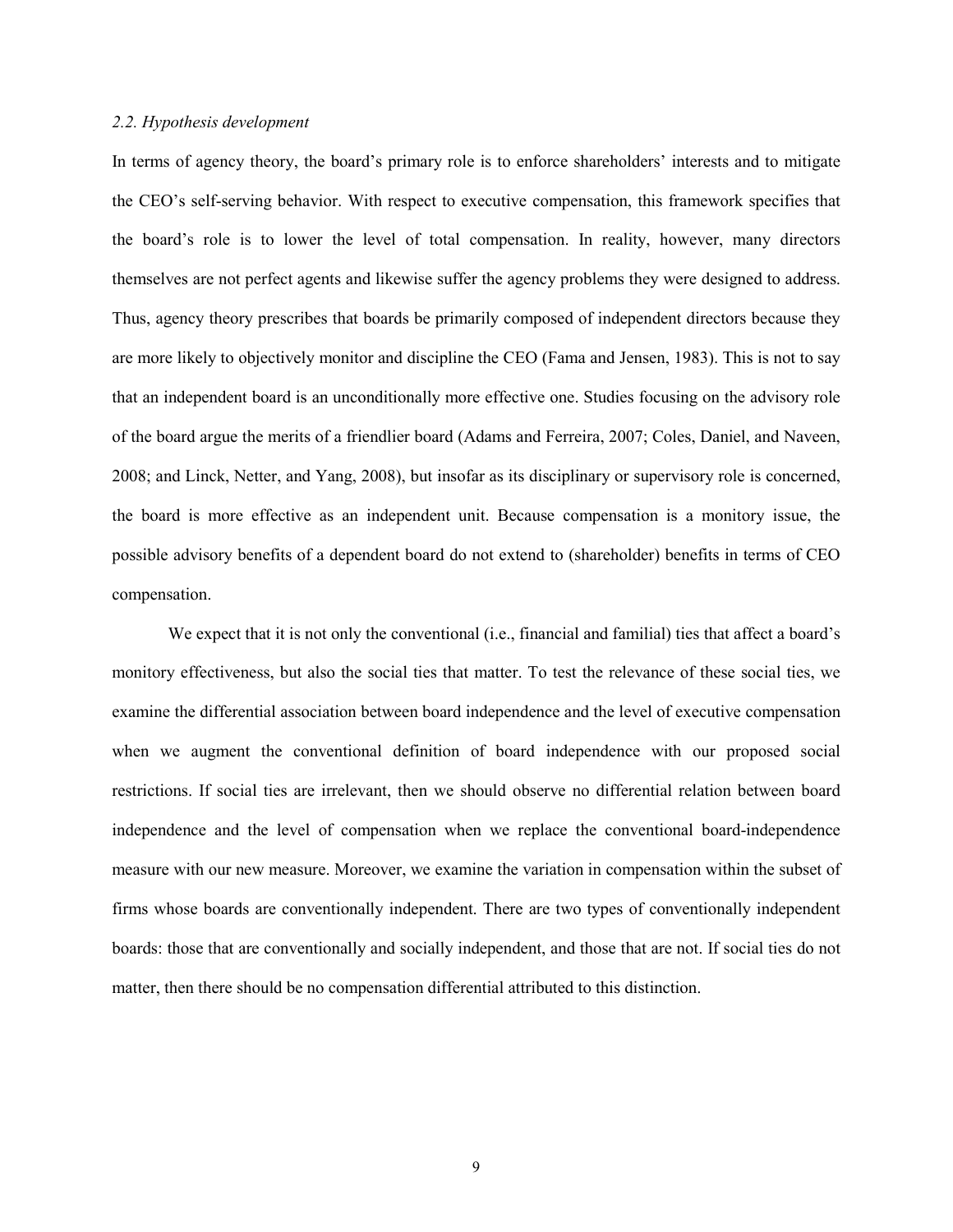#### **3. Data description**

This section discusses our data sources and regression variables. We also explore the determinants of a board's social composition, in particular the hypothesis that CEOs desire directors along our proposed social characteristics.

### *3.1. Sources*

We focus on the Fortune 100 firms (as declared in 2005) and obtain a list of these Fortune 100 directors and CEOs from the Investor Responsibility Research Center (IRRC) and Compustat Executive Compensation databases. Our sample period runs from 1996 to 2005 and was determined by the availability of the IRRC Directors database. We hand-collect data for each CEO and director's educational institution, military service, regional origin, and academic discipline from the Marquis Who's Who database. To determine each director's industry of employment, we first exploit the Primary Employment field provided by the IRRC Directors database, and for the remaining director-years with a blank Primary Employment field, we collect this information from the Marquis Who's Who and Notable Names databases. Next, we match each of these firms to an SIC code (we create a separate category for retired directors), and we use the Fama-French (1997) 49-industry classification to define industry ties. For publicly traded firms, we obtain the corresponding SIC code through the Center for Research in Security Prices (CRSP), and for the remaining firms, we determine SIC codes using a combination of the Manta, Websters Online, Goliath, Alacra Store, American Hospital Directory, Law Firm Directory, Martindale-Hubbell, and HG.org databases. Furthermore, we collect CEO-award information from the *Business Week* archives, and we collect information on family-run firms by cross-examining the information provided in *Family Business* with proxy disclosures, the Compustat Executive Compensation database, the IRRC Directors database, and the Blockholders database. We obtain executive compensation, financial statement, and stock price data from the Compustat Executive Compensation, Compustat, and CRSP databases, respectively.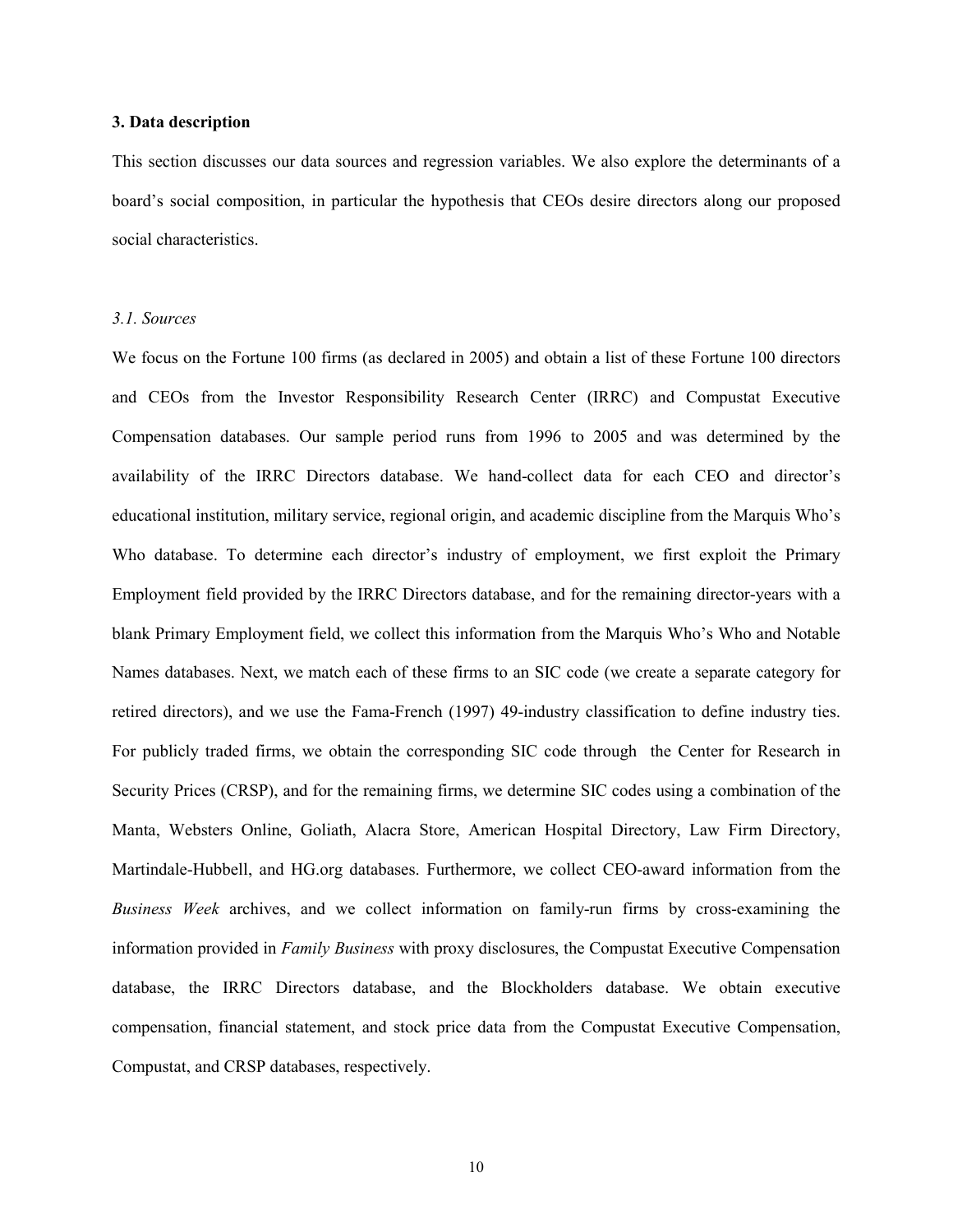Of the Fortune 100 firms, four are not publicly traded, and of the 96 publicly traded firms, three are not covered by the IRRC Directors database. In regressions using past performance as a measure of the incumbent CEO's quality, we further exclude those firm-years in which there are new arrivals because past firm performance cannot be attributed to an incoming CEO. Our final sample consists of 704 firmyears (1,568 directors and CEOs).

## *3.2. Regression variables*

## *3.2.1. Executive compensation*

We use two different measures of the level of compensation, our dependent variable: *Salary + Bonus* and *Total Compensation*. *Salary + Bonus* consists of only the base salary plus bonus. *Total Compensation* is calculated as the sum of base salary, bonus, long-term incentive payouts, the value of restricted stock grants, and the Black-Scholes value of option grants converted into their stock equivalents using the options' median delta.<sup>5</sup>

#### *3.2.2. Board independence*

Following regulatory convention, the board-independence dummy is an indicator variable that equals one if a majority of the directors are classified as independent, and zero otherwise.<sup>6</sup> We compare and contrast two classifications of director independence, which we refer to as the c*onventional measure* and the *new measure*.

Under the *conventional measure* (as specified by the IRRC), a director is classified as independent if he or she is not a current or former employee of the firm (or of a subsidiary of the firm), a relative of an executive officer, a customer of or a supplier to the company, a provider of professional

<sup>&</sup>lt;sup>5</sup> Following Baker and Hall (2004), we use a delta of 0.7, which approximates the median delta in the Hall and Liebman (1998) data.

<sup>6</sup> Other studies using an independence dummy or piece-wise linear approach include Weisbach (1988), Hermalin and Weisbach (1991), Byrd and Hickman (1992), Cotter, Shivdasani, and Zenner (1997), and Masulis, Wang, and Xie (2007).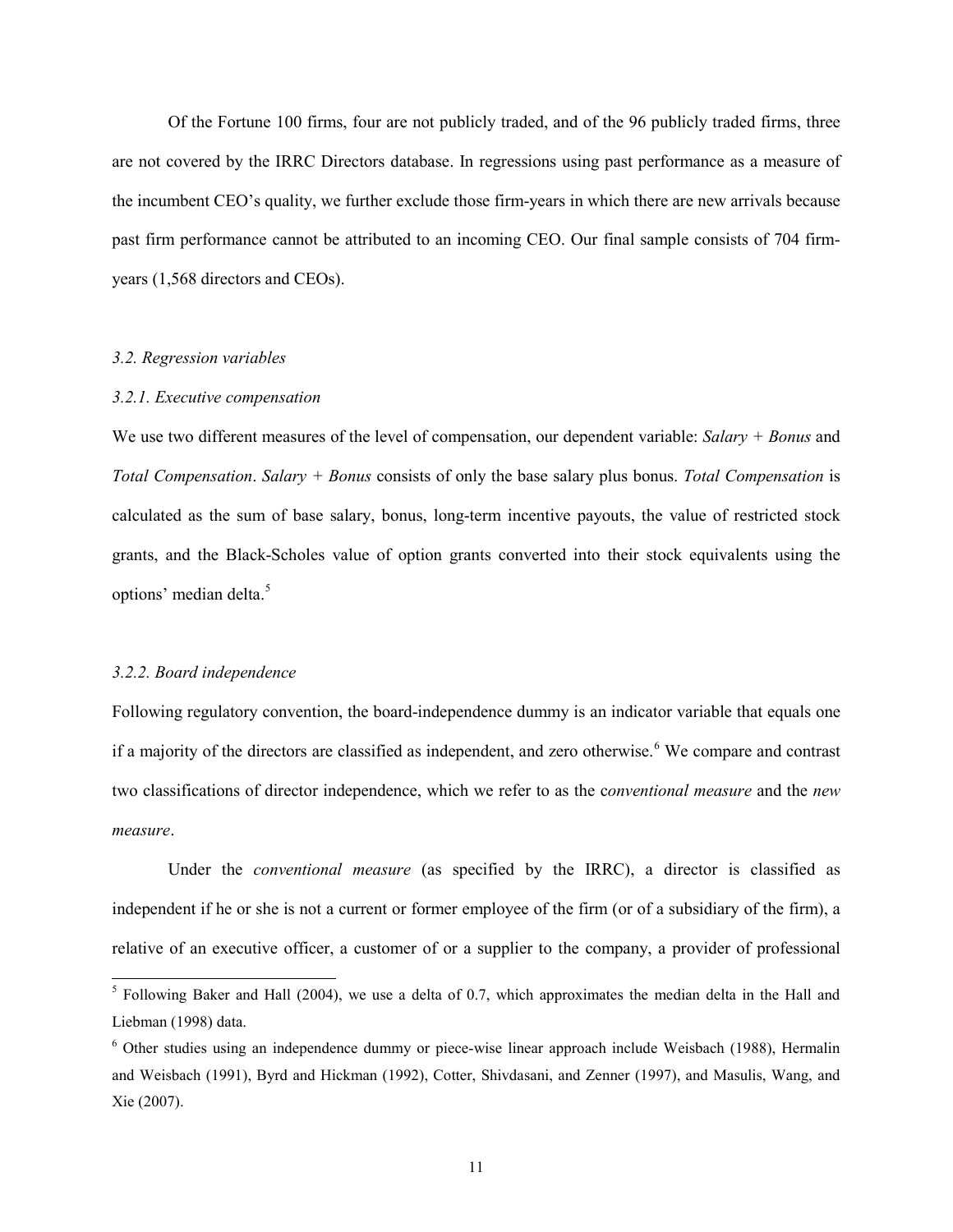services, a recipient of charitable funds, a designee under a documented agreement by a significant shareholder or group, or interlocked with an executive of the firm.<sup>7</sup> An interlocking directorate, also known as board cooptation, is a situation in which an executive of firm  $X$  is a director at firm  $Y$  at the same time that an executive of firm Y is a director at firm X. The list of independence criteria also includes a catchall phrase for any other type of affiliation that poses a potential conflict of interest, because there are a myriad of possibilities that cannot be definitively specified. However, the scope of this catchall is limited to proxy disclosures, and firms are not inclined to report beyond what is explicitly required.

Under the *new measure*, a director is classified as independent if he or she is both conventionally and socially independent, whereby a director is classified as socially dependent if the director and CEO have two or more of the following in common: 1) served in the military, 2) graduated from the same university (and were born no more than three years apart), 3) were born in the same US region or the same non-US country, 4) have the same academic discipline, 5) have the same industry of primary employment, or 6) share a third-party connection through another director to whom each is directly dependent. For example, suppose that the CEO is a 55-year-old, Stanford-educated, business major who served in the military and was born in the Northeast, and director A is a 55-year-old, Stanford-educated, electrical engineering major born in the South. Although the director and CEO share only one direct tie (i.e., through mutual alma mater), if there is third-party director B who is a 57-year-old Stanford graduate who studied electrical engineering and served in the military, then we consider director A socially dependent to the CEO (because in addition to their mutual alma mater connection, the two are socially connected to a mutual third party with whom each shares two direct ties).

 $<sup>7</sup>$  Details are available at http://wrds.wharton.upenn.edu/support/docs/irrc/directors\_terms.doc.</sup>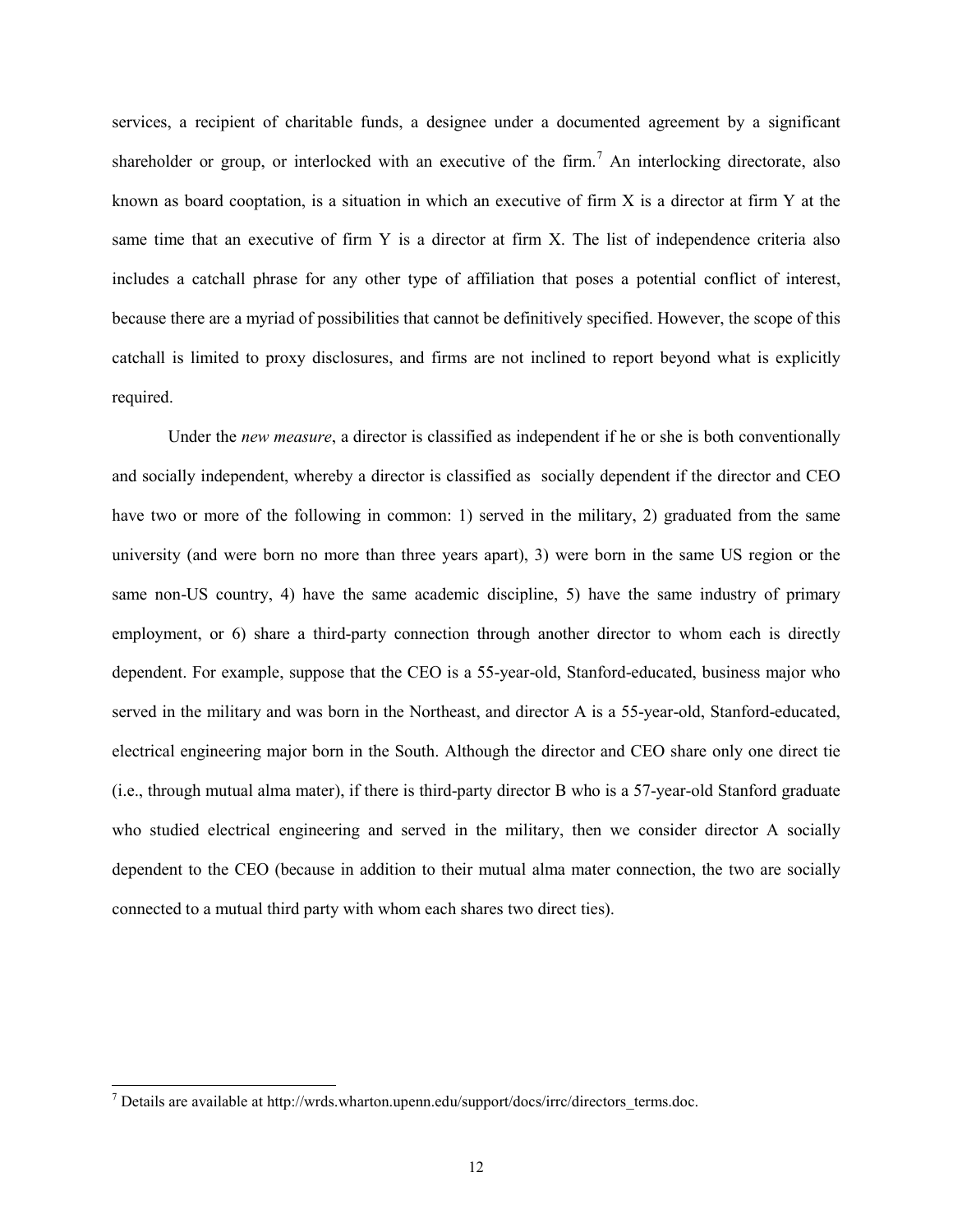### *3.2.3. Other regression variables*

In addition to the board-independence dummy, we include the following control variables: *ln(Total Assets)*, *ln(MB)*, *ROA*, *RET*, *σ 2* , *CEO Equity Holdings*, *CEO Award*, *CEO=Chairman*, *CEO Tenure*, *ln(Board Size)*, *Old Directors*, *Busy Board*, *Directors' Equity Holdings*, *CEO from Other Company*, *Classified Board*, *Democracy Firm*, *Dictatorship Firm*, and *Family Firm* (Appendix B has a description of each variable and its expected relation with the level of CEO compensation). We also include year dummies as well as industry dummies using the Fama-French (1997) five-industry classification.<sup>8</sup> We use the five-industry classification because finer industry classifications result in much sparser partitions, with many industry categories having only one or two firms. Thus, using such fine classifications to define our industry dummies would amount to including firm-specific dummies, which we do not include due to the high persistence of many of the governance variables (e.g., board independence, classified-board provision).

## *3.3. Breakdown of social ties*

In Table 1, we present summary statistics on the average proportions of directors with various ties to the CEO or to the firm. We determine average proportions by first calculating, for each firm-year, the proportion of directors with the relation in question, and then taking the pooled mean of these proportions. For instance, the average proportion of directors with a social tie is obtained by calculating for each firm-year the proportion of directors with a social tie and then taking the pooled average across all firm-years.

In our sample, we find that social ties between CEOs and directors are about as common as conventional ties. The average proportion of conventionally dependent directors is 0.296, and the average proportion of socially dependent directors is 0.276. The average proportion of directors who are either

 <sup>8</sup> Obtained from Ken French's website: [http://mba.tuck.dartmouth.edu/pages/faculty/ken.french/data\\_library.html.](http://mba.tuck.dartmouth.edu/pages/faculty/ken.french/data_library.html)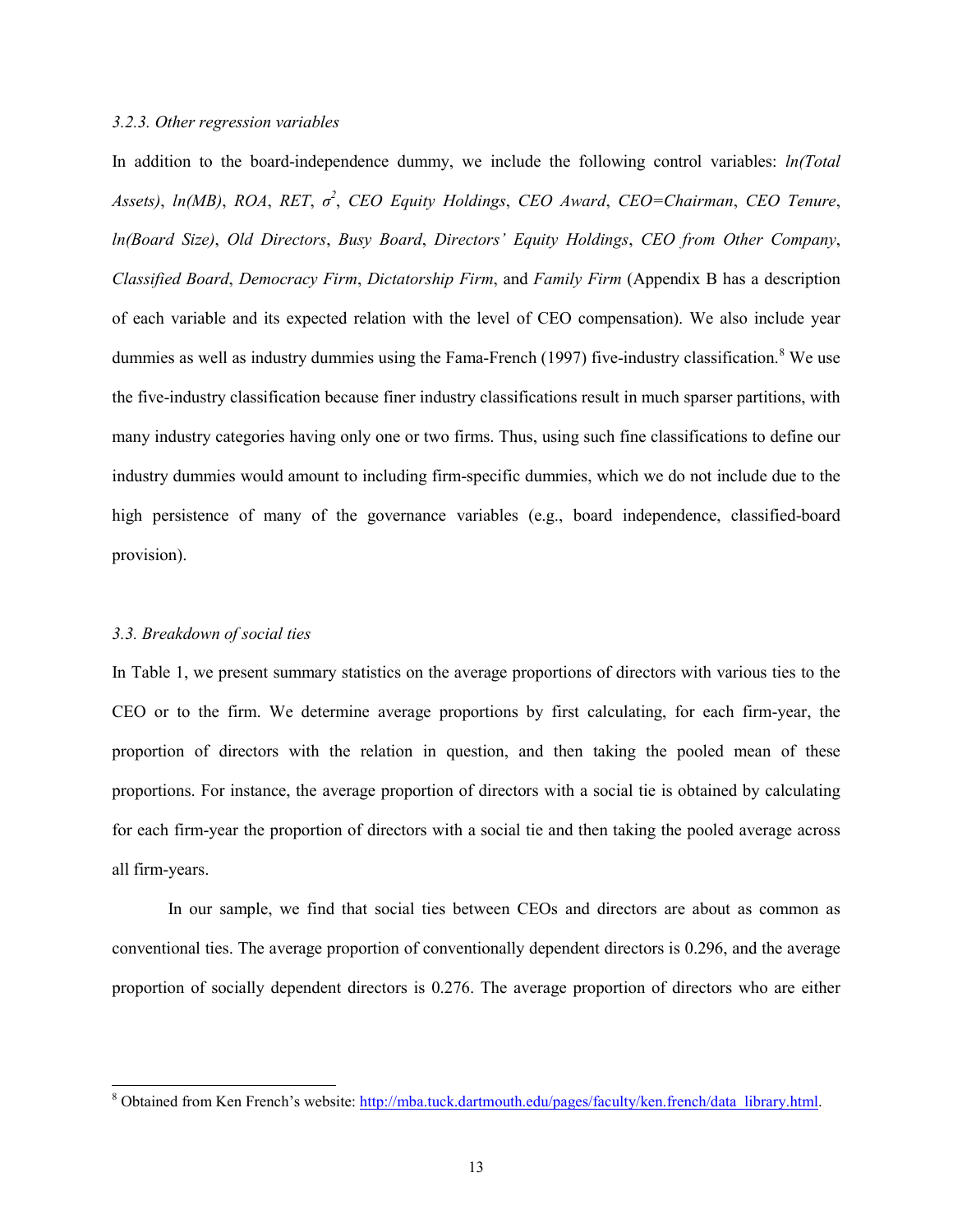conventionally or socially dependent (or both) is 0.416, indicating a substantial presence of social ties among the directors who have a conventional tie to the CEO.

We also examine what proportion of the socially dependent directors share each of the following specific ties with the CEO: military service, alma mater, regional origin, academic discipline, industry, and third-party ties. We find that, of all socially dependent directors, 8.9% share a military connection with, 49.6% graduated from the same university as, 68.0% share regional origin with, 60.2% have the same academic discipline as, 65.2% have the same industry of primary employment as, and 66.0% share a third-party connection with the CEO. Moreover, we observe a substantial presence of these specific ties among the directors who have a conventional tie to the CEO. Of the conventionally dependent directors, 6.6% share a military connection with, 39.0% graduated from the same university as, 44.9% share regional origin with, 42.6% have the same academic discipline as, 66.0% have the same industry of primary employment as, and 43.7% share a third-party connection with the CEO.

## *3.4. Board characteristics and the determinants of the incidence of socially linked directors*

In Table 2, we present summary statistics on various CEO and board characteristics. In Column 1, which presents statistics for the entire sample, we observe that 87.4% of the boards are conventionally independent. However, when we augment the conventional definition of director independence with the additional social restrictions, the percentage of independent boards drops to 62.4%. Thus, if social ties matter, then a substantial proportion of conventionally independent boards are not truly independent.

We now explore the determinants of a board's social dependence. A CEO's clout in the boardselection process "comes from his perceived ability relative to a replacement" (Hermalin and Weisbach, 1998, p. 97). Thus, if CEOs desire socially dependent directors, we expect that the incidence of such directors increases with quality or power signals, such as tenure and board chairmanship. Consistent with this hypothesis, we observe in Table 2 that, on average, the CEOs of firms whose boards are conventionally independent but not conventionally and socially independent (Column 4) have greater tenure and more often have busy boards; these CEOs are also more likely to have received a "Business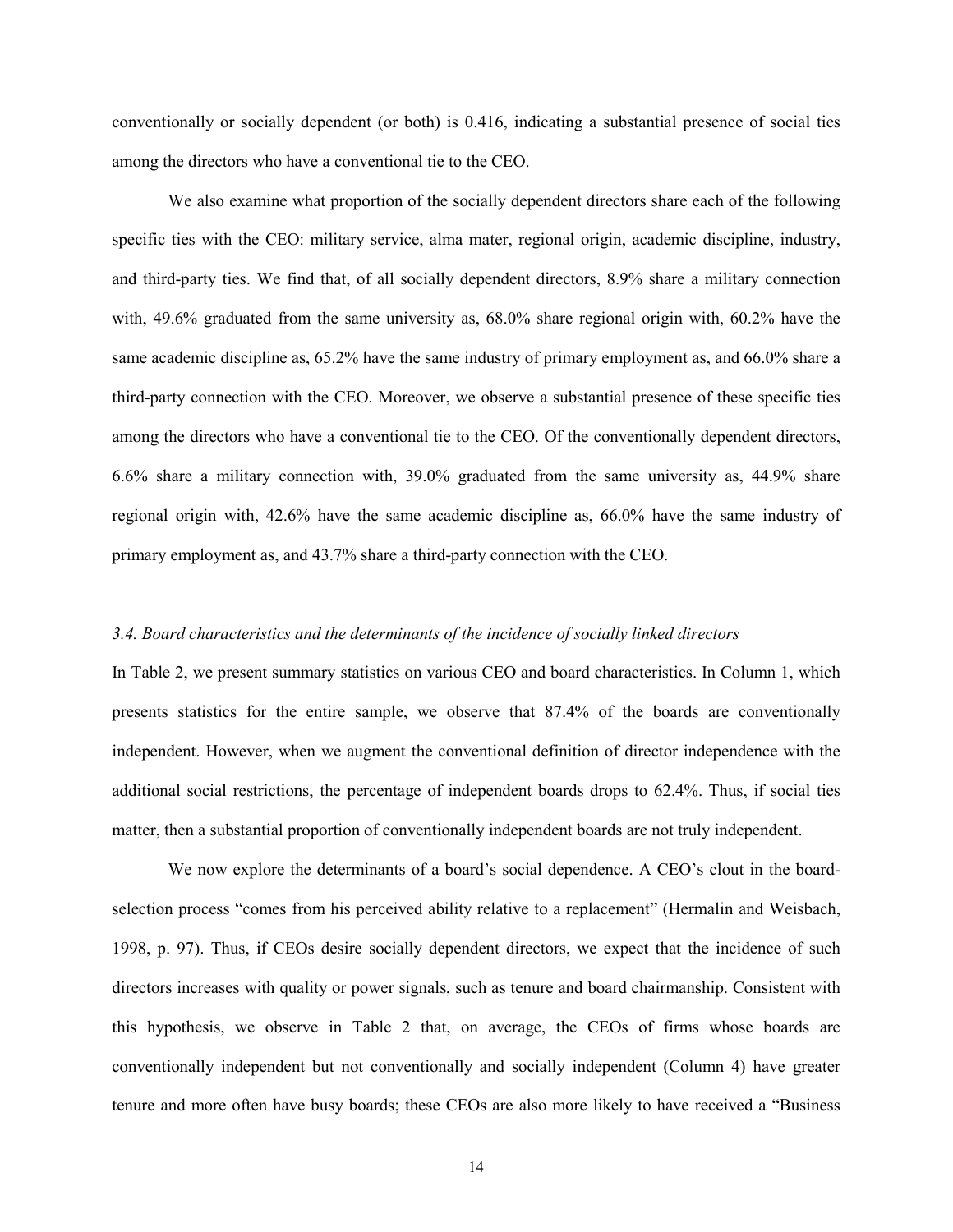Week Best Manager" award than the CEOs of firms whose boards are both conventionally and socially independent (Column 3).

In Table 3, we present the results from a pooled regression of the board's social-dependence fraction on various CEO, board, and firm characteristics. We use lagged values of the economic variables, such as past performance and firm size, because selection power and selection decisions based on economic determinants must be based on past values of such variables. To ensure that past performance is matched to the appropriate CEO, we exclude those firm-years in which there are new arrivals because past firm performance cannot be attributed to an incoming CEO. On the other hand, we use contemporaneous values of the board-composition variables, because directors can be selected mid-year, and the CEO's current power in the selection process is based on the current governance structure. To address potential timing concerns, we also estimate our regression using lagged values of the governance variables, and we obtain similar results (untabulated). We include year dummies and industry dummies using the Fama-French (1997) five-industry classification, and all *t*-statistics are calculated using White standard errors adjusted for clustering (by firm), which account for heteroskedasticity and serial correlation (Petersen, 2009).

We find that *CEO Tenure* has a significantly positive relation with the incidence of socially dependent directors. On average, a CEO with six more years of tenure has a board with a socialdependence fraction that is 0.042 greater (*t*-statistic = 2.11). Moreover, when the CEO has received a "Business Week Best Manager" award, the social-dependence fraction increases by 0.077 (*t*-statistic = 2.12). This positive association lends further support to the hypothesis that CEOs desire socially dependent directors, because a "Best Manager" distinction alludes to the CEO's power and thereby to his clout in the selection process. The social-dependence fraction is also significantly higher, both economically and statistically, when the board is busy (coefficient estimate  $= 0.052$ , *t*-statistic  $= 2.30$ ) as well as when there is a greater proportion of old directors on the board (coefficient estimate = 0.263, *t*statistic  $= 3.12$ ); presumably, these variables indicate a lack of director oversight, which also empowers the CEO. Finally, the coefficient estimates on the industry dummies (untabulated) indicate that, all else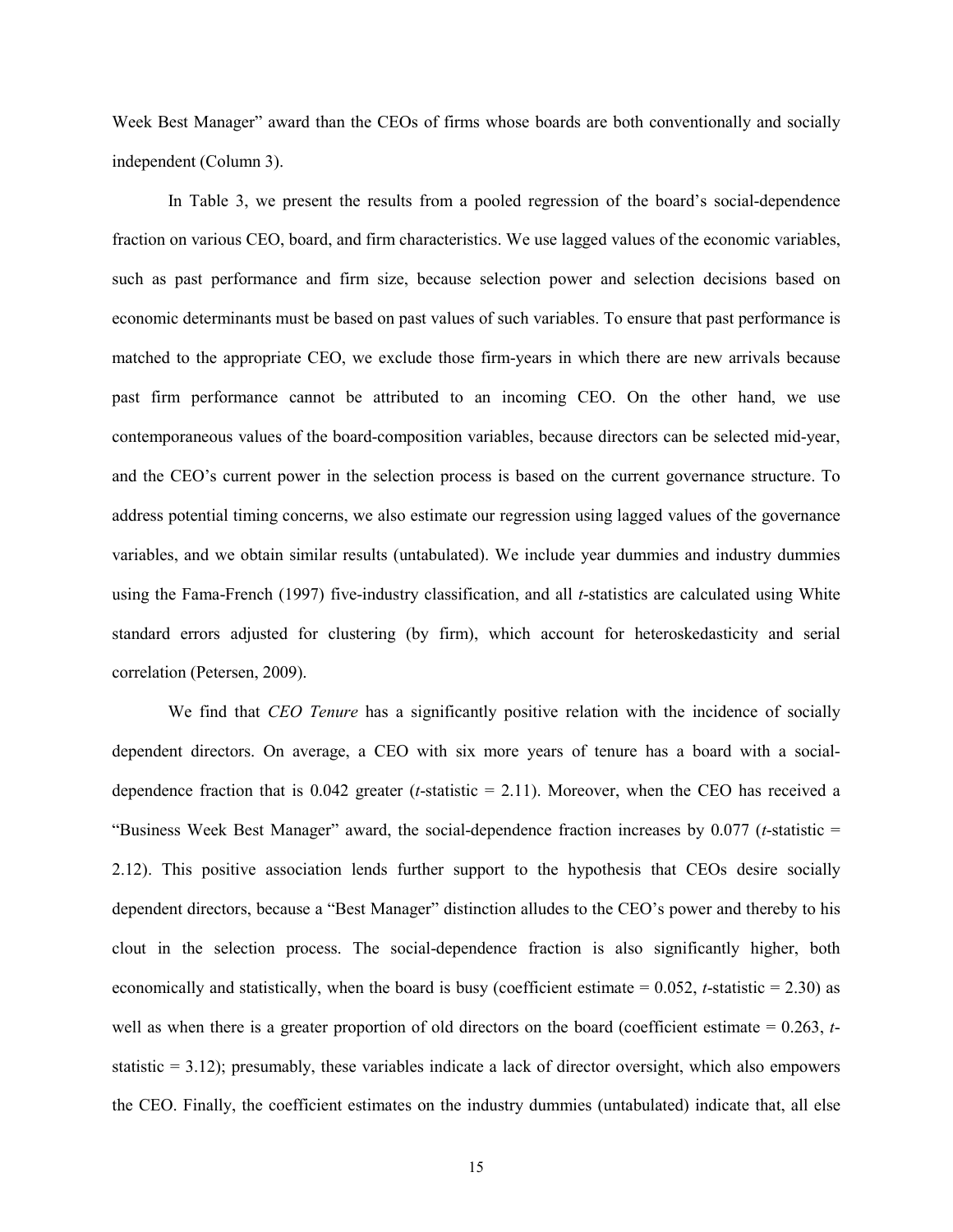equal, the *Health* industry has the highest incidence of socially dependent directors, followed by the *High-Tech* and *Other* industries, respectively. The *Consumer* and *Manufacturing* industries have the lowest incidence of socially dependent directors.

The positive association between the degree of social dependence and indicators of CEO quality or power is consistent with the idea that CEOs select directors with whom they share social ties. To further explore this interpretation, in Fig. 1, we examine the changes in a board's social dependence when a new CEO is appointed. If CEOs do not seek socially linked directors, then, on average, we expect to see no time-series increase in the social-dependence fraction as the new CEO advances in tenure. Using an unbalanced panel of 81 CEO appointments, we plot the evolution of the board's social dependence, in event time, from the year prior to the new CEO's arrival  $(t = 0)$  to the third year of the new CEO's tenure  $(t = 3)$ .<sup>9</sup> In Panel A, we plot the average fraction of directors who are socially dependent with respect to the incumbent CEO, and in Panel B, we plot the percentage change in the average fraction of socially dependent directors relative to time  $t = 0$ . Upon arrival of the new CEO, we observe an 8.1% decrease from 0.272 to 0.250 in the average proportion of directors who are socially dependent to the incumbent CEO. Then, as the new CEO's time with the firm progresses, he seems to rebuild the board's social dependence. By his third year, the average social-dependence fraction is back up to 0.284, suggesting that CEOs select directors along these social dimensions.

Given that other indicators of quality or power are associated with greater clout in the director selection process, we expect the rate at which a board's social dependence increases with tenure to be higher for those CEOs who exhibit these quality or power signals. Consistent with this hypothesis, we

<sup>&</sup>lt;sup>9</sup> One possible concern with the use of an unbalanced panel is that our figure could reflect cross-sectional variation in social ties as opposed to time-series variation. In particular, the positive association between CEO tenure and the board's social dependence could come solely from a socially dependent board's unwillingness to replace a CEO to whom it is socially linked. This interpretation signifies the disciplinary importance of social ties, but it is likewise interesting to know whether CEOs actively select such directors. Thus, we also investigate a balanced panel of CEO appointments, and we observe a similar pattern depicting an overall increase in the incidence of social ties over time (untabulated).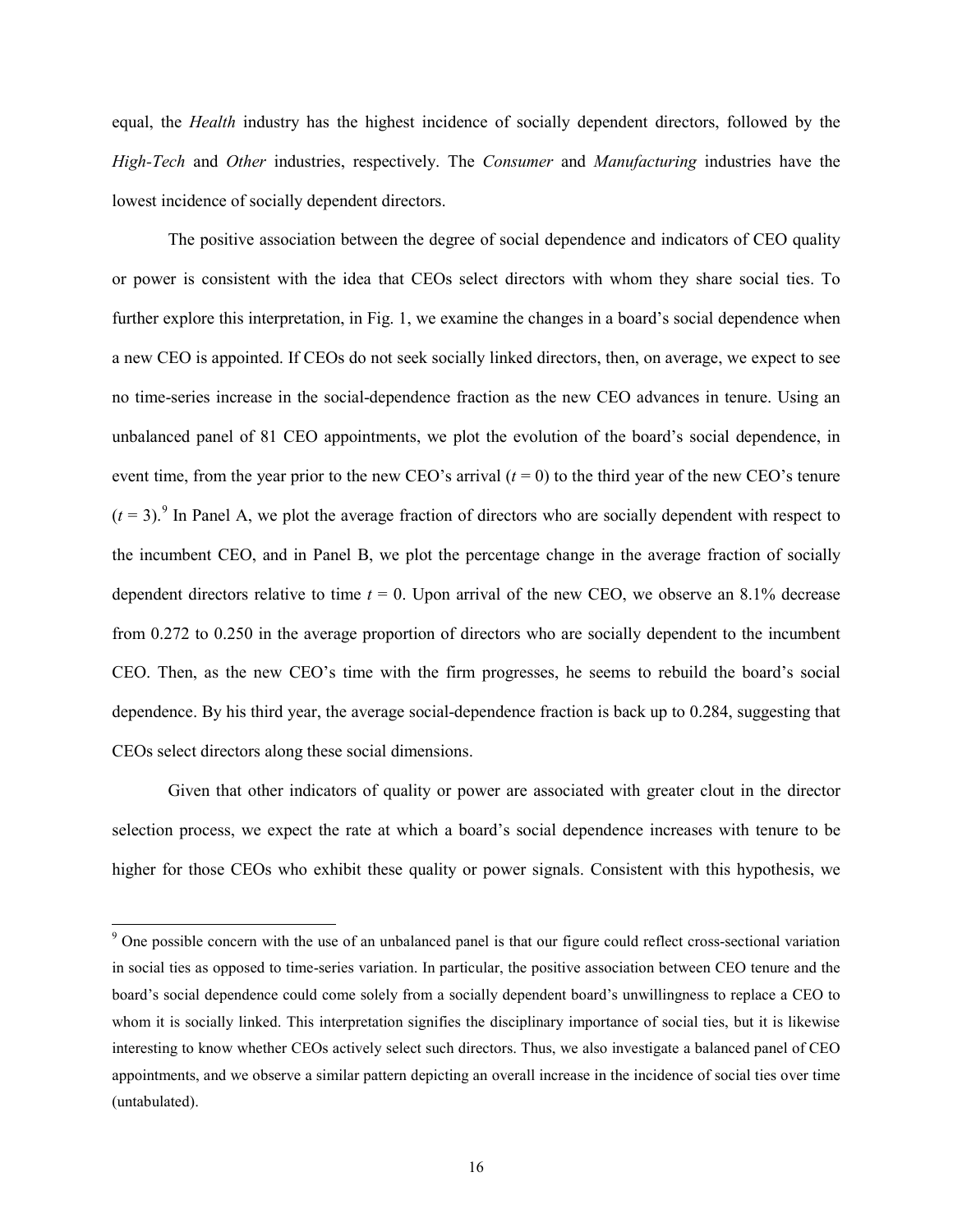find that, when we interact CEO tenure with the various indicators of CEO quality or power (untabulated), ten of the 14 interactions terms have the predicted sign and an *F*-test indicates significance at the 0.01 level, suggesting that such measures contribute to a faster increase in the incidence of socially dependent directors.

### **4. Empirical results**

We now proceed to examine the effect of social ties on executive compensation. In Table 4, we present summary statistics on CEO compensation and various firm characteristics (Appendix C contains a correlation matrix of variables, including the governance variables from Table 2 and our dependent variable, CEO compensation). The overall average salary plus bonus and total compensation are \$3.8 million and \$12.8 million, respectively (Column 1). In a cross-panel comparison, we observe that CEO salary plus bonus and total compensation are lower at firms whose boards are both conventionally and socially independent (Column 3) than at firms whose boards are conventionally independent but not conventionally and socially independent (Column 4). This observation is consistent with our conjecture that conventionally-and-socially independent boards are more effective at controlling agency issues than boards that are only conventionally independent. However, there are many other determinants of executive compensation for which we need to control.

#### *4.1. Level of CEO compensation*

To test the relevance of social ties, we estimate the following regression:

$$
C_{i,t} = \alpha + \beta_1 \text{Board} \text{Independence}_{i,t} + X\beta_{2\text{-}19} + \text{Year} \beta_{20\text{-}28} + \text{Industry} \beta_{29\text{-}32} + \varepsilon_{i,t}.
$$
 (1)

*Ci,t*, the dependent variable, is the level of compensation in millions for the CEO of firm *i* in year *t*. We use two different measures of compensation: *Base Salary + Bonus*, and *Total Compensation*, calculated as the sum of base salary, bonus, long-term incentive payouts, the value of restricted stock grants, and the Black-Scholes value of option grants converted into their stock equivalents using the options' median delta. *BOARD INDEPENDENCE<sub>it</sub>* is a dummy that equals one if the board of firm i is classified as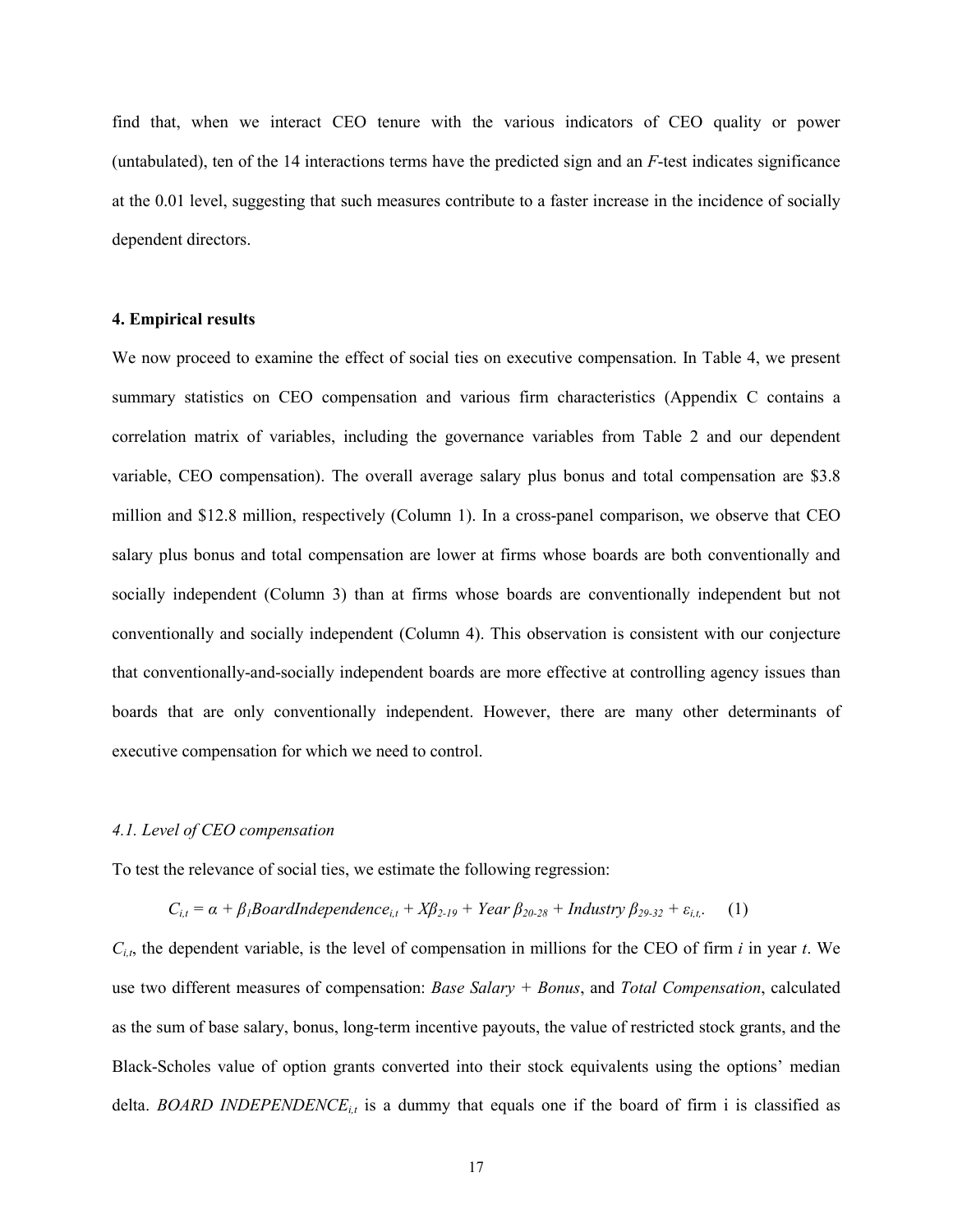independent (under the criteria in question), and zero otherwise. *X* is a set of the following control variables: *ln(Total Assets)*, *ln(MB)*, *ROA*, *RET*, *σ 2* , *CEO Equity Holdings*, *CEO Award*, *CEO=Chairman*, *CEO Tenure*, *ln(Board Size)*, *Old Directors*, *Busy Board*, *Directors' Equity Holdings*, *CEO from Other Company*, *Classified Board*, *Democracy Firm*, *Dictatorship Firm*, and *Family Firm*. Following Core, Holthausen, and Larcker (1999), we use lagged values of the economic determinants and contemporaneous values of the governance variables. However, to address potential timing concerns, we also estimate our regressions using lagged values of the governance variables and we obtain similar results (untabulated). To ensure that past performance is matched to the appropriate CEO, we exclude those firm-years in which there are new arrivals because past firm performance cannot be attributed to an incoming CEO. *Year* denotes the year dummies, *Year<sub>1997</sub>* through *Year<sub>2005</sub>*, and *Industry* denotes the industry dummies, *Industry<sub>2</sub>* through *Industry<sub>5</sub>*, using the Fama-French (1997) five-industry classification. All *t*-statistics are calculated using White standard errors adjusted for clustering (by firm).

The results, presented in Table 5, show a substantially stronger coefficient estimate when we replace the conventional measure of board independence (which does not incorporate social ties) with our new measure. When we regress the CEO's salary plus bonus on the conventional board-independence dummy (Column 1), we obtain a coefficient estimate of -0.755 (*t*-statistic = -1.16). However, when we replace the conventional dummy with the new board-independence dummy (Column 2), we obtain a coefficient estimate of -0.780 (*t*-statistic = -2.31). This magnitude is also economically meaningful; the CEO's salary plus bonus decreases by roughly \$0.8 million when a conventionally-and-socially independent board is present (average salary plus bonus is \$3.8 million).

In Columns 3 and 4, we extend our analysis to the CEO's total compensation. When we regress total compensation on the conventional board-independence dummy (Column 3), we obtain a coefficient estimate of 0.572 ( $t$ -statistic = 0.24). However, when we replace the conventional dummy with the new board-independence dummy (Column 4), the coefficient estimate sharply increases in magnitude to - 3.347 (*t*-statistic = -2.50). This translates to a total compensation decrease of roughly \$3.3 million when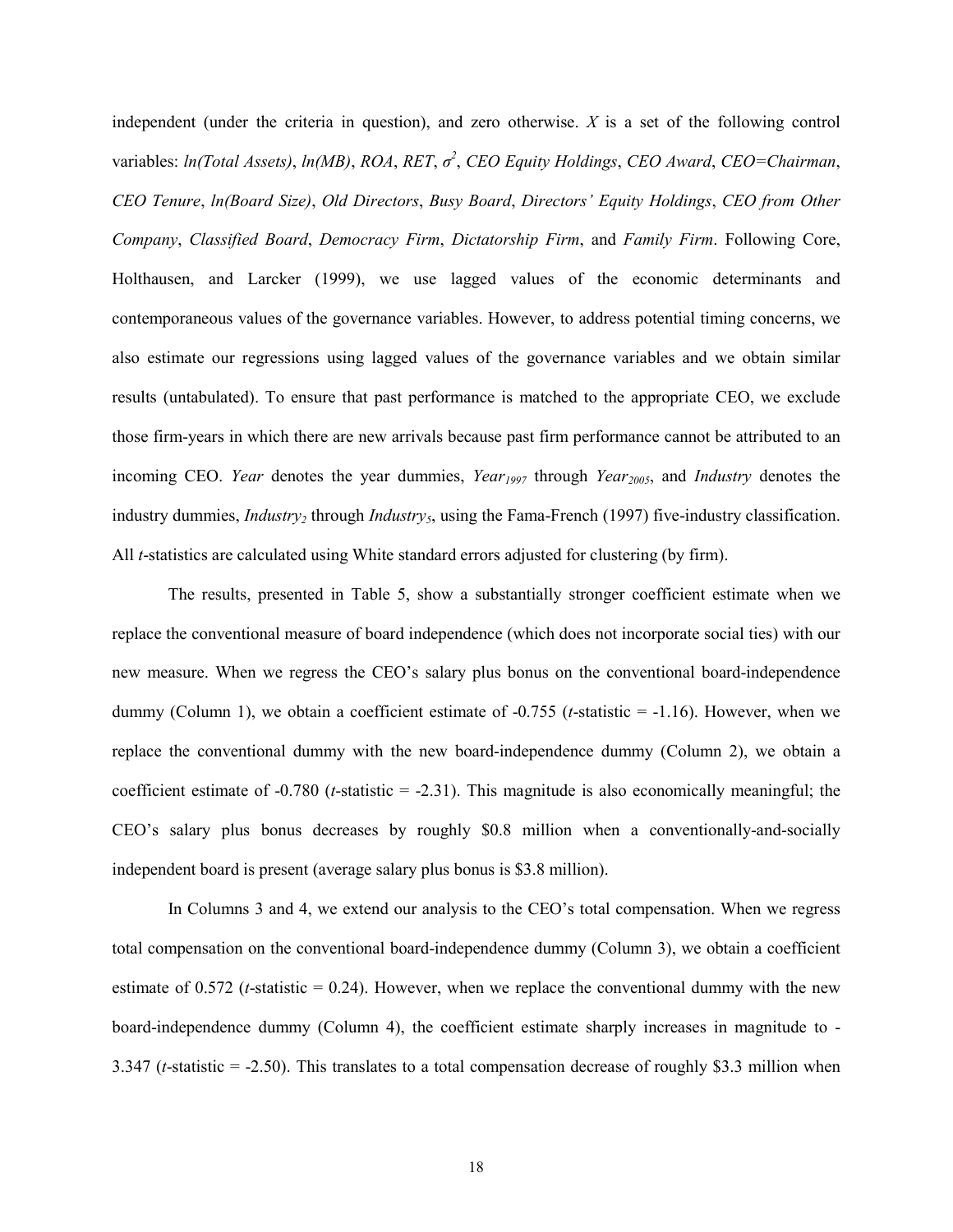the board is both conventionally and socially independent of the CEO (average total compensation is \$12.8 million)

The new board-independence measure's greater association with compensation suggests that our proposed social ties are an important source of a director-CEO connection that affects the board's monitory capacity. Moreover, consistent with prior literature, the regression results indicate that the level of compensation is higher for CEOs of large firms, for CEOs of growth firms, for CEOs who have strong prior performance, when the CEO is also the chairman of the board, for CEOs whose boards include a higher proportion of old directors, and when at least one of the directors is the CEO at another firm. Also consistent with prior literature, *CEO Equity Holdings* has a statistically significant (but economically insubstantial), negative relation with the level of compensation. Due to clustering, which oftentimes more than doubles OLS standard errors, many variables that otherwise would be (and may have been found to be) significant determinants of CEO compensation are no longer so once this adjustment is applied to account for time-series persistence.

As an additional test of the relevance of social ties, we examine the variation in compensation within the subset of firms with conventionally independent boards, which allows us to determine whether social ties have a significant contribution beyond that of conventional ties. Focusing on this subsample, we estimate the same regression as in Eq. (1), but, in place of the board-independence dummy, we use a *NOT INDEPENDENT<sub>i</sub>*, dummy that equals one if the board (despite being conventionally independent) is not conventionally and socially independent, and zero otherwise. If social ties are irrelevant, then we expect no compensation differential attributed to this distinction. By focusing on firms with conventionally independent boards, we ensure that any compensation differential we observe is due to the extent of the directors' social ties to the CEO.

The results, presented in Table 6, show a significant difference in CEO compensation between the conventionally independent boards that are conventionally and socially independent, and those that are not. In Column 1, we observe that the CEO of a firm with a conventionally-but-not-conventionally-andsocially independent board receives a salary plus bonus that is \$0.6 million greater (*t*-statistic = 1.71) than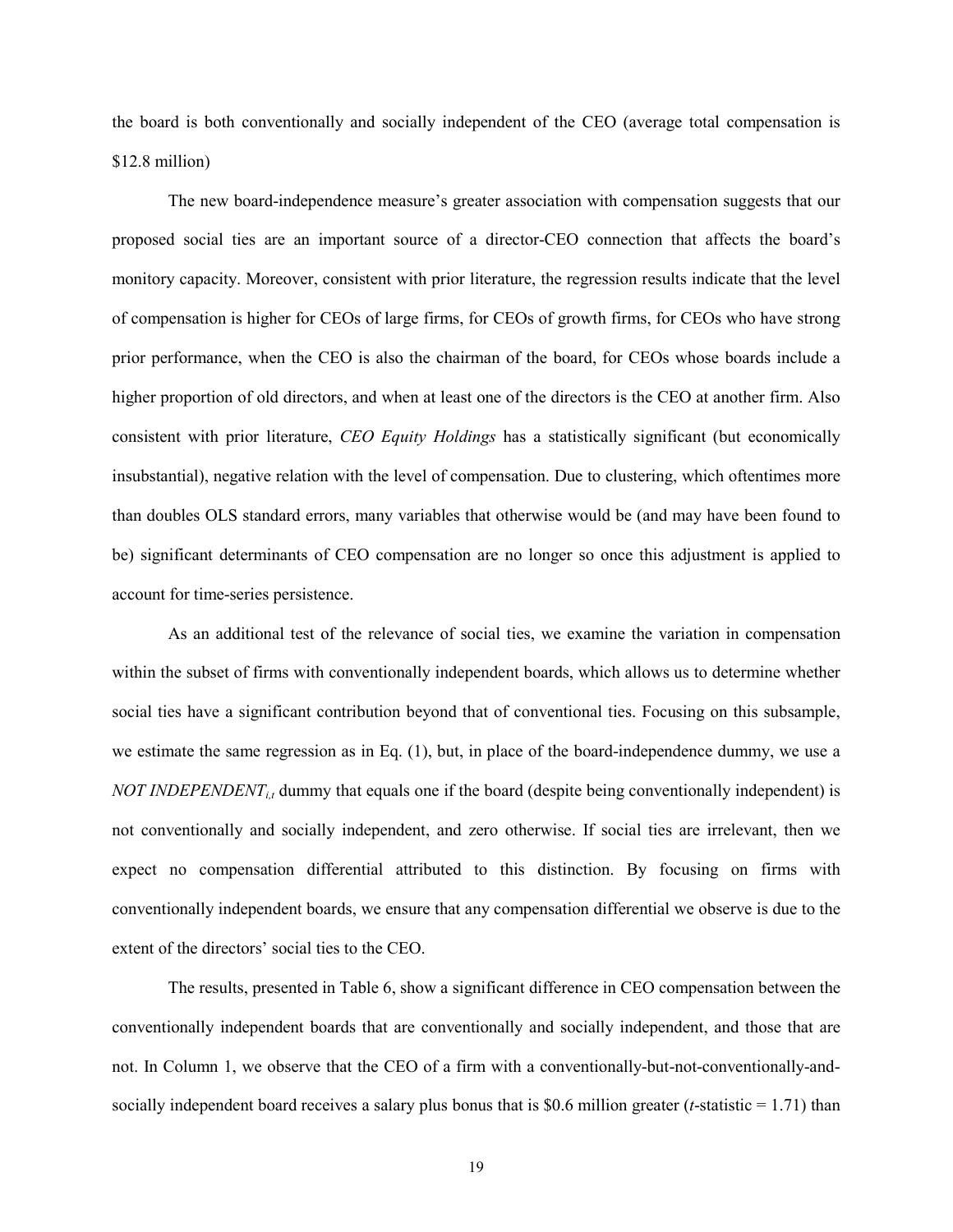that of his conventionally-and-socially independent counterpart, despite each board's conventionally independent status. In Column 2, we observe that this compensation differential extends to the CEO's total compensation package; the CEO of a firm with a conventionally-but-not-conventionally-and-socially independent board receives a total compensation that is \$4.1 million greater (*t*-statistic = 2.69) than that of his conventionally-and-socially independent counterpart. These results further signify the monitory importance of these social ties, because within the subsample of firms with conventionally independent boards, a compensation premium is awarded by firms whose boards' degree of social dependence rules out conventional-and-social independence.

#### *4.2. Subsequent operating performance*

The results thus far suggest that social ties affect the board's monitory effectiveness. However, there are alternative explanations for the higher level of compensation associated with having a board that is conventionally independent but not conventionally and socially independent. One possibility is that, when a CEO's job is more difficult or complex, he requires not only a higher level of compensation but also a board with a greater advisory role (i.e., perhaps a friendlier board). Thus, the compensation premium associated with social ties could reflect the firm's complexity as opposed to the board's decreased monitory capacity. A similar argument applies to a high-quality CEO, who has more freedom and bargaining power in the board selection process (Hermalin and Weisbach, 1998). Such a CEO could benignly desire more socially dependent directors, and receive a higher level of compensation due to his high quality.<sup>10</sup> Whether through facilitated expropriation, increased counsel, or CEOs' benign preferences for socially dependent directors, all of these possibilities highlight the relevance of these social ties. Our purpose now is to disentangle these competing interpretations.

 $10$  For example, a CEO from University X could view his alma mater as a signal of quality and may desire directors who hold degrees from University X with the intent to form a higher quality board (as opposed to a less independent one).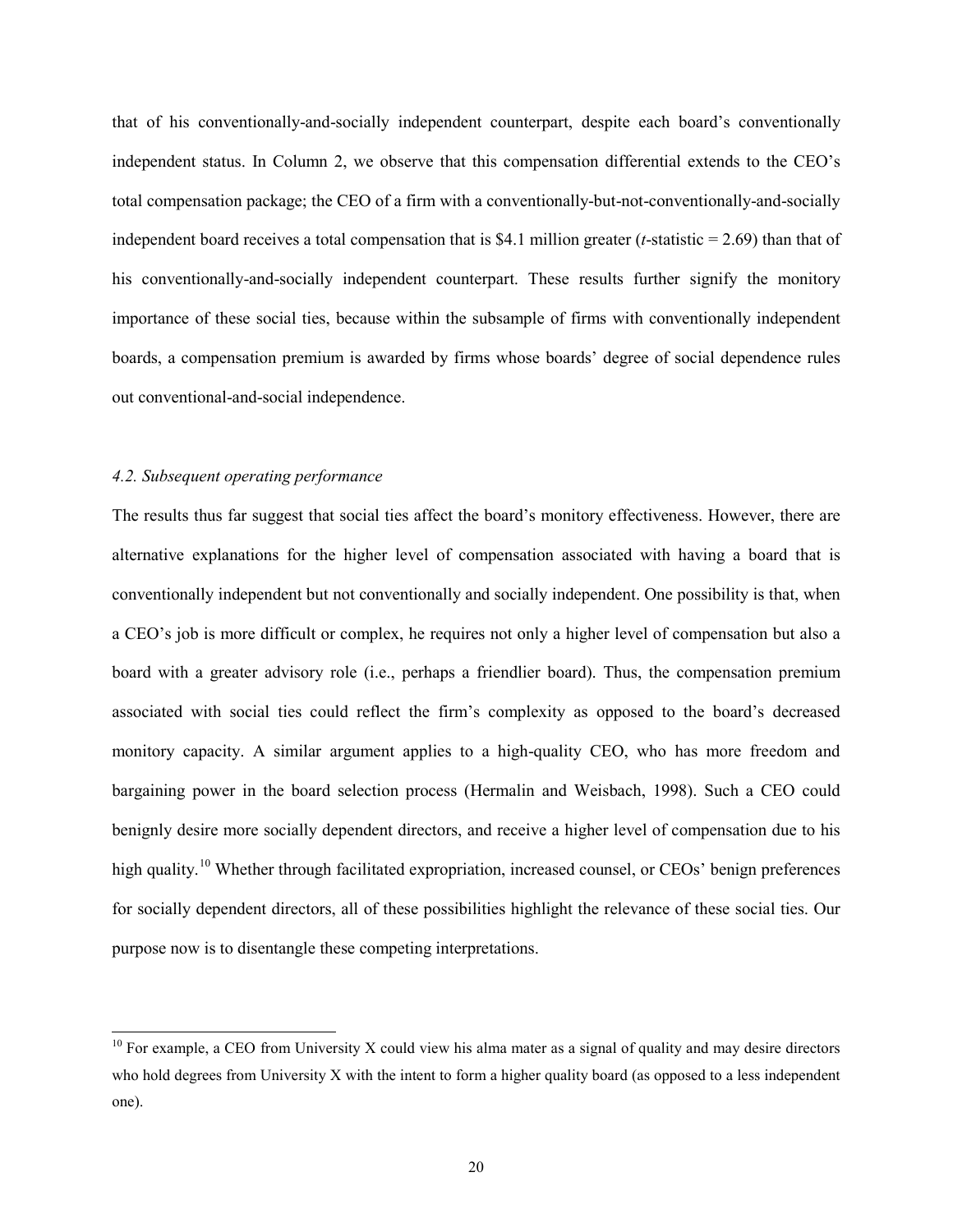Following Core, Holthausen, and Larcker (1999), we examine the relation between subsequent operating performance and the excess component of compensation attributed to having a board that is not conventionally and socially independent. If greater social dependence reflects either a high-quality CEO's preferences (other than to entrench himself) or a complex firm's advisory needs, then we expect to see no relation or perhaps a positive relation between subsequent performance and this excess component of compensation. To ensure that any relation we observe is due to the extent of the directors' social ties to the CEO, we focus our analysis on the subsample of firms with conventionally independent boards. Then, we estimate the following regression:

$$
Performance_{i,t+1,t+3} = \alpha + PredictedExcessComparison_{i,t}\beta_{1-2} + X\beta_{3-5} + Year\beta_{6-14} + Industry\beta_{15-18} + \varepsilon_{i,t}.
$$
 (2)

*Performance*<sub>*i*,*t*+1,*t*+3</sub>, the dependent variable, is the operating performance averaged over the subsequent one-, two-, or three-year period. We use three different measures of operating performance: return on assets (*ROA*), return on sales (*ROS*), and return on equity (*ROE*). *Predicted Excess Compensation*<sub>it</sub> consists of two variables: *Excess(NOT INDEPENDENT<sub>i,t</sub>)*, the predicted excess compensation attributed to having a board that is not conventionally and socially independent (despite being conventionally independent); and *Excess(Other Governance Variables<sub>i,t)</sub>*, the predicted excess compensation from the remaining governance variables: *CEO Equity Holdings*, *CEO=Chairman*, *ln(Board Size)*, *Old Directors*, *Busy Board*, *Directors' Equity Holdings*, *CEO from Other Company*, *Classified Board*, *Democracy Firm*, *Dictatorship Firm*, and *Family Firm*. Predicted excess components of total compensation are calculated using the coefficient estimates reported in Table 6 and are scaled by total compensation. *X* is a set of the following control variables: *ln(Total Assets)*, *ln(MB)*, and *σ 2* . We use time-*t* values of *ln(Total Assets)* and  $\sigma^2$ , and we use time-(*t-1*) values of *ln(MB)* to avoid unduly capturing market expectations of upcoming earnings as opposed to expectations of growth opportunities. *Year* denotes the year dummies, *Year<sub>1997</sub>* through *Year<sub>2005</sub>*, and *Industry* denotes the industry dummies, *Industry<sub>2</sub>* through *Industry<sub>5</sub>*, using the Fama-French (1997) five-industry classification. All *t*-statistics are calculated using White standard errors adjusted for clustering (by firm).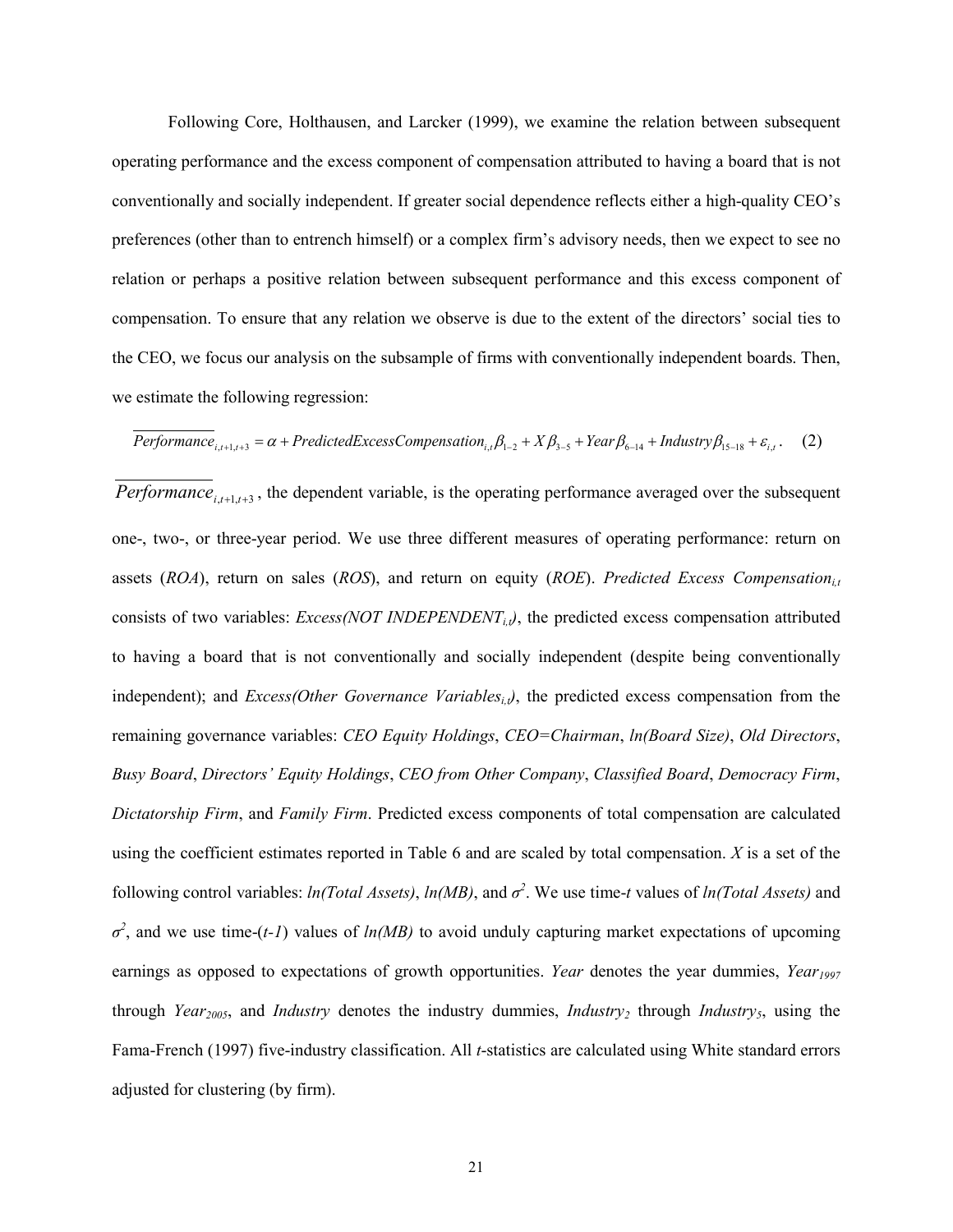The results, presented in Table 7, show a significantly negative relation between subsequent operating performance and the excess compensation attributed to having a board that is not conventionally and socially independent. To gauge the economic importance, consider a one standard deviation increase (0.418) in *Excess(NOT INDEPENDENT<sub>it</sub>)*. For the one-year performance measures, such an increase is associated with a 0.4% decrease in *ROA* (*t*-statistic = -1.89), a 0.5% decrease in *ROS* (t-statistic  $= -1.72$ ), and a 0.8% decrease in *ROE* (*t*-statistic  $= -2.61$ ). For the two-year measures, such an increase is associated with average, annual decreases of 0.5% in *ROA* (*t*-statistic = -2.10), 0.5% in *ROS* (*t*statistic =  $-1.86$ ), and 0.8% in *ROE* (*t*-statistic =  $-2.54$ ). For the three-year measures, such an increase is associated with average, annual decreases of 0.4% in *ROA* (*t*-statistic = -2.46), 0.5% in *ROS* (t-statistic = - 2.24), and 0.7% in *ROE* (*t*-statistic = -2.08).

Because all of these firms have conventionally independent boards, the negative associations that we find are explicitly due to the extent of social ties to the CEO. These results further punctuate the monitory and disciplinary importance of social ties, because neither the advisory needs of a complex firm nor the innocent social preferences of a high-quality CEO can explain this negative association between subsequent operating performance and the excess compensation attributed to having a board that is not conventionally and socially independent.

## *4.3. Other channels of monitoring*

We now examine the role of social ties in other supervisory and disciplinary duties of the board. To ensure that any relation we observe is due to the extent of the directors' social ties to the CEO, we focus our analyses on the subsample of firms with conventionally independent boards.

### *4.3.1. Board independence and pay-performance elasticity*

Here, we examine the role of social ties in the CEO's pay-performance relation. Jensen and Murphy (1990) and Murphy (1999) argue that the relation between CEO pay and performance (i.e., the change in shareholder wealth) is weak. One explanation is that lack of oversight leads to compensation plans in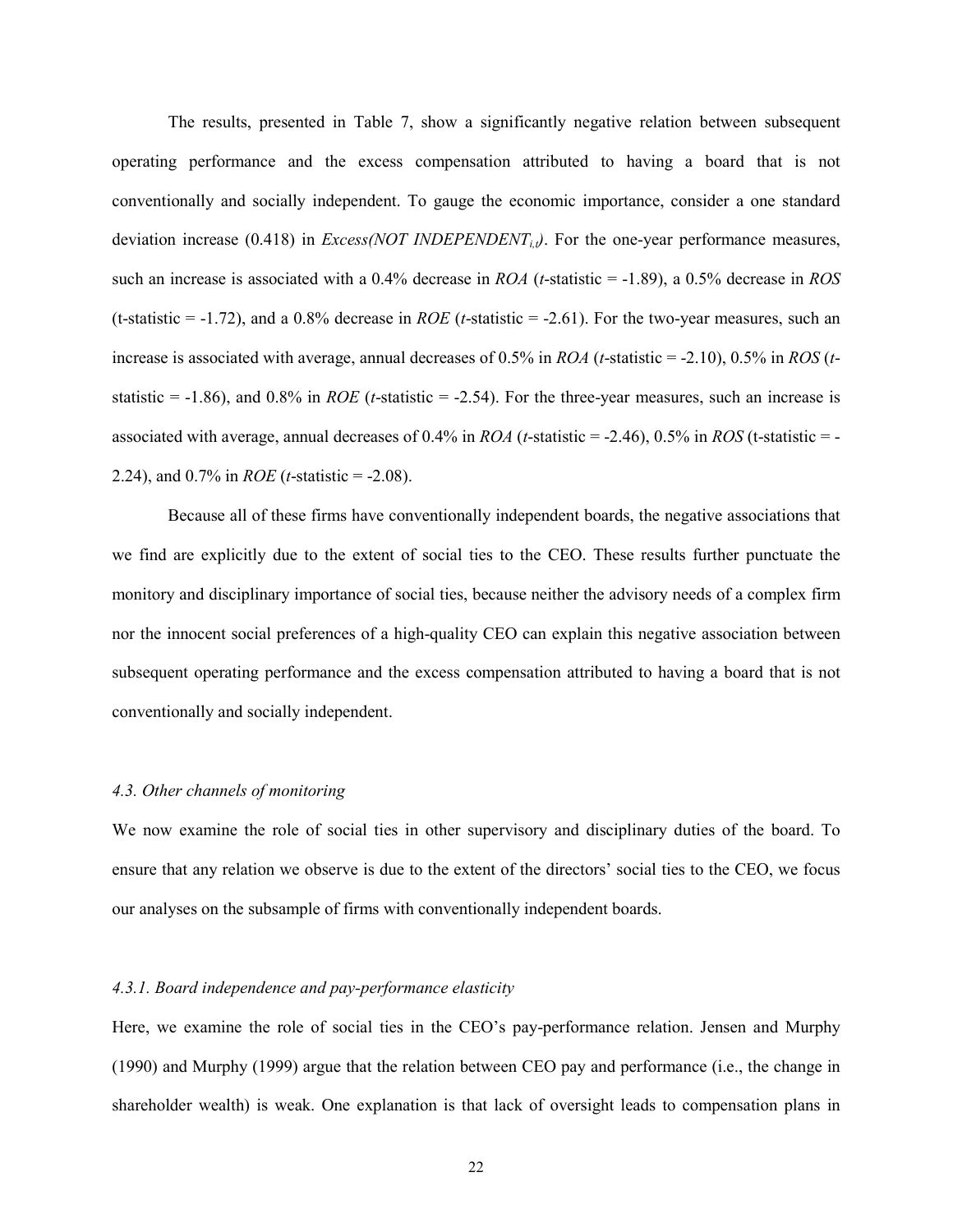which interests are not adequately aligned between shareholders and risk-averse, self-interested CEOs. If social ties do not exacerbate this conflict, then we expect no difference in the pay-performance relation attributed to the extent of the board's social ties to the CEO.

Within the subsample of firms with conventionally independent boards, we regress the percentage change in CEO compensation on *RETi,t*, *RETi,t* x *NOT INDEPENDENTi,t*, and *INTERACT*, which consists of various other interaction terms. *NOT INDEPENDENT<sub>it</sub>* is a dummy that equals one if the board (despite being conventionally independent) is not conventionally and socially independent, and zero otherwise. *INTERACT* is a set of interaction terms in which  $RET_{it}$  is interacted with each of the following variables: *CEO Award*, *CEO=Chairman*, *CEO Tenure*, *ln(Board Size)*, *Old Directors*, *Busy Board*, *Directors Equity Holdings*, *CEO from Other Company*, *Classified Board*, *Democracy Firm*, *Dictatorship Firm, Family Firm,* and  $\sigma^2$ . In accordance with previous studies, we use contemporaneous values of all independent variables. We include year and industry dummies, and all *t*-statistics are calculated using White standard errors adjusted for clustering (by firm).

We interact  $RET_{i,t}$  with  $\sigma^2$  because, consistent with the predictions of the principal-agent model, Aggarwal and Samwick (1999) find that pay-performance sensitivity decreases in stock return volatility. The remaining interactions are with variables that proxy a CEO's clout with his board or lack of director oversight, which we expect to lessen the relation between pay and performance. Finally, in regressing the percentage change in pay on the percentage change in shareholder wealth, we estimate pay-performance elasticity as opposed to pay-performance sensitivity, which examines the dollar change in pay with respect to the dollar change in shareholder wealth (Murphy, 1999). We opt to estimate pay-performance elasticity because, in doing so, we obtain greater explanatory power of our dependent variable. However, we obtain similar results when we estimate pay-performance sensitivity (untabulated).

The results, presented in Table 8, show a significant difference in pay-performance elasticity within the subsample of firms with conventionally independent boards. Consistent with prior literature, we observe a significantly positive relation between the percentage change in compensation and the percentage change in shareholder wealth (Columns 1 and 3). However, the CEO of a firm with a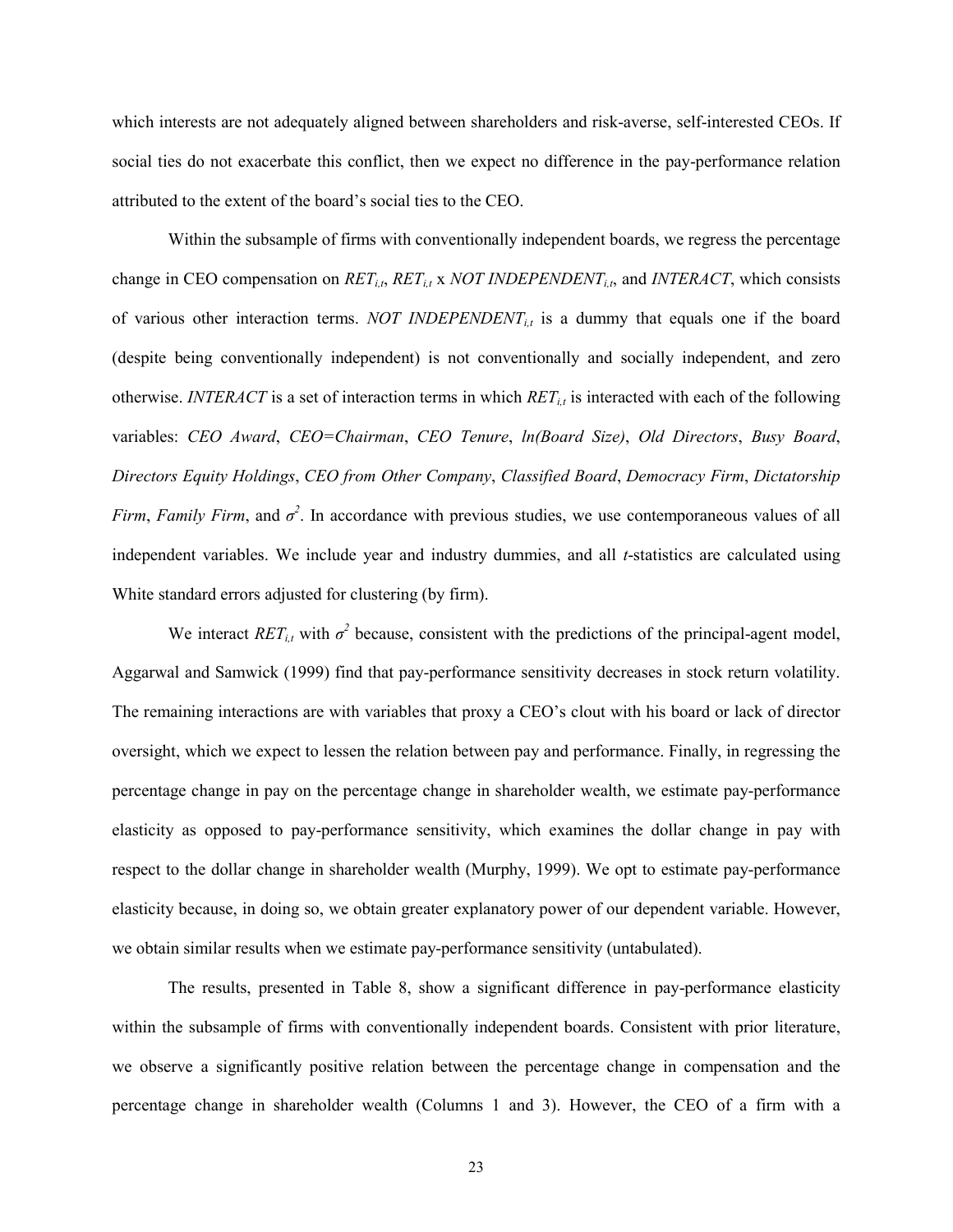conventionally-but-not-conventionally-and-socially independent board receives a total compensation package that is  $0.510$  less elastic with respect to performance (*t*-statistic  $= -1.91$ ) than that of his conventionally-and-socially independent counterpart (Column 4). In other words, for a 20% decrease in stock returns, the CEO of a firm with a conventionally-but-not-conventionally-and-socially independent board has a total compensation package that decreases by 10.2% less than that of an otherwise equivalent CEO of a firm with a conventionally-and-socially independent board. Ultimately, firms with conventionally-and-socially independent boards exhibit, on average, an 18% decrease in the CEO's total compensation for a 20% decrease in shareholder wealth (untabulated).

#### *4.3.2. Board independence and CEO turnover*

Here, we examine the role of social ties in the CEO's turnover-performance sensitivity. CEO turnover is another area in which social ties potentially hinder the board from acting in shareholders' best interests. Board consultants in the popular press broach this issue, saying that when directors debate whether or how to fire a CEO, "they [the directors] typically need the most help in dealing with their attachment to the CEO" (Business Week, 2007), and academic studies find weaker sensitivity of turnover to performance with the presence of factors indicating that the board is beholden to the CEO (e.g., Weisbach, 1988; Yermack, 1996; and Faleye, 2007). If social ties do not cloud objective disciplining, then we expect no difference in turnover-performance sensitivity attributed to the extent of the board's social ties to the CEO.

Within the subsample of firms with conventionally independent boards, we use the logistic function to estimate a binary response model of the *Turnover<sub>i,t</sub>* indicator on  $RET_{i,t-1}$ ,  $RET_{i,t-1}$  x *NOT INDEPENDENT<sub>i,t-1</sub>*, and *NOT INDEPENDENT<sub>i,t-1</sub>*, as well as *INTERACT*, which consists of various other interaction terms, and *X*, which consists of various controls. *Turnover<sub>it</sub>* is a dummy that equals one if a CEO turnover occurs at firm *i* in year *t*, and zero otherwise. *NOT INDEPENDENT<sub>it-1</sub>* is a dummy that equals one if in year *t-1* the board (despite being conventionally independent) is not conventionally and socially independent, and zero otherwise. The set *X* consists of the following variables: *CEO Award*,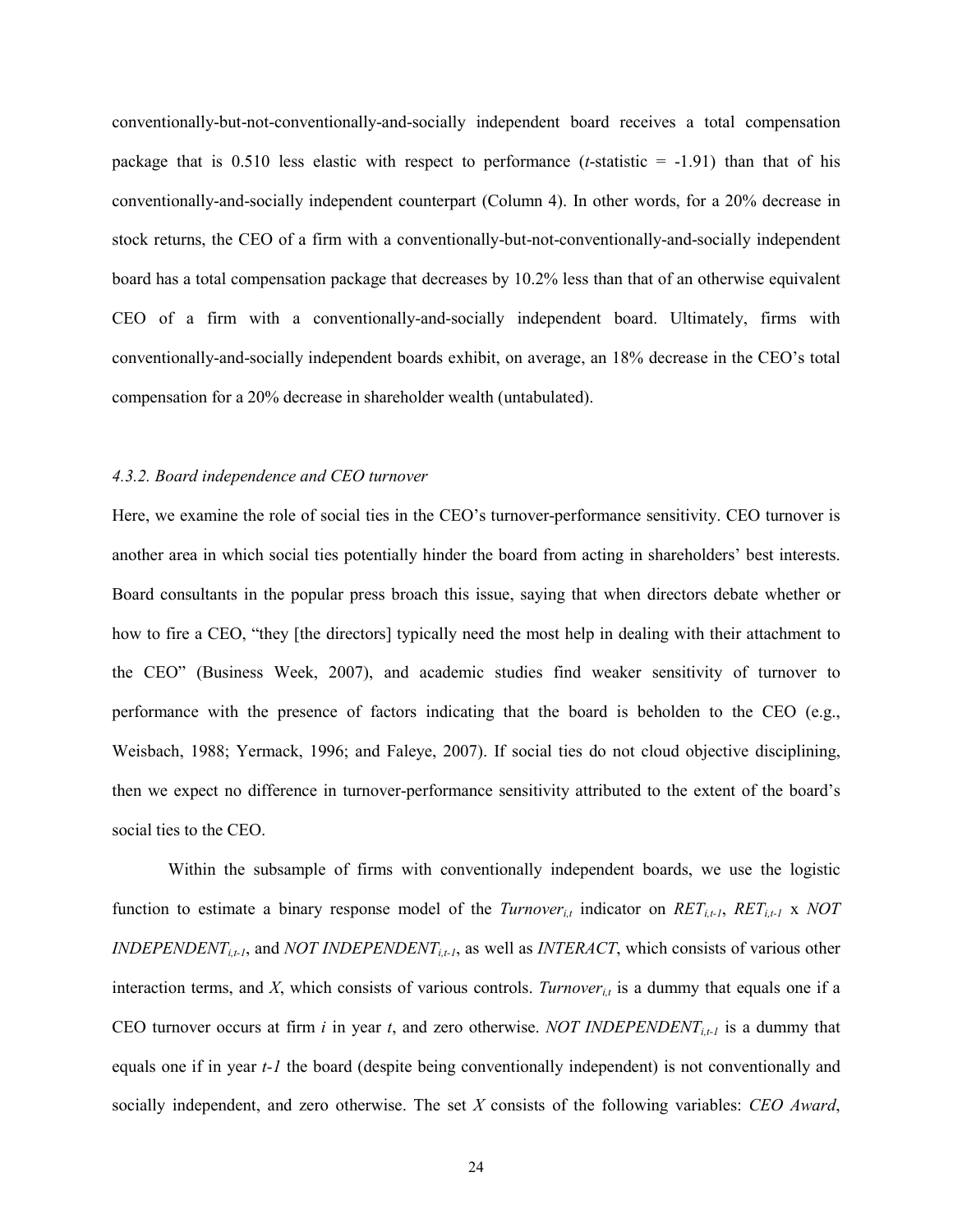*CEO=Chairman*, *CEO Tenure*, *ln(Board Size)*, *Old Directors*, *Busy Board*, *Directors Equity Holdings*, *CEO from Other Company*, *Classified Board*, *Democracy Firm*, *Dictatorship Firm*, and *Family Firm*, which proxy a CEO's clout with his board or lack of director oversight, as well as *CEO Age*, which serves to distinguish voluntary retirements from involuntary departures (as does *CEO Tenure*). Departures of mature CEOs with long tenure are more likely to be voluntary (Murphy, 1999). *INTERACT* is a set of interaction terms in which  $RET_{i}$  is interacted with each of the variables in *X*, except for *CEO Age*. In accordance with previous studies, we use lagged values of all independent variables. Because this regression involves lagged board-structure variables, which are unavailable in 1995, we begin our analysis in 1997. We include year and industry dummies, and all *p*-values account for clustering (by firm).

The results, presented in Table 9, show a significant difference in the probability of a CEO turnover within the subsample of firms with conventionally independent boards; all else equal, the probability of turnover decreases, on average, by 3.7% for firms with boards that are conventionally independent but not conventionally and socially independent (*p*-value = 0.09). Moreover, we observe a suggestive difference in turnover-performance sensitivity attributed to this distinction. The CEO of a firm with a conventionally-but-not-conventionally-and-socially independent board is less likely to be terminated based on poor performance (*p*-value = 0.18) than his conventionally-and-socially independent counterpart. For a one standard-deviation decrease (from the mean) in returns, the probability of turnover increases by roughly 3.2% less when the board is not conventionally and socially independent.

#### *4.3.3. Audit-committee independence and CEO bonus*

Here, we examine the role of social ties in the audit committee's oversight responsibilities. The audit committee's function is to oversee the integrity of the firm's financial statements, of which accounting earnings are the primary determinant of the CEO's bonus (Murphy, 1999). There is evidence that managers attempt to manipulate earnings to maximize their bonuses (Healy, 1985), and related studies suggest that the level of earnings manipulation is a function of the firm's governance and ownership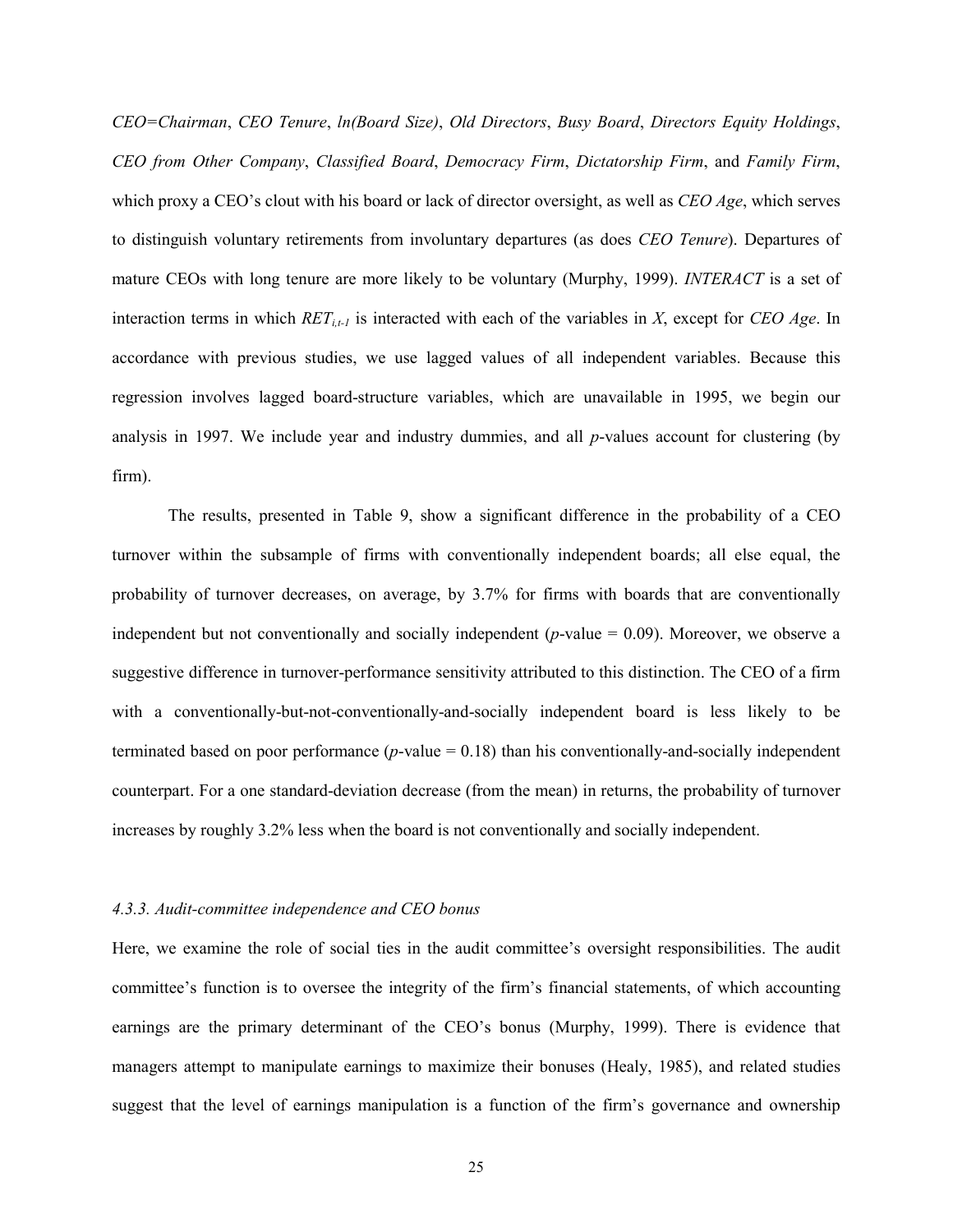structure (e.g., Dechow, Sloan, and Sweeney, 1996; and Warfield, Wild, and Wild, 1995). In particular, Klein (2002) argues that firms with independent audit committees engage in less earnings management. If social ties do not cloud objective monitoring, then we expect no bonus differential (and thus no difference in earnings manipulation) attributed to the presence of social ties between the CEO and members of the audit committee.

Within the subsample of firms whose audit committees consist entirely of conventionally independent directors, we regress the CEO's bonus (in millions) on a *NOT INDEPENDENT<sub>it</sub>* dummy, the CEO's total compensation minus his bonus, and the same set of controls, *X*, as in regression Eq. (1). *NOT INDEPENDENT<sub>it</sub>* is a dummy that equals one if the audit committee (despite consisting entirely of conventionally independent directors) has one or more directors who are socially dependent to the CEO, and zero otherwise. Because this regression involves audit committee data (which are not available until after 1997), we begin our analysis in 1998. We control for the CEO's total compensation (minus bonus), because the CEO's bonus is positively associated with his overall level of compensation and audit committee independence is positively associated with board independence. We include year and industry dummies, and all *t*-statistics are calculated using White standard errors adjusted for clustering (by firm).

The results, presented in Table 10, show a significant bonus differential within the subsample of firms with conventionally independent audit committees. On average, the CEO of a firm with a conventionally-but-not-conventionally-and-socially independent audit committee receives a bonus that is \$0.734 million greater (*t*-statistic = 1.75) than that of his conventionally-and-socially independent counterpart (average CEO bonus is \$2.6 million), thereby lending support to the monitory relevance of social ties in the audit committee's supervision of the firm's financial statements. This bonus premium is not a by-product of our earlier compensation results, because we control for the CEO's overall compensation. We obtain similar results when we control for base salary in place of total compensation (untabulated), with a coefficient estimate of  $0.813$  (*t*-statistic = 1.95).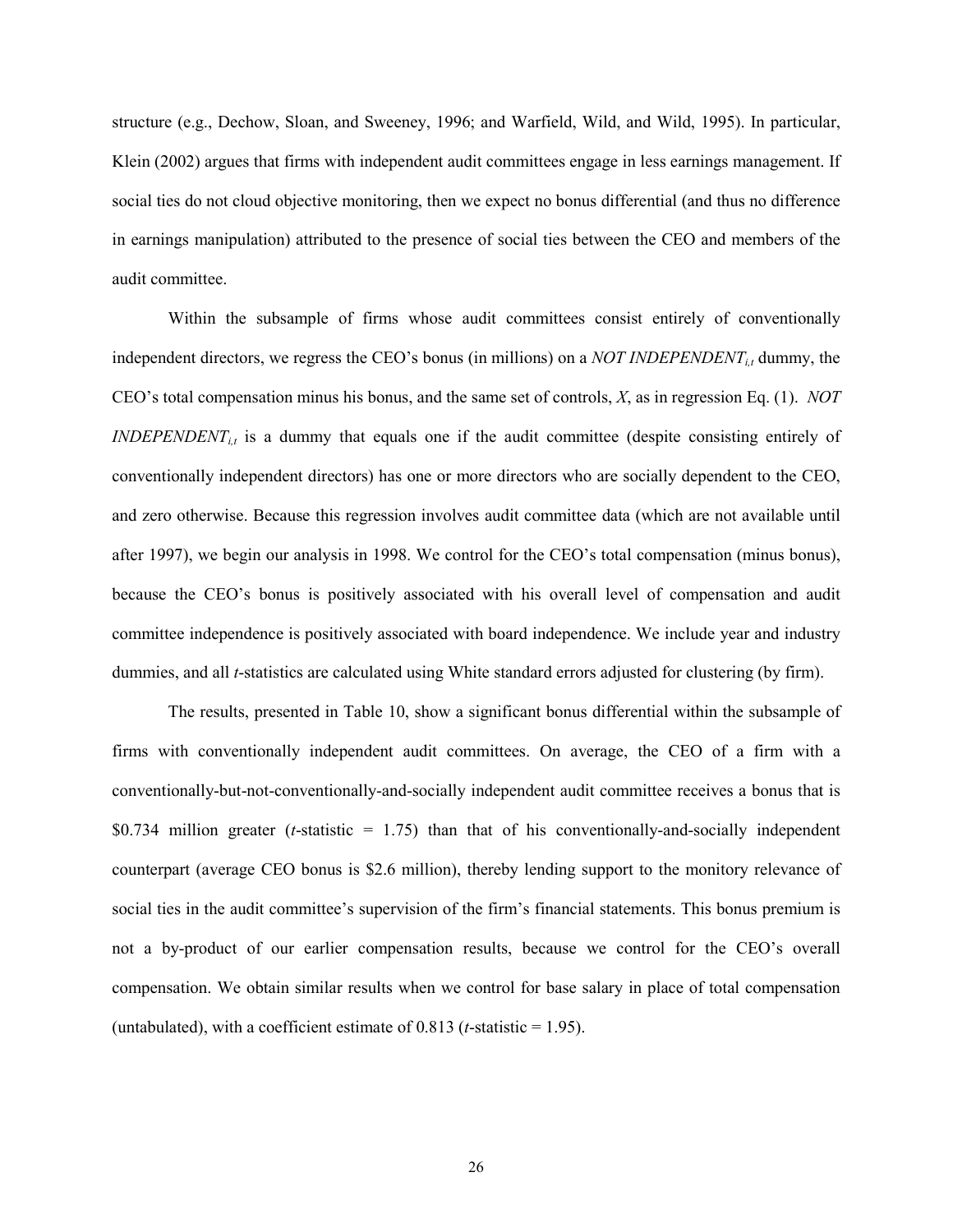#### *4.4. Additional analyses*

To ensure that our results are not sensitive to alternative specifications, we now examine various boardindependence classifications and alternative regression specifications. All untabulated analyses are available upon request.

#### *4.4.1. Alternative classifications of conventionally-and-socially independent boards*

In Table 11, we present the results from a range of sensitivity tests of alternative, independence classifications. As in Table 5, we estimate regression Eq. (1) using two different measures of compensation: *Salary + Bonus* (Panel A) and *Total Compensation* (Panel B), and all *t*-statistics are calculated using White standard errors adjusted for clustering (by firm). In Columns 1 through 3, we present the results from using a board-independence dummy, whereby, in Column 1, we require that a 50% majority of directors be independent; in Column 2, we require that a 60% majority of directors be independent; and in Column 3, we require that all members of the compensation committee be independent. In regressions using the 60% cutoff, we also include a mixed-board dummy that equals one if the percentage of independent directors is between 40% and 60%, and zero otherwise. Moreover, for regressions involving compensation committee information, our analyses begin in 1998 in accordance with data availability. In Column 4, we present the results from using the fraction of independent directors (as opposed to an independence dummy). Finally, in Column 5, we present the results from using the board's average number of ties per director, which we calculate by dividing the total number of director-CEO ties (with a maximum of seven per director) by the number of directors for that firm-year. In contrast to the other measures (including the independence fraction), which categorize directors in dichotomous terms, this last measure allows us a finer metric to define the extent of a director's dependence to the CEO. For each of these measures of board independence, we present the results from using two different specifications of director independence. In the first row, we consider only the conventional ties, and in the second row, we augment the conventional criteria with our social criteria.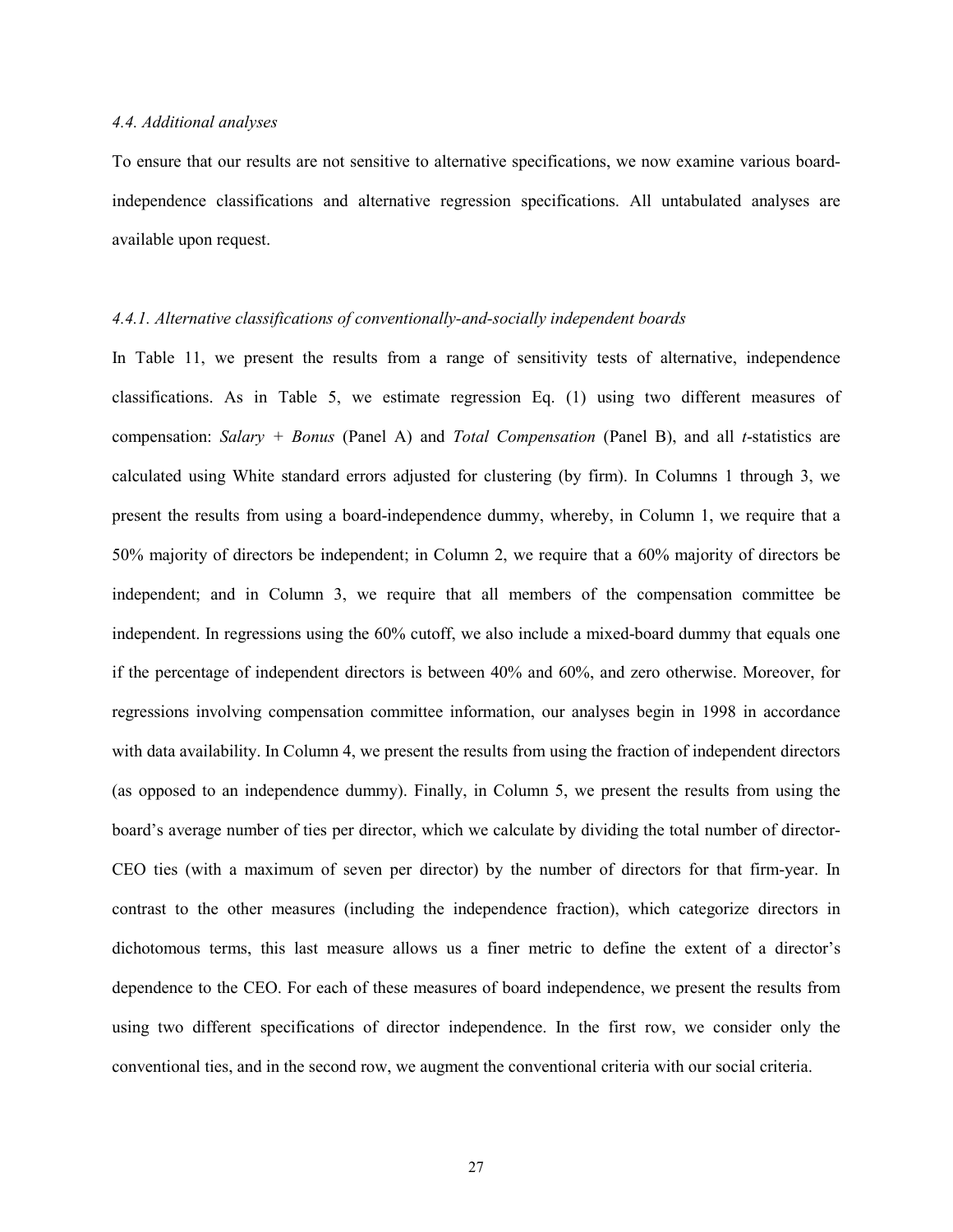We find that our earlier results are robust to different board-independence cutoffs, to the use of an independence fraction instead of a dummy, and to the use of an average-ties measure. Across our various specifications of board independence, the coefficient estimates on the conventional-and-social independence measures (Row 2) are both economically meaningful and statistically significant. Moreover, we observe similarly significant results when we redefine regional ties by a finer state-wise classification (untabulated). In comparison, the coefficient estimates on the conventional-independence measures (Row 1) are substantially smaller in economic and statistical significance.

Using these alternative specifications, we also replicate Table 6 (which provides a clearer picture of the monitory relevance of social ties beyond that of conventional ties because we examine the variation in compensation within the subsample of firms with conventionally independence boards), and we obtain even stronger results (untabulated).

## *4.4.2. Additional sensitivity tests*

In additional tests (untabulated), we include an outside blockholder dummy as a control variable, because an outside blockholder has increased supervisory incentives due to his large stake in the firm. An outside blockholder is a shareholder who has at least 5% ownership in the firm and is not an officer, a director, an affiliated entity, or otherwise employed by the firm. The board-independence coefficient estimates are equal in magnitude to those obtained in our original regressions, but, because the blockholder database ends in 2001, our sample size sharply decreases to 350 observations with the inclusion of this variable, thereby increasing the standard errors of the board-independence coefficient estimates (resulting in *t*statistics of -1.86 and -1.65, respectively, when using the *Salary + Bonus* and *Total Compensation* measures). As always, we use White standard errors adjusted for clustering by firm. Whether the outside blockholder dummy is included or not, compensation regressions within this reduced sample (of 350 observations) yield very similar board-independence coefficient estimates and standard errors.

Furthermore, our results continue to hold under the following alternative specifications of our empirical tests (untabulated): calculating total compensation using the Black-Scholes value of options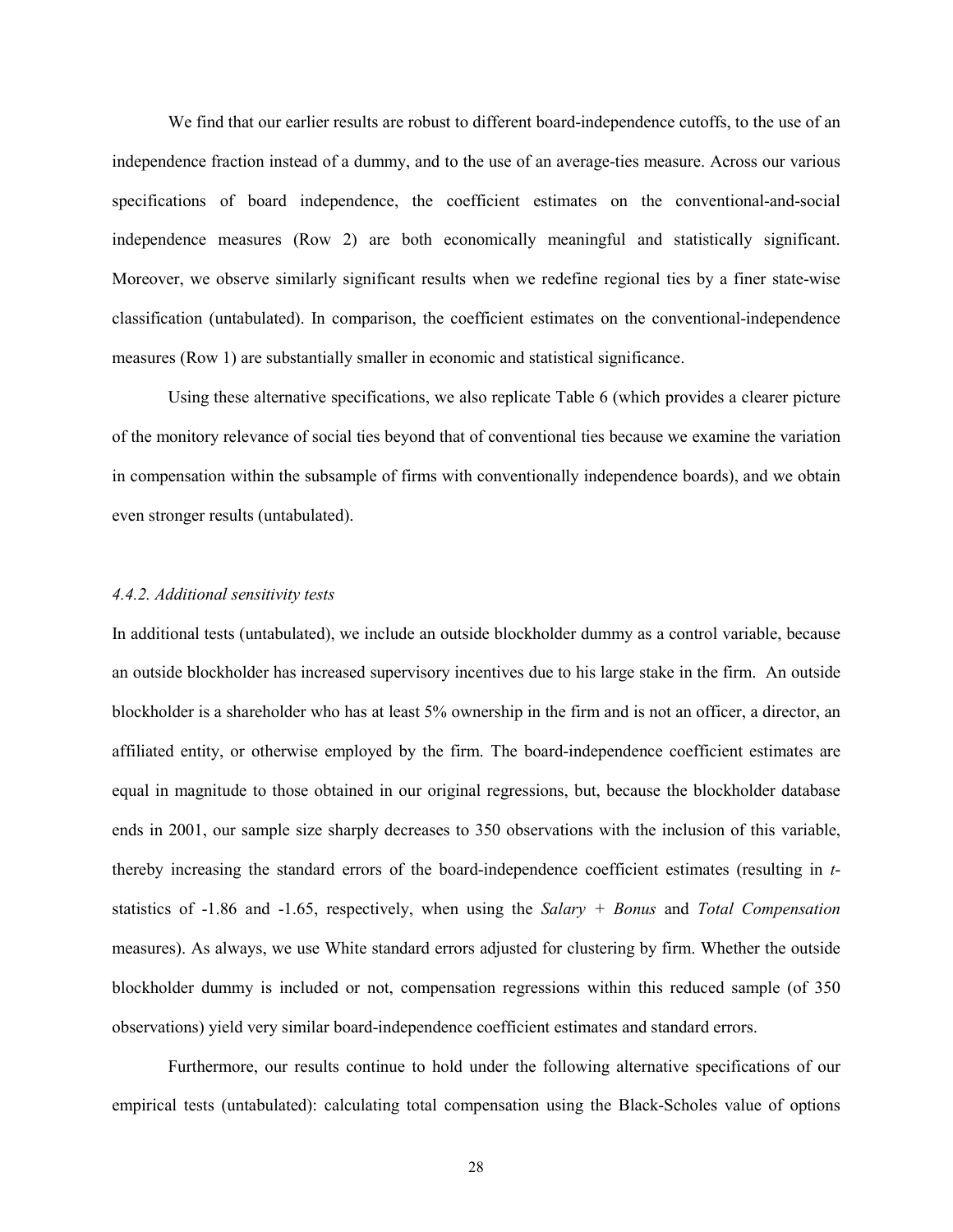instead of converting them into their stock equivalents; estimating quantile regressions to reduce the influence of potential outliers; including the CEO's first-year level of compensation as an additional control for CEO quality; adding squared values of our independent variables to capture possible nonlinearities; adjusting variables by the industry median (as opposed to adjusting by the mean); including an *Other Provisions* index in place of the *Democracy* and *Dictatorship* dummies (the *Other Provisions* index is equal to the GIM index minus one if the firm has a classified-board provision, and minus zero otherwise); and including the Bebchuk, Cohen, and Ferrell (2004) index in place of the *Classified-Board*, *Democracy*, and *Dictatorship* dummies (the BCF index accrues one point for each of the following provisions: classified board, poison pill, golden parachute, limits to bylaw amendments, supermajority requirements for charter amendments, and supermajority requirements for mergers).

## *4.4.3. Missing data*

Social ties are indeterminate for some directors due to missing data points. We have 81.2% coverage in terms of educational institution, 66.8% coverage in terms of regional origin, 57.8% coverage in terms of discipline, and 96.1% coverage in terms of industry. Because military service is a noteworthy career point, we assume that a blank military service field indicates that the director or CEO in question simply did not serve in the military. Overall, we have at least one social ties data point for 98.4% of directors, we have at least two data points for 82.3% of directors, and we have at least three data points for 76.2% of directors.

Directors who are missing data along our social criteria, by default, are not linked socially to the CEO. One possible concern, then, is that the missing data share a systematic component, resulting in a spurious correlation between social ties and CEO compensation. To the contrary, we find that our coverage rates are not significantly related to firm size, market-to-book, or the various governance variables (nor do they vary significantly across industries), suggesting that the missing social ties data are missing at random.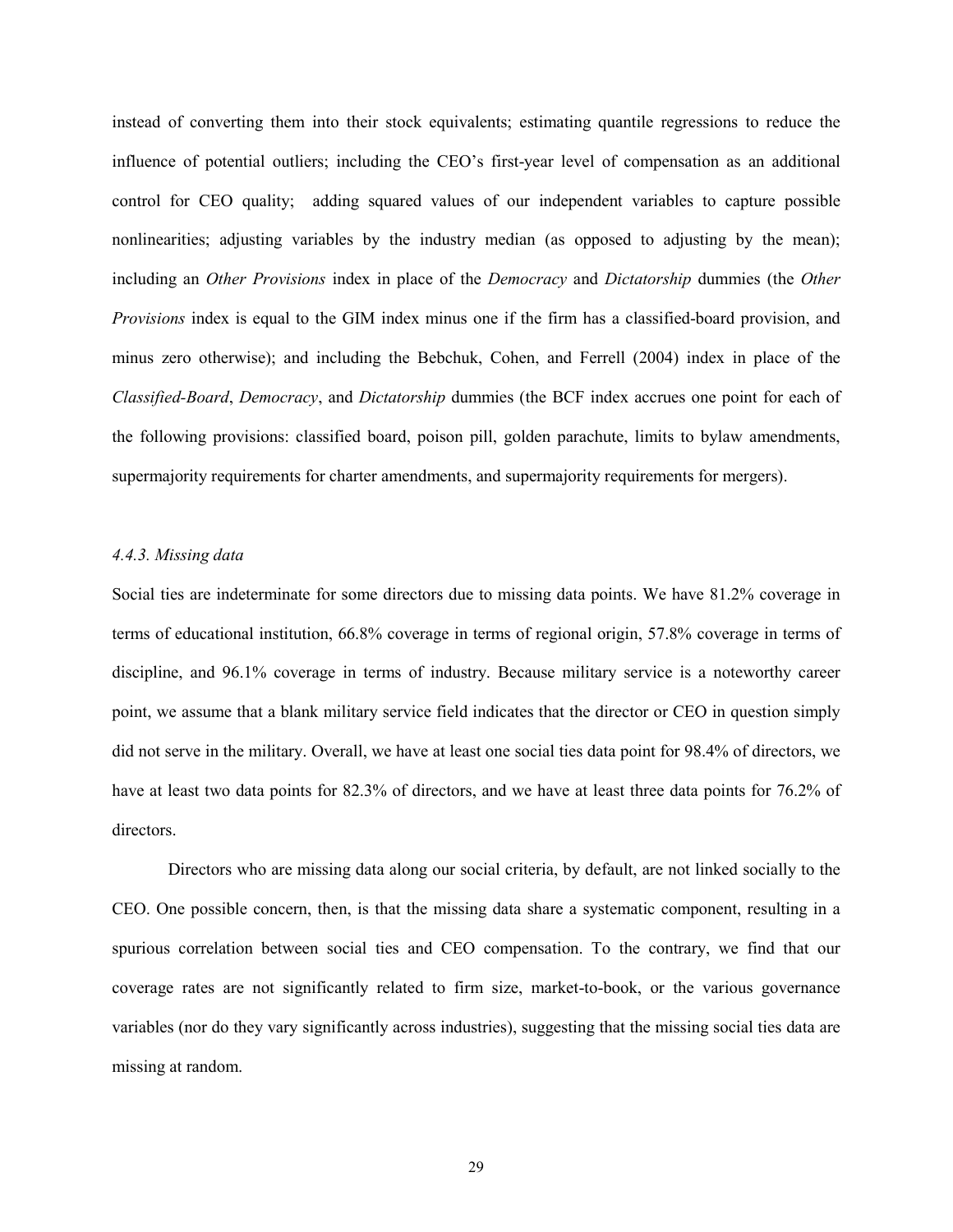To further ensure that our results are not driven by the missing data, we re-estimate regression Eq. (1) (untabulated), this time separating the (conventionally and socially) independent directors into two categories: those who have low coverage (less than two data points) in terms of social ties data, and those who have high coverage (at least three data points). Unless the missing data share a systematic component associated with lower CEO compensation, we expect a weaker relation between compensation and lowcoverage independent directors than between compensation and high-coverage independent directors (because independent directors with lower data coverage are less certain to be truly independent than those with higher data coverage). Consistent with this notion, we find that in a regression of *Salary + Bonus* on the low- and high-coverage independence fractions, the high-coverage coefficient estimate is stronger, both in magnitude and statistical significance, than the low-coverage coefficient estimate. We make similar observations when we regress *Total Compensation* on the low- and high-coverage independence fractions, and in both cases, only the high-coverage coefficient estimates are reliably different from zero. Moreover, we make similar observations under different cutoffs of high versus low data coverage. The stronger association between CEO compensation and the high-coverage independent directors substantiates that our results are not driven by the missing social ties data, and provides further evidence that our proposed measures contribute to a decline in monitory and disciplinary effectiveness.

#### **5. Contribution and discussion**

Our paper contributes to the governance literature in the following ways. First, we propose a measure of social ties between directors and their CEOs, and we provide evidence of its practical applicability. In contrast to the survey-based measures generally employed by studies pertaining to social embeddedness (e.g., Uzzi, 1996, 1999; Westphal, 1999; Ingram and Roberts, 2000; McDonald and Westphal, 2003; and Westphal, Boivie, and Chng, 2006), our measure is based on several broadly available characteristics. In this respect, our measure is similar to that of Cohen, Frazzini, and Malloy (2008), who study the effects of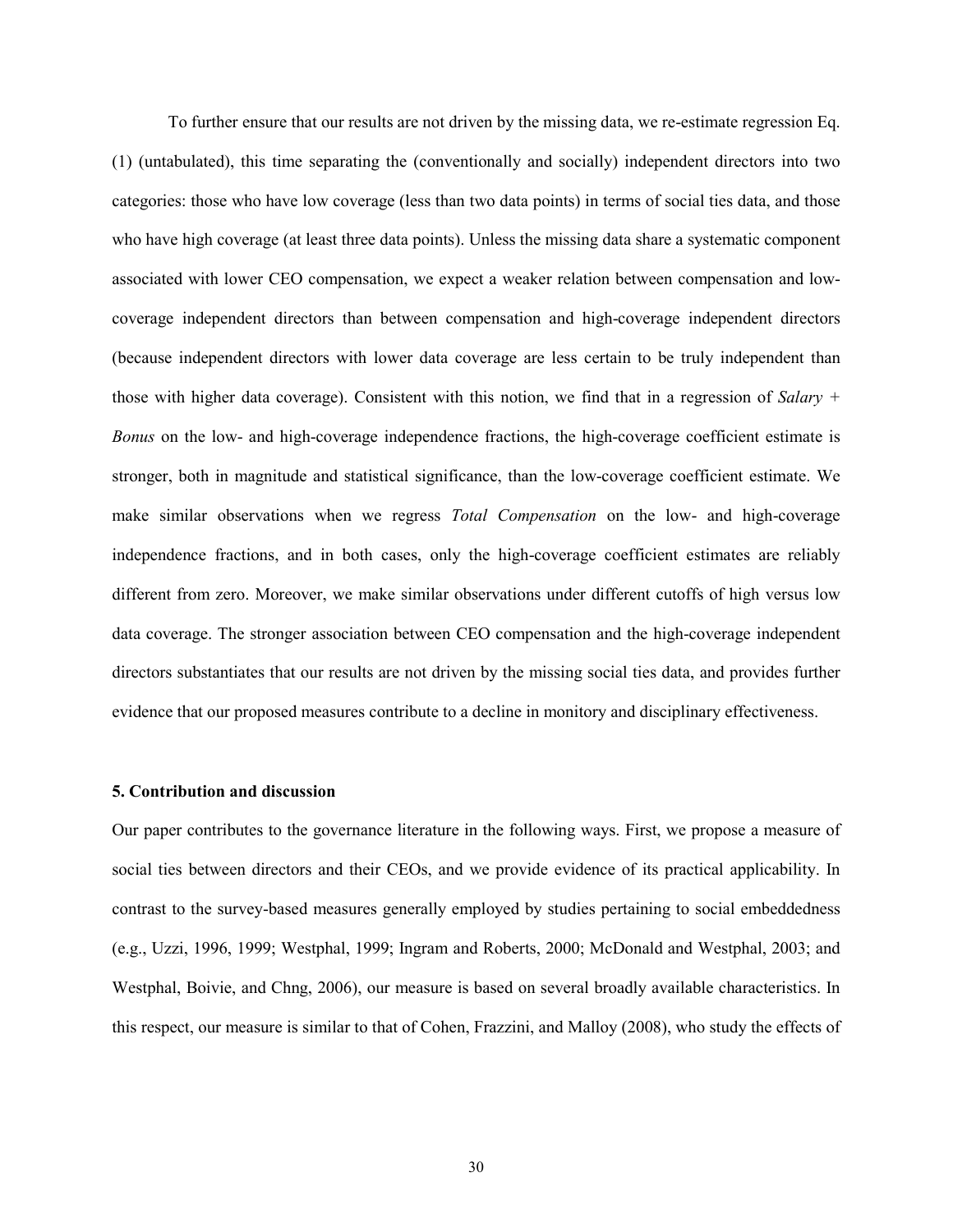social ties between mutual fund managers and corporate officers or directors via mutual alma mater.<sup>11</sup> We add to their measure by suggesting that it is not only a shared educational institution that contributes to a mutual affinity, but also shared military service, regional origin, discipline, and industry.

Moreover, we are the first to examine whether social ties affect a director's monitory and disciplinary effectiveness (above and beyond any effect that the conventional ties may have) and whether boards that are currently (i.e., conventionally) classified as independent are essentially so. Thus, the evidence presented in this paper is relevant to the many academic studies examining the monitory benefits of independent boards (e.g., Weisbach, 1988; Byrd and Hickman, 1992; Brickley, Coles, and Terry, 1994; Cotter, Shivdasani, and Zenner 1997; Mayers, Shivdasani, and Smith, 1997; and Paul, 2007), because our findings suggest that a board's independent mindedness depends not only on conventional ties to the CEO, but also on our proposed social ties. We specifically contribute to the executive compensation, CEO turnover, and earnings management literatures as follows:

Executive Compensation. Studies examining the relation between board composition and executive compensation include Mehran (1995); Westphal and Zajac (1995), Yermack (1996), Hallock (1997), Core, Holthausen, and Larcker (1999), Larcker, Richardson, Seary, and Tuna (2005), and Faleye (2007), who find that executive compensation is higher and is less sensitive to performance in the presence of certain structural measures indicating weaker governance, as well as when directors and CEOs have similar perspectives on corporate strategy. We add to this literature by providing evidence that social ties contribute, beyond any impact that conventional ties may have, to both the level and composition of compensation. We find that conventionally independent boards have a substantially weaker, negative relation with executive compensation than boards that are both conventionally and

<sup>&</sup>lt;sup>11</sup> In a digressive (but related) vein, some studies use various demographics, such as age, insider versus outsider status (i.e., whether the director is an employee of the firm), and level of formal education to capture similarities in strategic decision making (e.g., Wally and Baum, 1994; Westphal and Zajac, 1995; Papadakis, Lioukas, and Chambers, 1998). For instance, they argue that risk tolerance decreases with age, that cognitive ability increases with the level of formal education, and that outsiders could be "more likely to recognize opportunities for change" whereas insiders "tend to favor the status quo" (p. 64).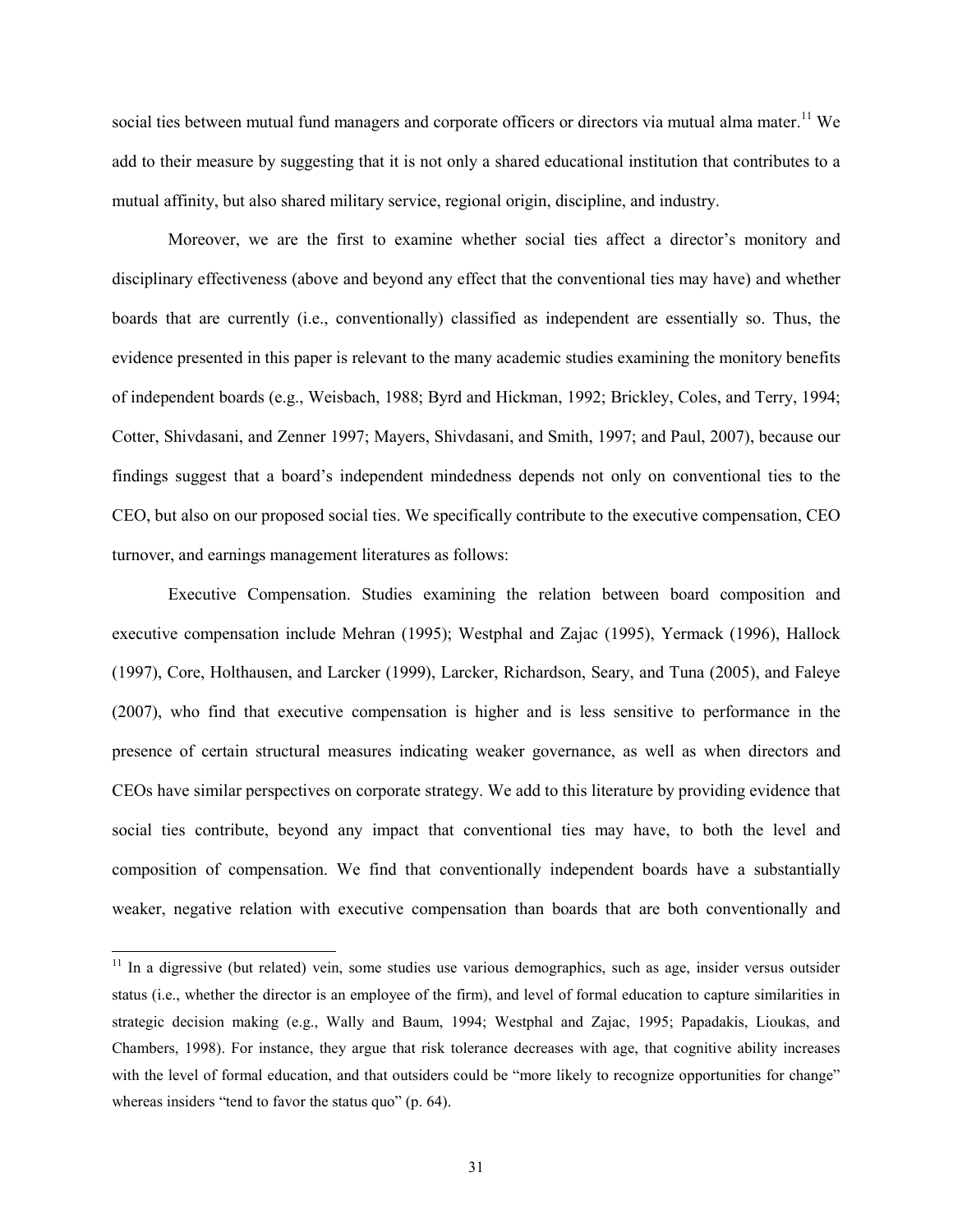socially independent. Moreover, we find that pay-performance elasticity is substantially weaker when boards are not both conventionally and socially independent of the CEO, further suggesting that conventional measures of independence do not fully capture a board's monitory effectiveness.

CEO Turnover. We also contribute to the literature examining the sensitivity of turnover to performance in the presence of factors indicating that the board is beholden to the CEO (e.g., Weisbach, 1988; Yermack, 1996; and Faleye, 2007) by providing suggestive evidence that social ties contribute to weaker turnover-performance sensitivity. Within the subsample of firms with conventionally independent boards, the probability of a CEO turnover is less sensitive to performance at firms with boards with that are not conventionally and socially independent (though not at a statistically significant level).

Earnings Management. Finally, we contribute to the literature examining the association between governance and earnings management (e.g., Dechow, Sloan, and Sweeney, 1996; and Klein, 2002). We contend that it is not only managerial stock holdings (Warfield, Wild, and Wild, 1995) or conventionally independent audit committees (Klein, 2002) that contribute to less earnings manipulation, but also the absence of social ties. Focusing on the subsample of firms whose audit committees consist entirely of conventionally independent directors, we find a significantly higher level of bonus associated with the presence of audit committee social ties to the CEO, providing suggestive evidence that even if audit committees are wholly conventionally independent, social ties allow CEOs to influence earnings in order to increase their bonuses.

## **6. Conclusion**

Directors are not dispassionate. It is not only financial and familial ties that interfere with their disciplinary and monitory roles; social ties also matter. Here, we propose several observable characteristics that likely connect a director (socially) to the CEO: mutual alma mater, military service, regional origin, discipline, and industry. We augment the conventional definition of board independence with these additional social restrictions and find that the percentage of independent boards in our sample drops from 87% to 62%. Moreover, we provide evidence that CEOs select directors along these social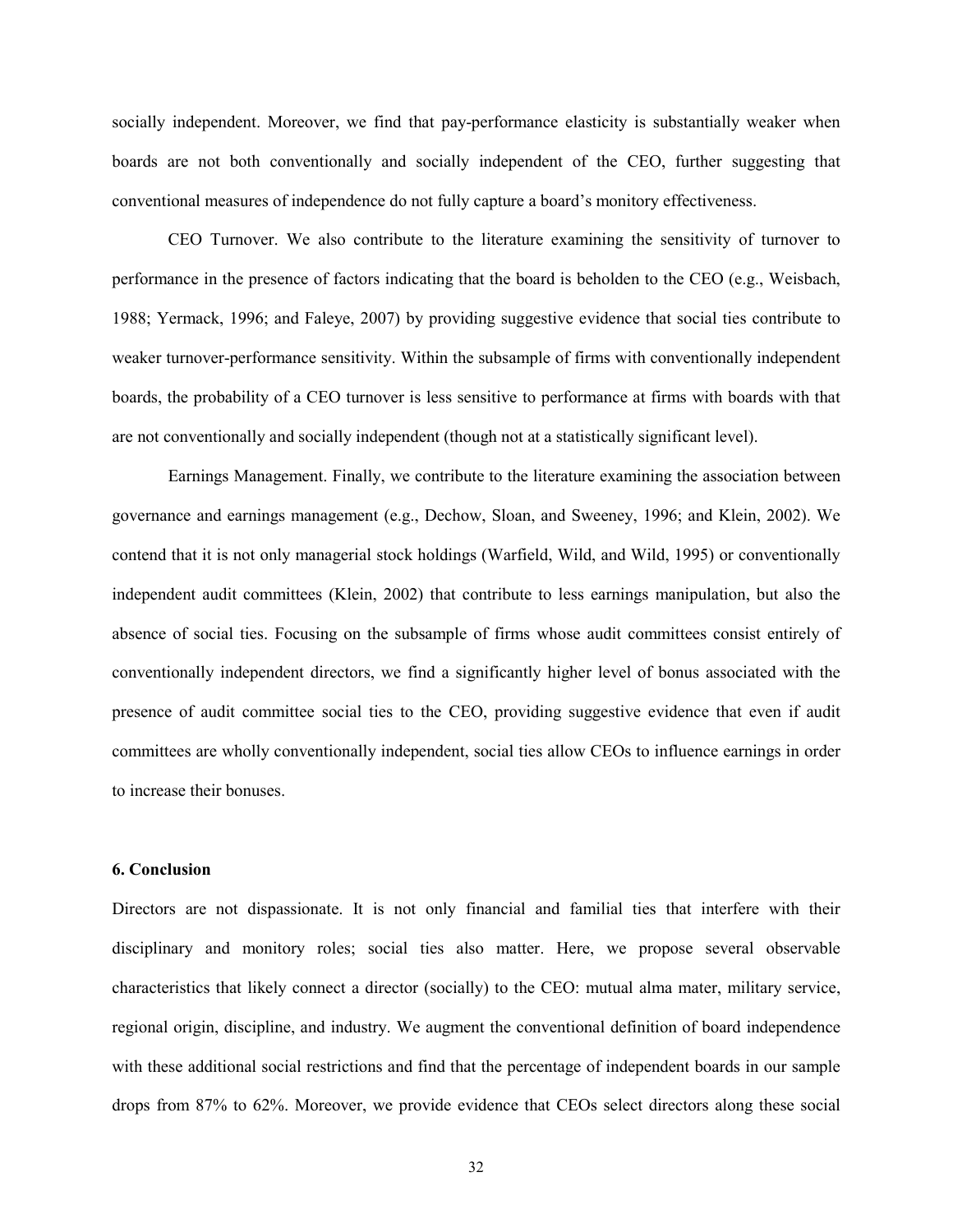dimensions and that these social ties have a significant impact on directors' monitory and disciplinary effectiveness. Thus, we conclude that social ties compromise arms-length contracting and, as such, are relevant to the classification of independent directors.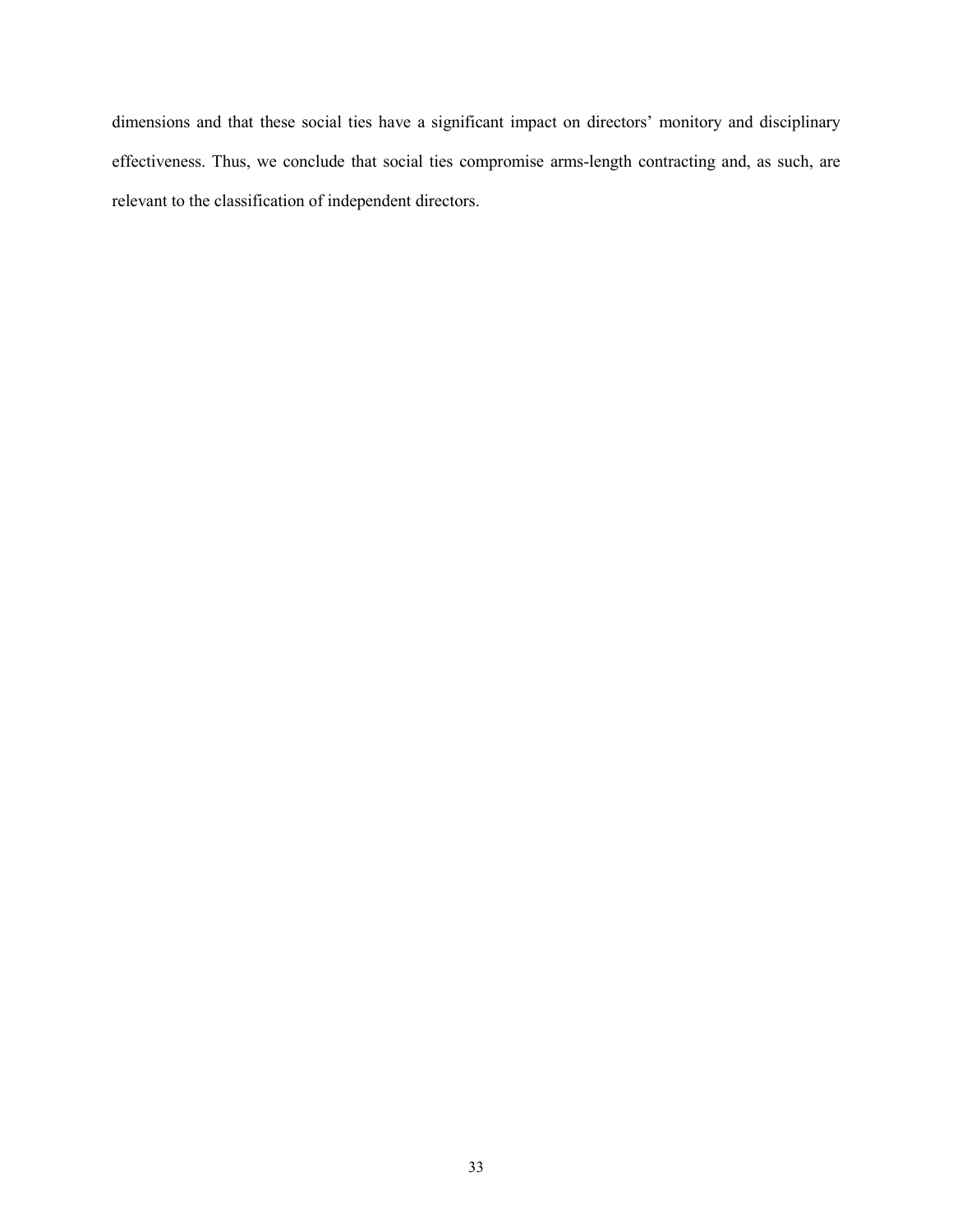#### **References**

Adams, R.B., Ferreira, D., 2007. A theory of friendly boards. Journal of Finance 62, 217-250.

- Aggarwal, R.K., Samwick, A.A., 1999. Executive compensation, strategic competition, and relative performance evaluation: theory and evidence. Journal of Finance 54, 1999-2043.
- Baker, G.P., Hall, B.J., 2004. CEO incentives and firm size. Journal of Labor Economics 22, 767-798.
- Baker, G.P., Jensen, M.C., Murphy, K.J., 1988. Compensation and incentives: practice vs. theory. Journal of Finance 43, 593-616.
- Banker, R.D., Datar, S.M., 1989. Sensitivity, precision, and linear aggregation of signals for performance evaluation. Journal of Accounting Research 27, 21-39.
- Bebchuk, L.A., Cohen, A., 2005. The costs of entrenched boards. Journal of Financial Economics 78, 409-433.
- Bebchuk, L.A., Cohen, A., Ferrell, A., 2004. What matters in corporate governance? Unpublished working paper. Harvard University, Cambridge, MA.
- Bebchuk, L.A., Fried, J.M., 2003. Executive compensation as an agency problem. Journal of Economic Perspective 17, 71-92.
- Brickley, J.A., Coles, J.L., Terry, R., 1994. Outside directors and the adoption of poison pills. Journal of Financial Economics 35, 371-390.
- Byrd, J.W., Hickman, K.A., 1992. Do outside directors monitor managers? Journal of Financial Economics 32, 195-221.
- Cohen, L., Frazzini, A., Malloy, C.J., 2008. The small world of investing: board connections and mutual fund returns. Journal of Political Economy 116, 951-979.
- Cohen, L., Frazzini, A., Malloy, C.J., 2008. Sell side school ties. Unpublished working paper. Harvard University, Cambridge, MA.
- Coles, J.L., Daniel, N.D., Naveen, L., 2008. Boards: does one size fit all? Journal of Financial Economics 87*,* 329-356.
- Core, J.E., Holthausen, R.W., Larcker, D.F., 1999. Corporate governance, chief executive officer compensation, and firm performance. Journal of Financial Economics 51, 371-406.
- Cotter, J.F., Shivdasani, A., Zenner, M., 1997. Do independent directors enhance target shareholder wealth during tender offers? Journal of Financial Economics 43, 195-218.
- Crosse, C., Hocking, B., 2004. Social rehabilitation: what are the issues? DVA National Rehabilitation Conference, Canberra, Australia.
- Cyert, R.M., Kang, S.-H., Kumar, P., 2002. Corporate governance, takeovers, and top-management compensation: theory and evidence. Management Science 48, 453-469.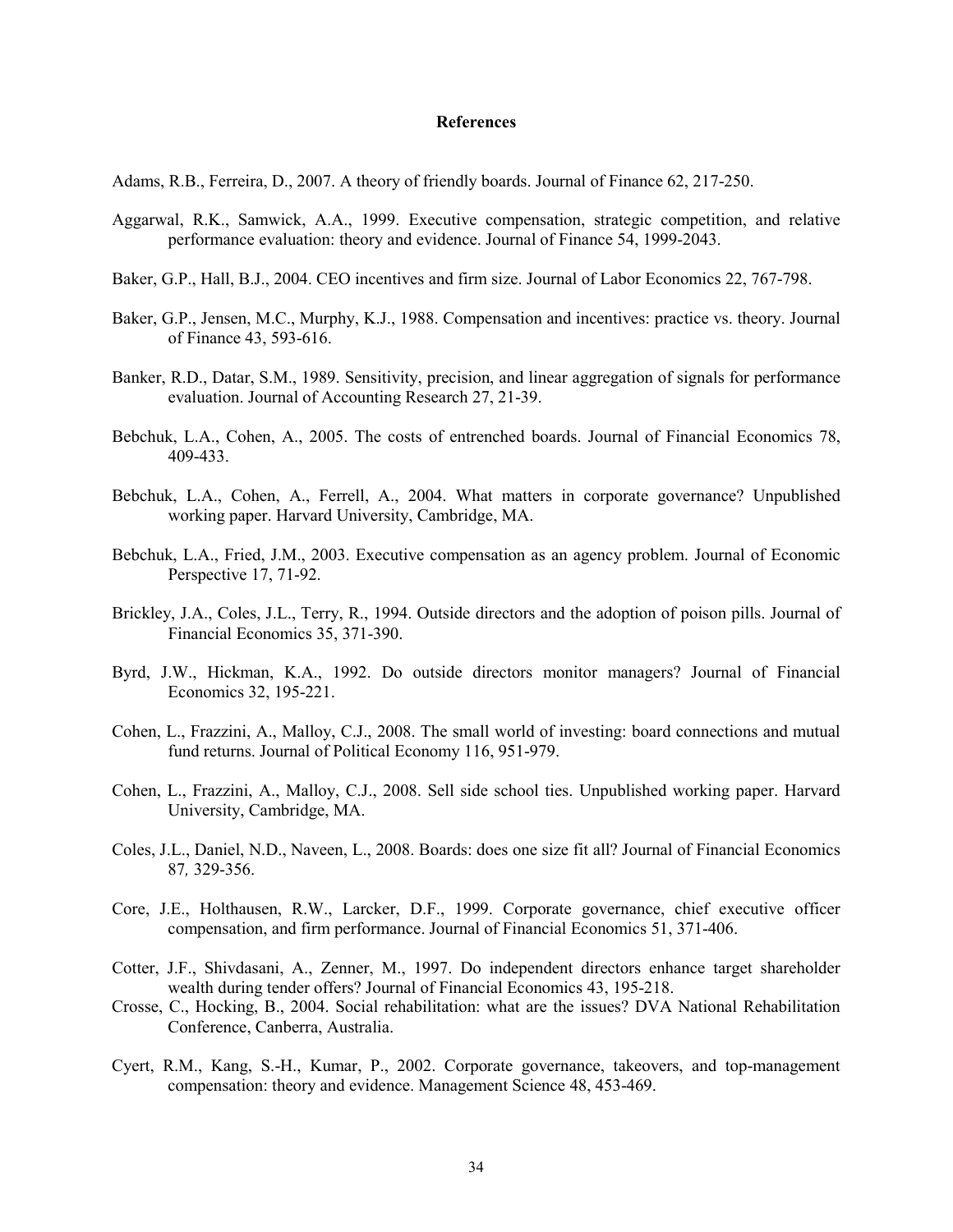- Dechow, P.M., Sloan, R.G., Sweeney, A.P., 1996. Causes and consequences of earnings manipulation: an analysis of firms subject to enforcement actions by the SEC. Contemporary Accounting Research 13, 1-36.
- Elster, J., 1989. Social norms and economic theory. Journal of Economic Perspective 3, 99-117.
- Faleye, O., 2007. Classified boards, firm value, and managerial entrenchment. Journal of Financial Economics 83, 501-529.
- Fama, E.F., French, K.R., 1997. Industry costs of equity. Journal of Financial Economics 43, 153-193.
- Fama, E.F., Jensen, M.C., 1983. Separation of ownership and control. Journal of Law and Economics 26, 301-325.
- Fich, E.M., Shivdasani, A., 2006. Are busy boards effective monitors? Journal of Finance 61, 689-724.
- Finkelstein, S., Hambrick, D.C., 1989. Chief executive compensation: a study of the intersection of markets and political processes. Strategic Management Journal 10, 121-134.
- Friedman, M.J., 2005. Veterans' mental health in the wake of war. New England Journal of Medicine 352, 1287-1290.
- Gaver, J.J., Gaver, K.M., 1993. Additional evidence on the association between the investment opportunity set and corporate financing, dividend, and compensation policies. Journal of Accounting and Economics 16, 125-160.
- Gompers, P., Ishii, J., Metrick, A., 2003. Corporate governance and equity prices. Quarterly Journal of Economics 118, 107-155.
- Granovetter, M., 2005. The impact of social structure on economic outcomes. Journal of Economic Perspective 19, 33-50.
- Hall, B.J., Liebman, J.B., 1998. Are CEOs really paid like bureaucrats? Quarterly Journal of Economics 113, 653-691.
- Hallock, K.F., 1997. Reciprocally interlocking boards of directors and executive compensation. Journal of Financial and Quantitative Analysis 32, 331-344.
- Healy, P.M., 1985. The effect of bonus schemes on accounting decisions. Journal of Accounting and Economics 7, 261-279.
- Hermalin, B.E., Weisbach, M.S., 1991. The effects of board composition and direct incentives on firm performance. Financial Management 20, 101-112.
- Hermalin, B.E., Weisbach, M.S., 1998. Endogenously chosen boards of directors and their monitoring of the CEO. American Economic Review 88, 96-118.
- Ingram, P., Roberts, P.W., 2000. Friendships among competitors in the Sydney hotel industry. American Journal of Sociology 106, 387-423.
- Jensen, M.C., Murphy, K.J., 1990. Performance pay and top-management incentives. Journal of Political Economy 98, 225-264.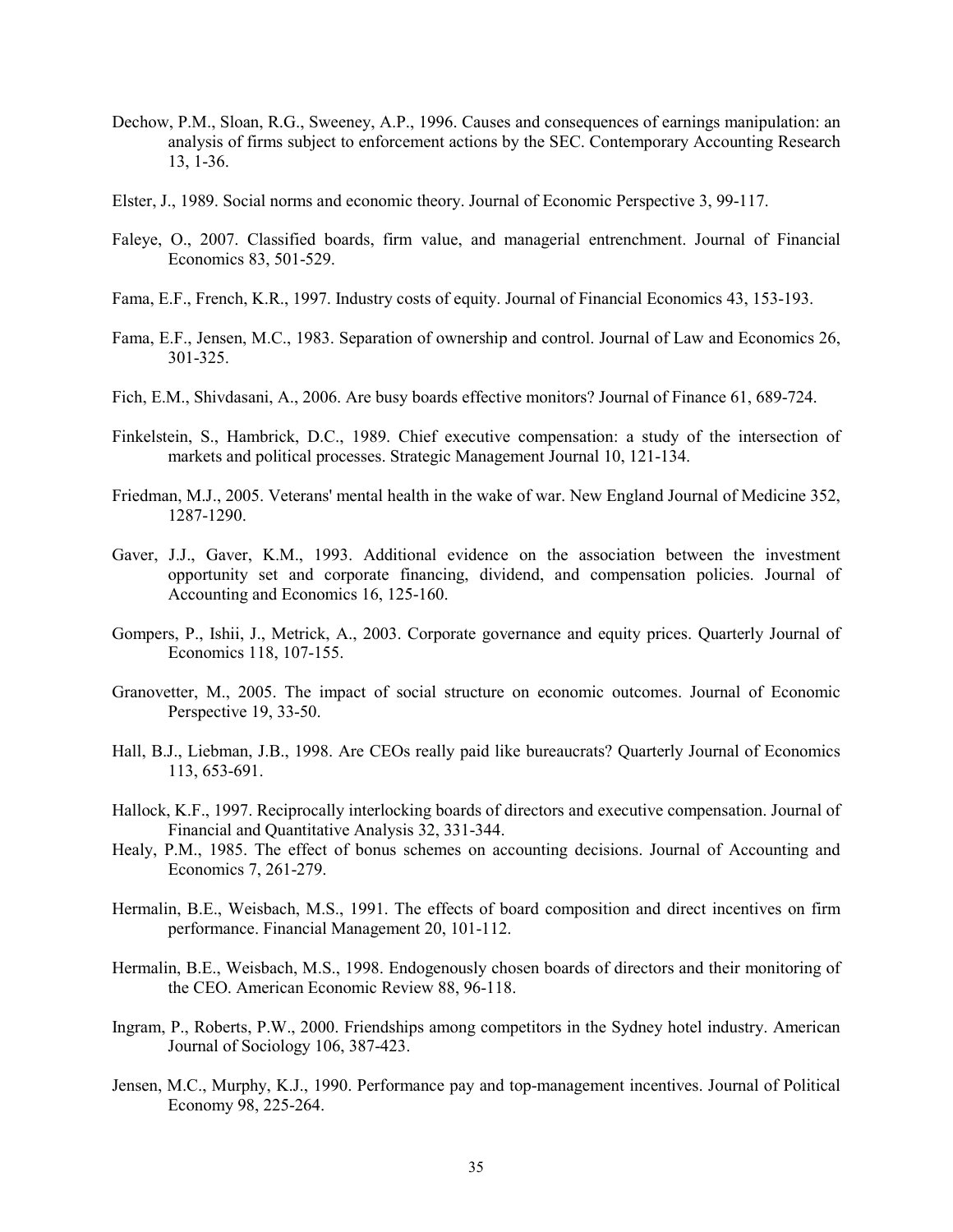- Klein, A., 2002. Audit committee, board of director characteristics, and earnings management. Journal of Accounting and Economics 33, 375-400.
- Larcker, D.F., Richardson, S.A., Seary, A.J., Tuna, I., 2005. Back door links between directors and executive compensation. Unpublished working paper. Stanford University, Stanford, CA.
- Linck, J.S., Netter, J., Yang, T., 2008. The determinants of board structure. Journal of Financial Economics 87*,* 308-328.
- Lipton, M., Lorsch, J.W., 1992. A modest proposal for improved corporate governance. Business Lawyer 48, 59-77.
- Marsden, P.V., 1987. Core discussion networks of Americans. American Sociological Review 52, 122- 131.
- Marsden, P.V., Reed, J.S., Kennedy, M.D., Stinson, K.M., 1982. American regional cultures and differences in leisure time activities. Social Forces 60, 1023-1049.
- Masulis, R.W., Wang, C., Xie, F., 2007. Corporate governance and acquirer returns. Journal of Finance 62, 1851-1889.
- Mayers, D., Shivdasani, A., Smith, C.W., 1997. Board composition and corporate control: evidence from the insurance industry. Journal of Business 70, 33-62.
- McDonald, M.L., Westphal, J.D., 2003. Getting by with the advice of their friends: CEOs' advice networks and firms' strategic responses to poor performance. Administrative Science Quarterly 48, 1-32.
- McPherson, M., Smith-Lovin, L., Cook, J.M., 2001. Birds of a feather: homophily in social networks. Annual Review of Sociology 27, 415-444.
- Mehran, H., 1995. Executive compensation structure, ownership, and firm performance. Journal of Financial Economics 38, 163-184.
- Mills, J., Clark, M.S., 1982. Exchange and communal relationships. Review of Personality and Social Psychology 3, 121-144.
- Murphy, K.J., 1999. Executive compensation. North Holland, Amsterdam.
- NACD, 1996. Report of the NACD blue ribbon commission on director professionalism. National Association of Corporate Directors, Washington, DC.
- Papadakis, V.M., Lioukas, S., Chambers, D., 1998. Strategic decision-making processes: the role of management and context. Strategic Management Journal 19, 115-147.
- Paul, D.L., 2007. Board composition and corrective action: evidence from corporate responses to bad acquisition bids. Journal of Financial and Quantitative Analysis 42, 759-784.
- Petersen, M.A., 2009. Estimating standard errors in finance panel data sets: comparing approaches. Review of Financial Studies 22, 435-480.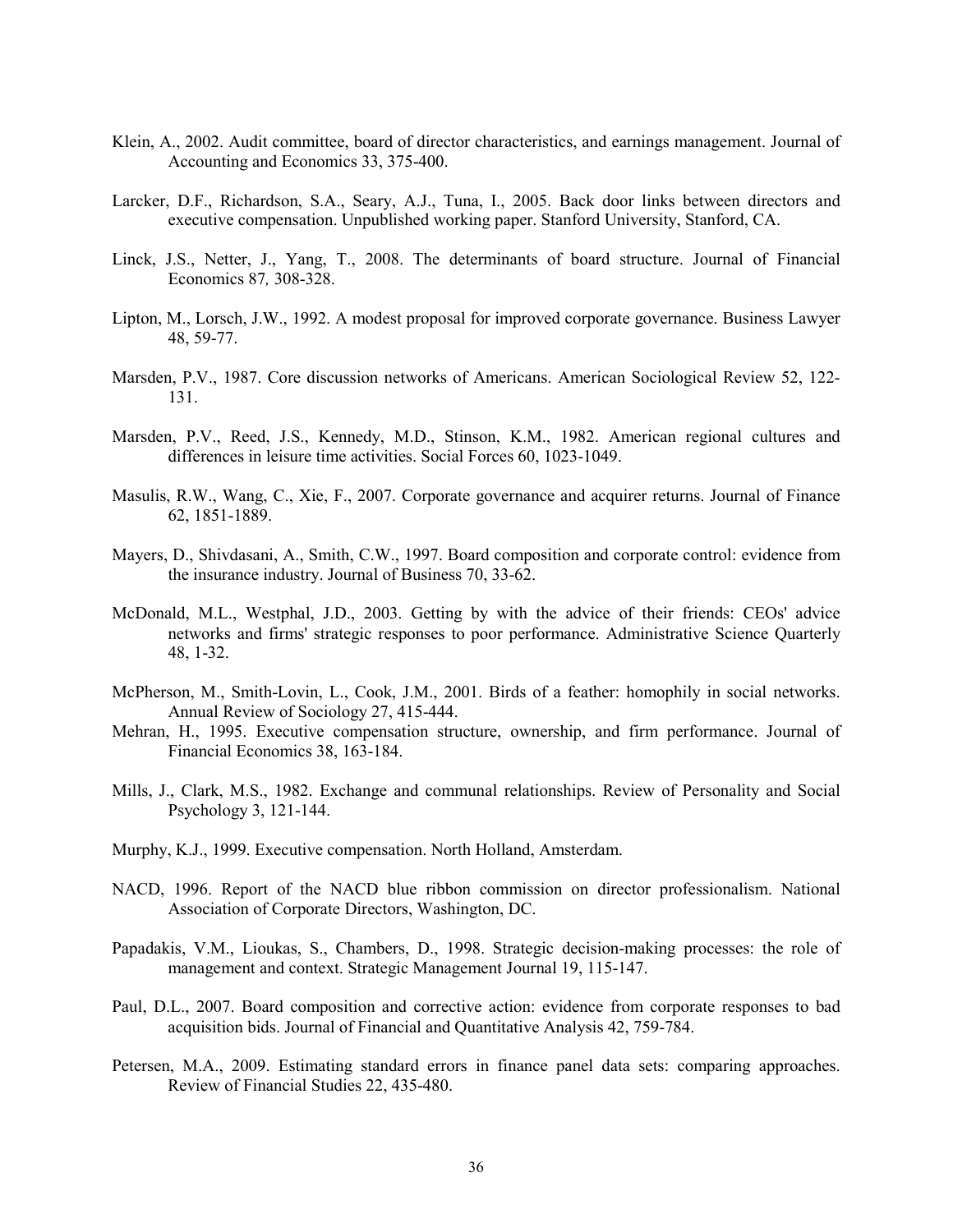- Reed, J.S., 2003. Do southerners prefer one another's company? Southern Cultures 9, 84-90.
- Rosen, S., 1982. Authority, control, and the distribution of earnings. Bell Journal of Economics 13, 311- 323.
- Silver, A., 1990. Friendship in commercial society: eighteenth-century social theory and modern sociology. American Journal of Sociology 95, 1474-1504.
- Smith, C.W., Watts, R., 1992. The investment opportunity set and corporate financing, dividend, and compensation policies. Journal of Financial Economics 32, 263-292.
- US Census Bureau, 2003. Domestic migration across regions, divisions, and states: 1995-2000. In: Franklin, R.S. (Ed.), Census 2000 Special Reports. Government printing office, Washington, DC.
- US Census Bureau, 2003. Migration of the young, single, and college educated: 1995-2000. In: Franklin, R.S. (Ed.), Census 2000 Special Reports. Government printing office, Washington, DC.
- US Department of State, 2003. Portrait of the USA. Government printing office, Washington, DC.
- Uzzi, B., 1996. The sources and consequences of embeddedness for the economic performance of organizations: the network effect. American Sociological Review 61, 674-698.
- Uzzi, B., 1999. Embeddedness in the making of financial capital: how social relations and networks benefit firms seeking financing. American Sociological Review 64, 481-505.
- Villalonga, B., Amit, R., 2006. How do family owernship, control and management affect firm value? Journal of Financial Economics 80, 385-417.
- Wally, S., Baum, J.R., 1994. Personal and structural determinants of the pace of strategic decision making. Academy of Management Journal 37, 932-956.
- Warfield, T.D., Wild, J.J., Wild, K.L., 1995. Managerial ownership, accounting choices, and informativeness of earnings. Journal of Accounting and Economics 20, 61-91.
- Weisbach, M.S., 1988. Outside directors and CEO turnover. Journal of Financial Economics 20, 431-460.
- Westphal, J.D., 1999. Collaboration in the boardroom: behavioral and performance consequences of CEO-board social ties. Academy of Management Journal 42, 7-24.
- Westphal, J.D., Boivie, S., Chng, D.H.M., 2006. The strategic impetus for social network ties: reconstituting broken CEO friendship ties. Strategic Management Journal 27, 425-445.
- Westphal, J.D., Zajac, E.J., 1995. Who shall govern? CEO board power, demographic similarity, and new director selection. Administrative Science Quarterly 40, 60-83.
- Yermack, D., 1996. Higher market valuation of companies with a small board of directors. Journal of Financial Economics 40, 185-211.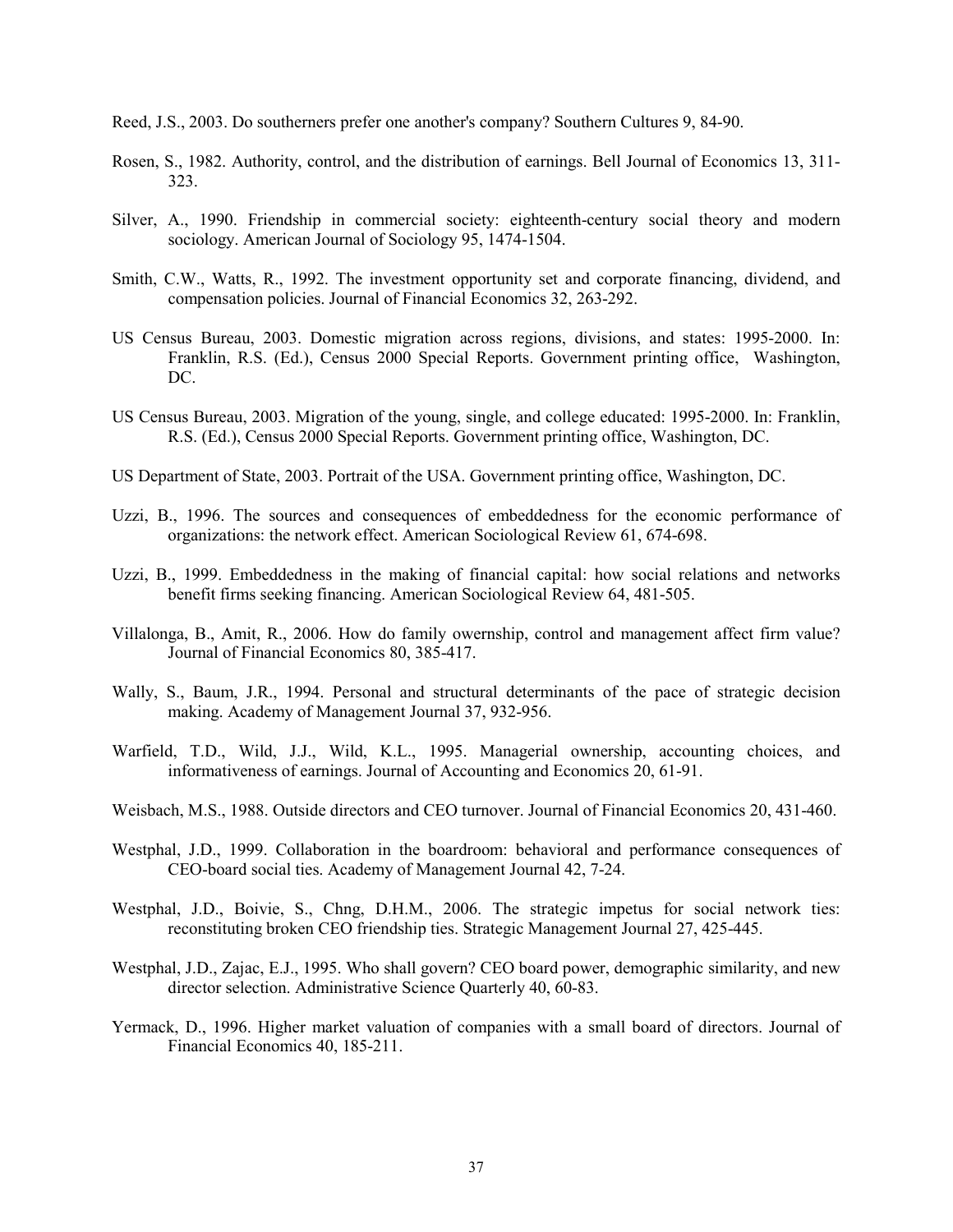## **Appendix A Academic disciplines**

This is a list of the academic discipline categories. We begin with the basic partition from the *US News and World Report*, which we augment with several disciplines that are not available in this guide (denoted by \*). Our final list ensures that every reported major is assigned to one of these categories.

## **Areas of concentration**

- Business
- Law
- Medicine
- Engineering
- Education
- Biological sciences
- Chemistry
- Computer science
- Earth sciences
- Mathematics
- Physics
- Library and information studies
- Criminology
- Economics
- English
- History
- Political science
- Psychology
- Sociology
- Health
- Public affairs
- Fine arts
- Theology\*
- Agriculture\*
- Foreign languages\*
- Journalism\*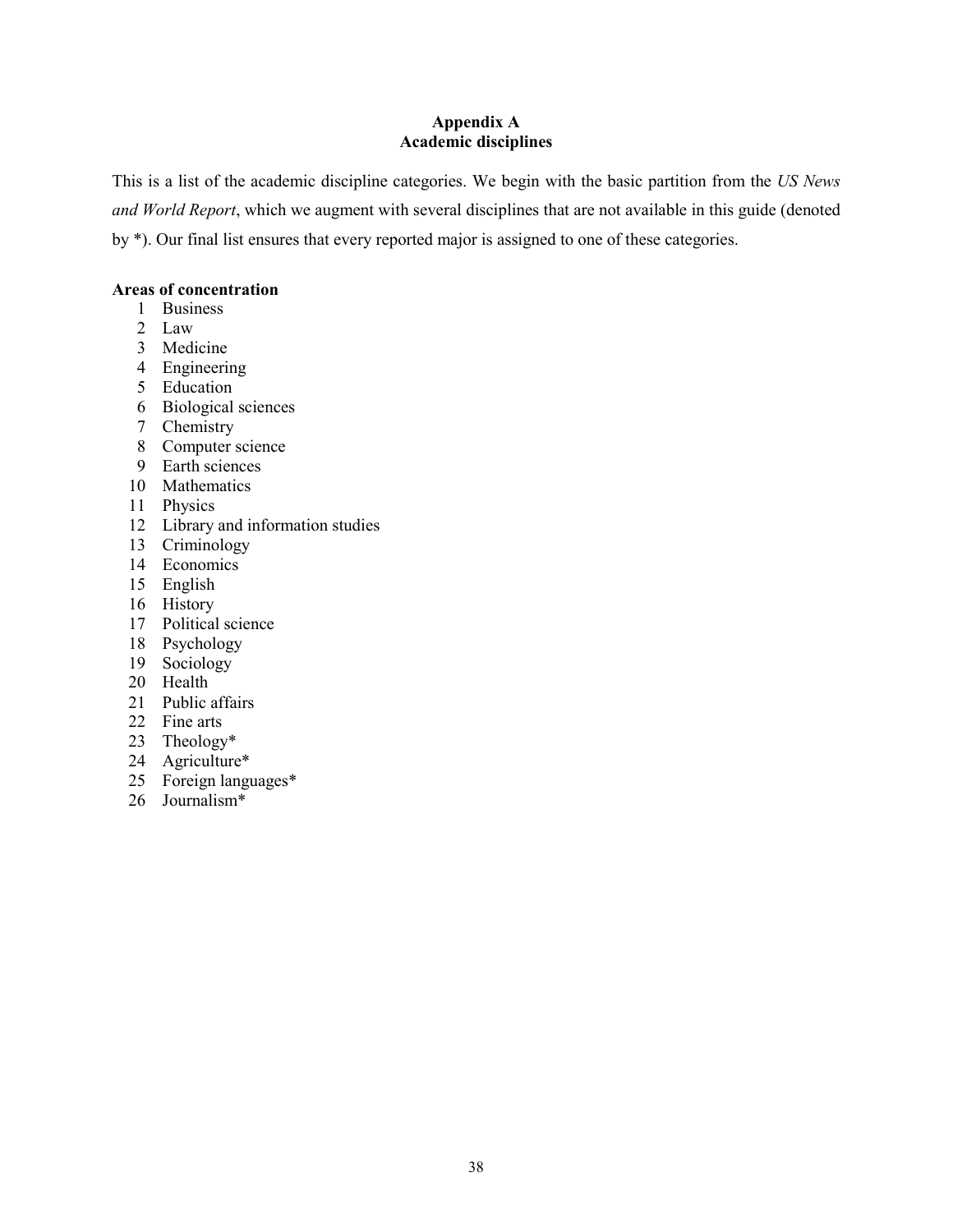## **Appendix B Description of variables**

This is a discussion of our control variables and their expected relations with the level of CEO compensation.

*Firm Size (Total Assets)*: To measure firm size, we use the book value of total assets in millions (in our regressions, we use the log of this variable). Previous studies find a positive relation between size and the level of compensation (Murphy, 1999; Baker, Jensen, and Murphy, 1988), and there are various alternative explanations regarding the reasons. Some argue that larger firms employ superior managers (Rosen, 1982). Others argue that managers exploit size to justify higher compensation (Bebchuk and Fried, 2003).

*Growth Opportunities (MB)*: To measure growth opportunities, we take the ratio of the market value of equity to the book value of equity plus deferred taxes (in our regressions, we use the log of this variable). Growth firms likely need better managers, implying that the level of compensation increases with the market-to-book ratio (Smith and Watts, 1992; and Gaver and Gaver, 1993).

*Prior Firm Performance (ROA)/Past Returns (RET)*: To measure prior firm performance, we calculate the cumulative stock return and the return on assets (i.e., the ratio of net income to total assets) from the previous fiscal year. From an agency standpoint, compensation should be an increasing function of performance. Moreover, firms with poor prior performance might be forced to decrease the level of compensation to reduce expenses or public outrage, and excellent prior performance can justify higher compensation. To ensure that firm performance is matched to the appropriate CEO, we exclude new arrivals from our regressions because past firm performance cannot be attributed to the incoming CEO. We use one-year measures of performance to minimize the number of observations we lose.

*Variance of Residuals*  $(\sigma^2)$ *:* To proxy for firm-specific risk, we calculate the variance of the residuals from the market-model regression over the past five-year period. Theoretically, firm risk could be positively or negatively associated with the level of compensation (Banker and Datar, 1989).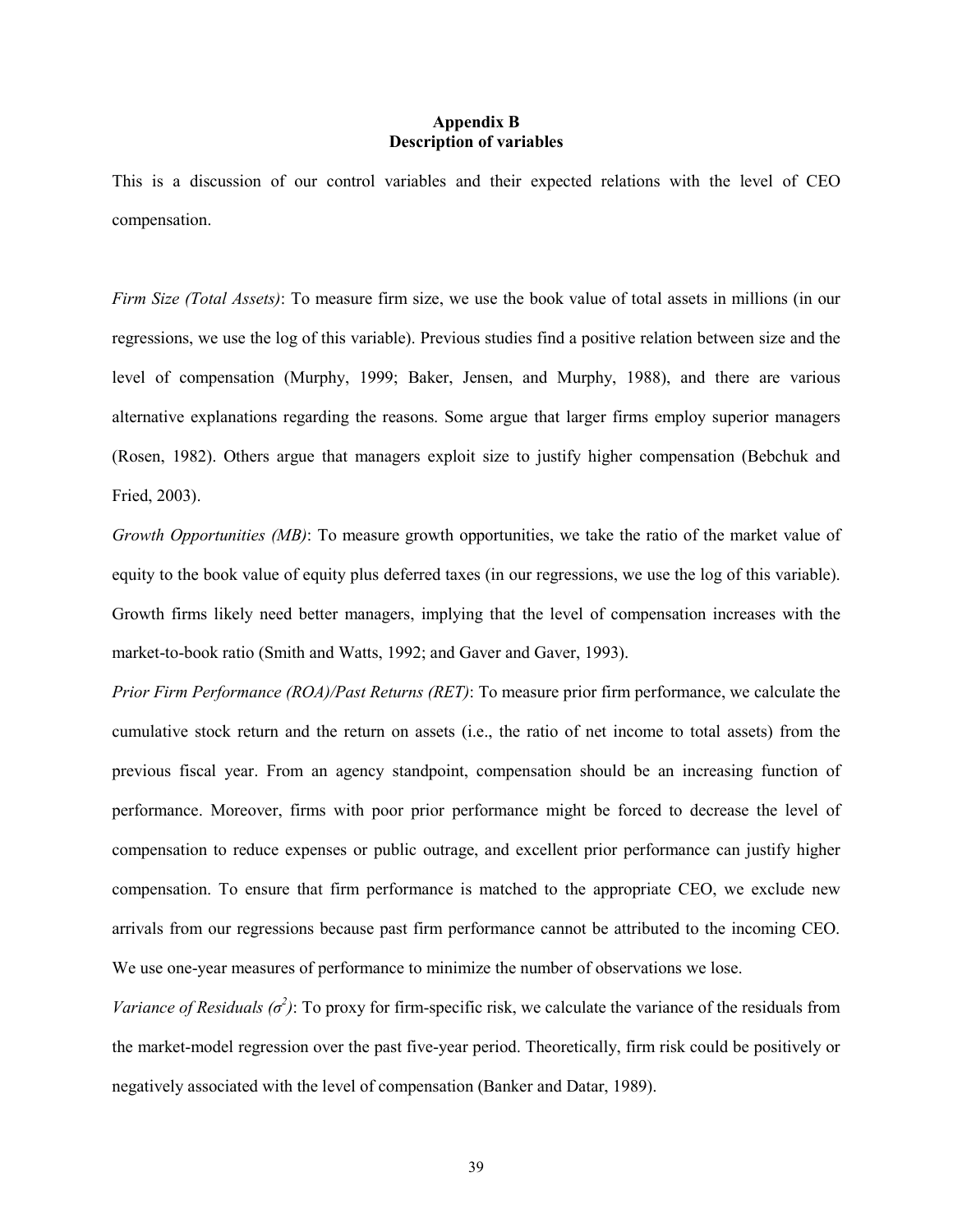*CEO Equity Holdings*: We also control for the percentage of the company's shares that are owned by the CEO. Some hypothesize that (from a managerial-power point of view) executive compensation increases with CEO ownership, but they allow for a possible inverted U-shaped association (Finkelstein and Hambrick, 1989). Others argue that the association between the level of compensation and the CEO's equity holdings is "theoretically ambiguous" (Cyert, Kang, and Kumar, 2002, p. 454).

*Quality (CEO Award)*: This is a dummy that equals one if the CEO has ever won the "Business Week Best Manager Award", and zero otherwise. We hand-collect this information from the *Business Week* archives. The idea is that recipients of this award might be of higher quality and that higher quality deserves higher total compensation. Alternatively, this award might signify greater power over the board.

*CEO=Chairman of the Board (CEO=Chairman)*: This is a dummy that equals one if the CEO also serves as the chairman of the board, and zero otherwise. If the CEO is also the chairman of the board, the board could be easier for the CEO to control, a hypothesis that is empirically supported by Yermack (1996) and Core, Holthausen, and Larcker (1999), among others. Thus, we expect chairman CEOs to receive a higher level of compensation than their non chairman counterparts.

*CEO Tenure*: This is the number of years the CEO has been in office. Higher tenure alludes to the CEO's quality (because he is worth keeping) and his worth as a "rare commodity" (Hermalin and Weisbach, 1998, p. 97). Thus, we expect compensation to increase with tenure.

*Board Size*: Board size is the number of directors on the board (in our regressions, we use the log of this variable). Lipton and Lorsch (1992) argue that larger boards are more susceptible to managerial control and have increased coordination and free-rider problems, and Yermack (1996) finds that firm value is decreasing in board size. To the contrary, Coles, Daniel, and Naveen (2008) find that firms with greater advisory needs exhibit a positive association between board size and firm value. However, because executive compensation is a monitory, not an advisory, issue, we expect a positive relation between board size and compensation.

*Old Directors*: Following the mandatory age requirements of many firms, we define a director as old if he or she is 70 years or older, and we calculate the *Old Directors* variable as the fraction of directors over the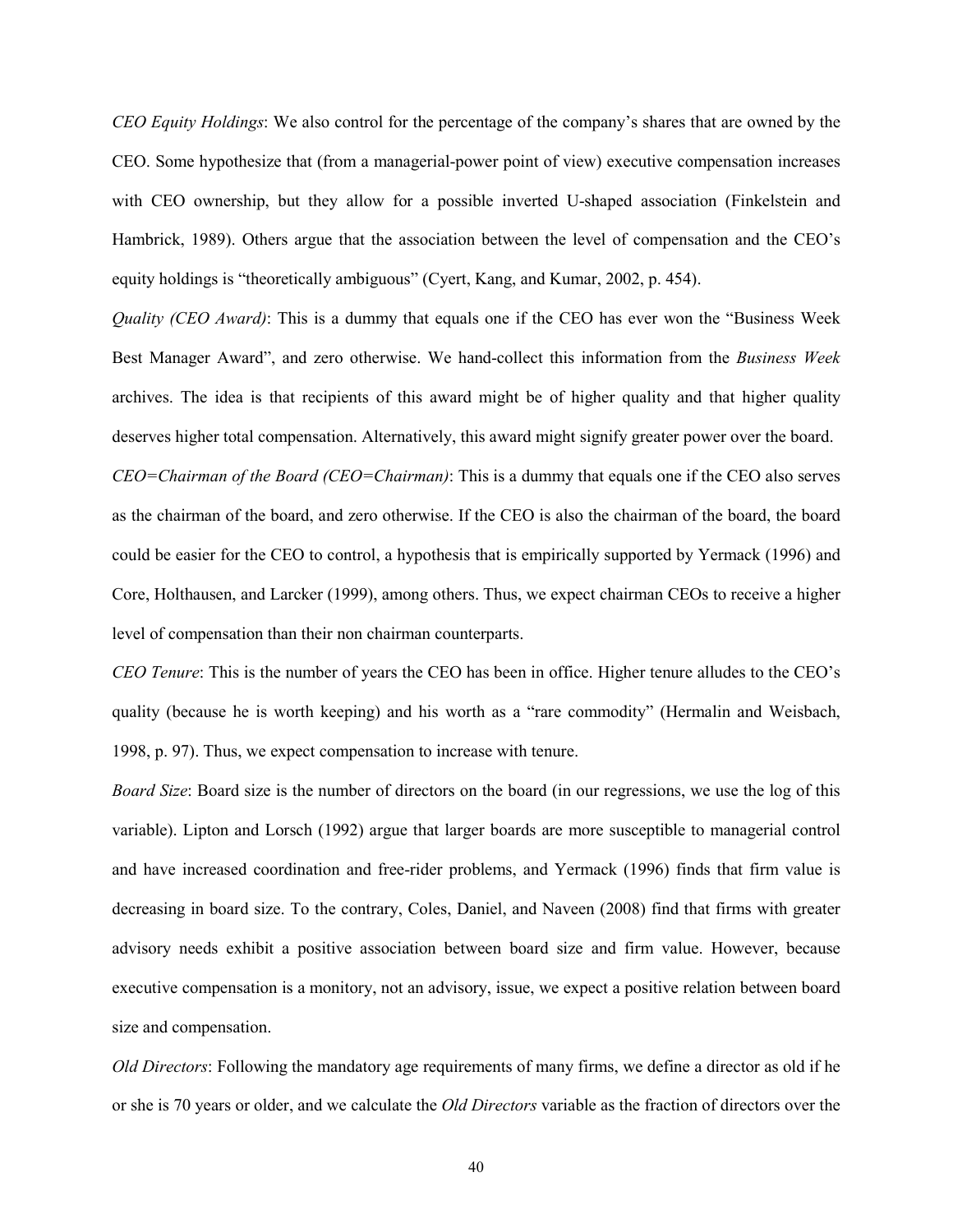age of 69. Older directors are possibly less effective monitors (NACD, 1996; and Core, Holthausen, and Larcker 1999). Thus, we expect this fraction to have a positive impact on the level of compensation.

*Busy Board*: This is a dummy that equals one if the board is busy, and zero otherwise. Following Fich and Shivdasani (2006), we designate a board as busy if a majority of the independent directors concurrently serve on three or more boards. Some argue that directors who serve on too many boards do not have sufficient time to provide adequate monitoring (NACD, 1996). Core, Holthausen, and Larcker (1999) and Fich and Shivdasani (2006) present evidence that busy boards indicate weak corporate governance. If busy directors are less effective monitors, then busy boards should be positively associated with the level of compensation.

*Directors' Equity Holdings*: We also control for the average percentage of the company's shares that are owned by the directors. Greater equity ownership suggests that the directors' interests are more aligned with those of the shareholders. As such, the directors are incensed to be better monitors and, accordingly, we expect the level of CEO compensation to be lower.

*CEO from Other Company*: This is a dummy that equals one if at least one of the directors is the CEO of another firm, and zero otherwise. We expect that CEOs award their fellow CEOs a higher level of compensation, regardless of whether or not they are interlocked**.**

*Classified Board*: This is a dummy that equals one if the firm has a classified-board provision (i.e., the directors have a staggered election-term structure), and zero otherwise. Bebchuk and Cohen (2005) argue that classified boards entrench management and find that they are negatively associated with firm value. Faleye (2007) further argues that classified boards reduce director effectiveness and finds that CEO turnover and compensation are less sensitive to performance at firms with classified boards. If boardstaggering empowers managers, then we expect these managers to receive a higher level of compensation. *Democracy/Dictatorship Firm*: Following Gompers, Ishii, and Metrick (2003), *Democracy Firm* is a dummy that equals one if the firm's GIM index is less than or equal to five, and zero otherwise. *Dictatorship Firm* is a dummy that equals one if the firm's GIM index is greater than or equal to 14, and zero otherwise. A firm's GIM index takes on a value between 0 and 24, accruing one point for each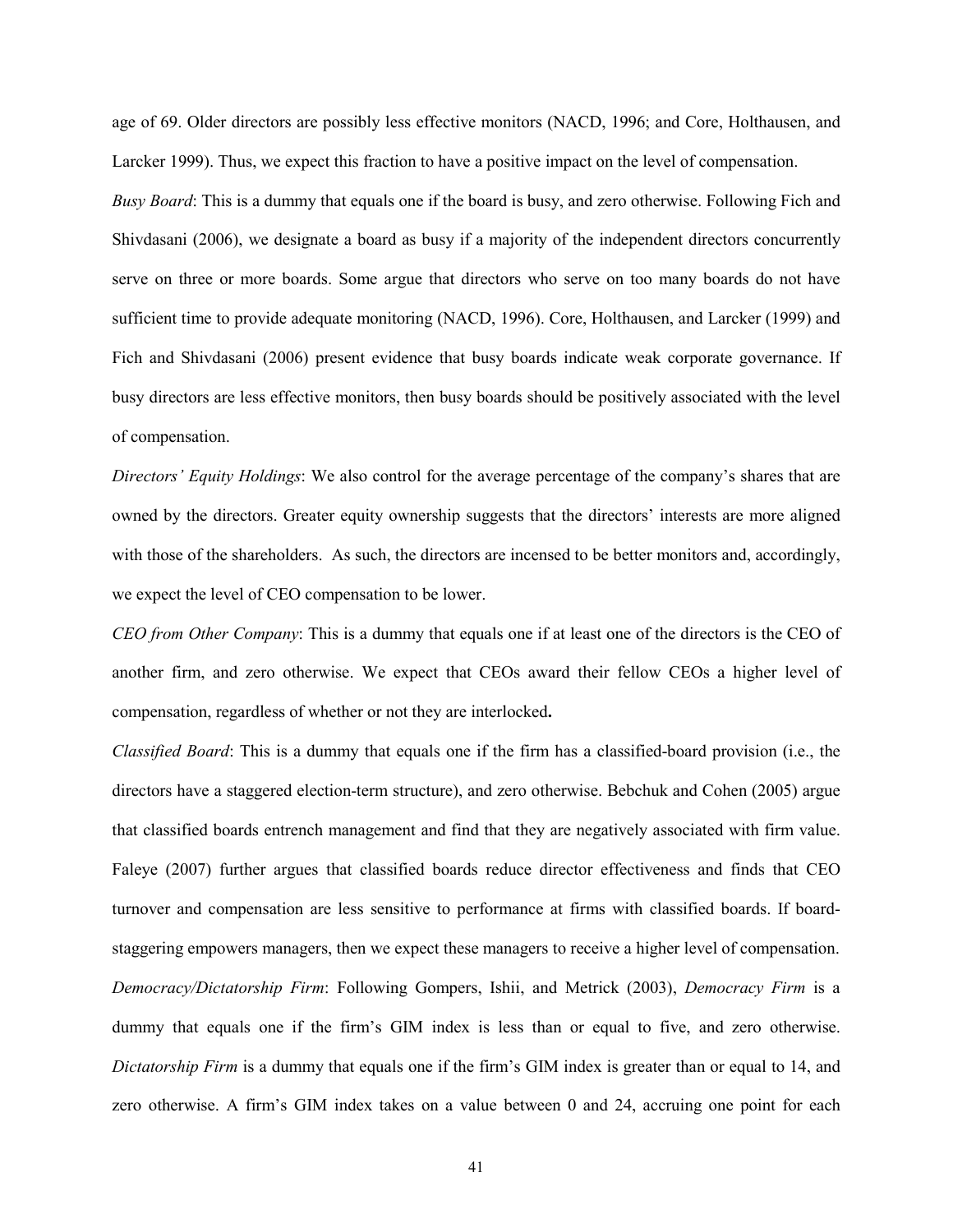provision that increases managerial power or depresses shareholder activism. We expect that firms with higher indices award higher levels of compensation.

*Family Firm*: This is a dummy that equals one if at least one relative of the founder is an officer, a director, or a 5% minimum blockholder (either individually or as a group) of the firm, and zero otherwise (we do not consider family firms in which the founder is still a chairman or CEO of the firm). Descendent-run firms have significantly lower firm value, and minority shareholders in these firms are "worse off than they would be in nonfamily firms" (Villalonga and Amit, 2006, p. 388). Thus, we expect a positive association between *Family Firm* and the level of compensation.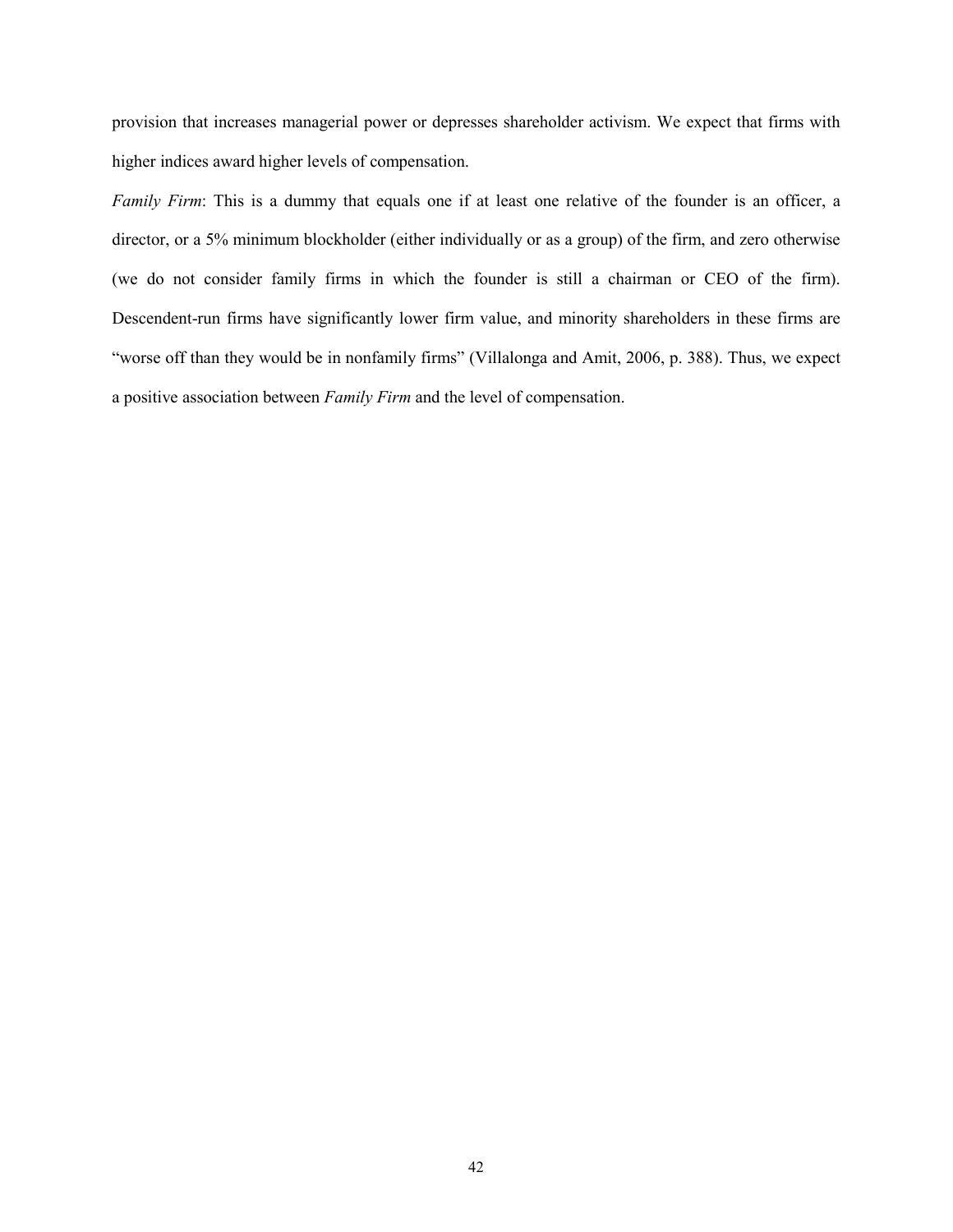# **Appendix C Correlation matrix**

This table presents a correlation matrix of the independent variables used in our main analysis.

|      |                                                   | (1)      | (2)      | (3)      | (4)     | (5)     | (6)     | (7)     | (8)     | (9)     | (10)    | (11)    |
|------|---------------------------------------------------|----------|----------|----------|---------|---------|---------|---------|---------|---------|---------|---------|
| (1)  | Board Independence $Dummynew$                     | 1.00     |          |          |         |         |         |         |         |         |         |         |
| (2)  | Board Independence Dummy <sub>conv</sub>          | 0.49     | 1.00     |          |         |         |         |         |         |         |         |         |
| (3)  | <b>Board Independence Fraction</b> <sub>new</sub> | 0.81     | 0.48     | 1.00     |         |         |         |         |         |         |         |         |
| (4)  | Board Independence Fraction <sub>conv</sub>       | 0.51     | 0.75     | 0.67     | 1.00    |         |         |         |         |         |         |         |
| (5)  | In(Total Assets)                                  | $-0.05$  | 0.05     | $-0.03$  | 0.08    | 1.00    |         |         |         |         |         |         |
| (6)  | ln(MB)                                            | $-0.05$  | $-0.02$  | $-0.10$  | $-0.08$ | $-0.24$ | 1.00    |         |         |         |         |         |
| (7)  | <b>ROA</b>                                        | 0.09     | 0.02     | 0.05     | 0.00    | $-0.33$ | 0.64    | 1.00    |         |         |         |         |
| (8)  | RET                                               | $-0.08$  | $-0.07$  | $-0.11$  | $-0.12$ | $-0.08$ | 0.23    | 0.11    | 1.00    |         |         |         |
| (9)  | Variance                                          | 0.05     | $-0.01$  | 0.09     | 0.06    | $-0.14$ | $-0.06$ | $-0.02$ | 0.08    | 1.00    |         |         |
| (10) | <b>CEO Equity Holdings</b>                        | $-0.11$  | $-0.22$  | $-0.18$  | $-0.24$ | $-0.06$ | 0.01    | 0.09    | 0.11    | 0.10    | 1.00    |         |
| (11) | CEO Award                                         | 0.01     | $0.08\,$ | $-0.01$  | 0.08    | 0.15    | 0.18    | 0.19    | $-0.01$ | $-0.06$ | $-0.09$ | 1.00    |
| (12) | CEO=Chairman                                      | 0.07     | 0.17     | 0.09     | 0.19    | 0.08    | $-0.09$ | $-0.08$ | $-0.06$ | $-0.15$ | 0.02    | $-0.13$ |
| (13) | CEO Tenure                                        | $-0.23$  | $-0.25$  | $-0.30$  | $-0.29$ | 0.00    | 0.04    | $-0.02$ | 0.07    | $-0.05$ | 0.43    | $-0.20$ |
| (14) | In(Board Size)                                    | $0.00\,$ | 0.05     | 0.02     | $-0.06$ | 0.21    | 0.13    | $-0.03$ | $-0.01$ | $-0.31$ | $-0.32$ | 0.07    |
| (15) | <b>Old Directors</b>                              | $-0.15$  | $-0.09$  | $-0.12$  | $-0.02$ | 0.19    | $-0.23$ | $-0.17$ | $-0.06$ | $-0.02$ | 0.03    | $-0.07$ |
| (16) | <b>Busy Board</b>                                 | $0.00\,$ | $0.15\,$ | 0.00     | 0.13    | 0.10    | $-0.02$ | $-0.03$ | 0.00    | $-0.13$ | $-0.10$ | 0.06    |
| (17) | <b>Directors Equity Holdings</b>                  | $-0.20$  | $-0.35$  | $-0.20$  | $-0.36$ | $-0.05$ | $-0.03$ | 0.06    | 0.06    | 0.04    | 0.43    | $-0.01$ |
| (18) | CEO from Other Company                            | 0.10     | 0.14     | 0.14     | 0.19    | 0.16    | 0.06    | 0.01    | $-0.12$ | 0.06    | $-0.15$ | 0.11    |
| (19) | Classified Board                                  | 0.02     | 0.04     | 0.05     | 0.10    | $-0.33$ | 0.03    | $-0.03$ | 0.04    | 0.18    | $-0.06$ | $-0.16$ |
| (20) | Democracy Firm                                    | $-0.08$  | $-0.12$  | $-0.13$  | $-0.16$ | 0.08    | 0.09    | 0.05    | $-0.03$ | $-0.06$ | $-0.04$ | 0.09    |
| (21) | Dictatorship Firm                                 | 0.01     | 0.02     | 0.00     | $-0.02$ | $-0.08$ | $-0.07$ | $-0.04$ | 0.05    | $-0.01$ | $-0.03$ | $-0.07$ |
| (22) | Family Firm                                       | $-0.09$  | $-0.17$  | $-0.12$  | $-0.18$ | $-0.01$ | $-0.19$ | $-0.15$ | $-0.03$ | 0.02    | 0.01    | $-0.06$ |
|      |                                                   |          |          |          |         |         |         |         |         |         |         |         |
|      |                                                   | (12)     | (13)     | (14)     | (15)    | (16)    | (17)    | (18)    | (19)    | (20)    | (21)    | (22)    |
| (1)  | Board Independence Dummy <sub>new</sub>           |          |          |          |         |         |         |         |         |         |         |         |
| (2)  | Board Independence Dummy <sub>conv</sub>          |          |          |          |         |         |         |         |         |         |         |         |
| (3)  | <b>Board Independence Fraction</b> new            |          |          |          |         |         |         |         |         |         |         |         |
| (4)  | Board Independence Fraction <sub>conv</sub>       |          |          |          |         |         |         |         |         |         |         |         |
| (5)  | In(Total Assets)                                  |          |          |          |         |         |         |         |         |         |         |         |
| (6)  | ln(MB)                                            |          |          |          |         |         |         |         |         |         |         |         |
| (7)  | <b>ROA</b>                                        |          |          |          |         |         |         |         |         |         |         |         |
| (8)  | RET                                               |          |          |          |         |         |         |         |         |         |         |         |
| (9)  | Variance                                          |          |          |          |         |         |         |         |         |         |         |         |
| (10) | CEO Equity Holdings                               |          |          |          |         |         |         |         |         |         |         |         |
| (11) | CEO Award                                         |          |          |          |         |         |         |         |         |         |         |         |
| (12) | CEO=Chairman                                      | 1.00     |          |          |         |         |         |         |         |         |         |         |
| (13) | CEO Tenure                                        | 0.16     | 1.00     |          |         |         |         |         |         |         |         |         |
| (14) | In(Board Size)                                    | 0.16     | 0.07     | 1.00     |         |         |         |         |         |         |         |         |
| (15) | <b>Old Directors</b>                              | 0.05     | 0.12     | $0.00\,$ | 1.00    |         |         |         |         |         |         |         |
| (16) | <b>Busy Board</b>                                 | 0.08     | $-0.18$  | $-0.03$  | $-0.15$ | 1.00    |         |         |         |         |         |         |
| (17) | Directors Equity Holdings                         | $-0.08$  | 0.13     | $-0.09$  | $-0.01$ | $-0.10$ | 1.00    |         |         |         |         |         |
| (18) | CEO from Other Company                            | 0.10     | $-0.05$  | 0.15     | $-0.03$ | $-0.01$ | $-0.04$ | 1.00    |         |         |         |         |
| (19) | Classified Board                                  | 0.10     | 0.05     | $-0.03$  | 0.02    | $-0.06$ | $-0.16$ | $-0.09$ | 1.00    |         |         |         |
| (20) | Democracy Firm<br>Dictatorship Firm               | $-0.22$  | 0.06     | 0.09     | 0.03    | $-0.06$ | 0.13    | 0.01    | $-0.32$ | 1.00    |         |         |
| (21) |                                                   | 0.06     | 0.03     | 0.02     | 0.09    | $-0.08$ | $-0.03$ | 0.02    | 0.13    | $-0.04$ | 1.00    |         |
| (22) | Family Firm                                       | $-0.17$  | $-0.10$  | $-0.14$  | 0.00    | $-0.08$ | 0.40    | $-0.10$ | $-0.18$ | 0.15    | $-0.04$ | 1.00    |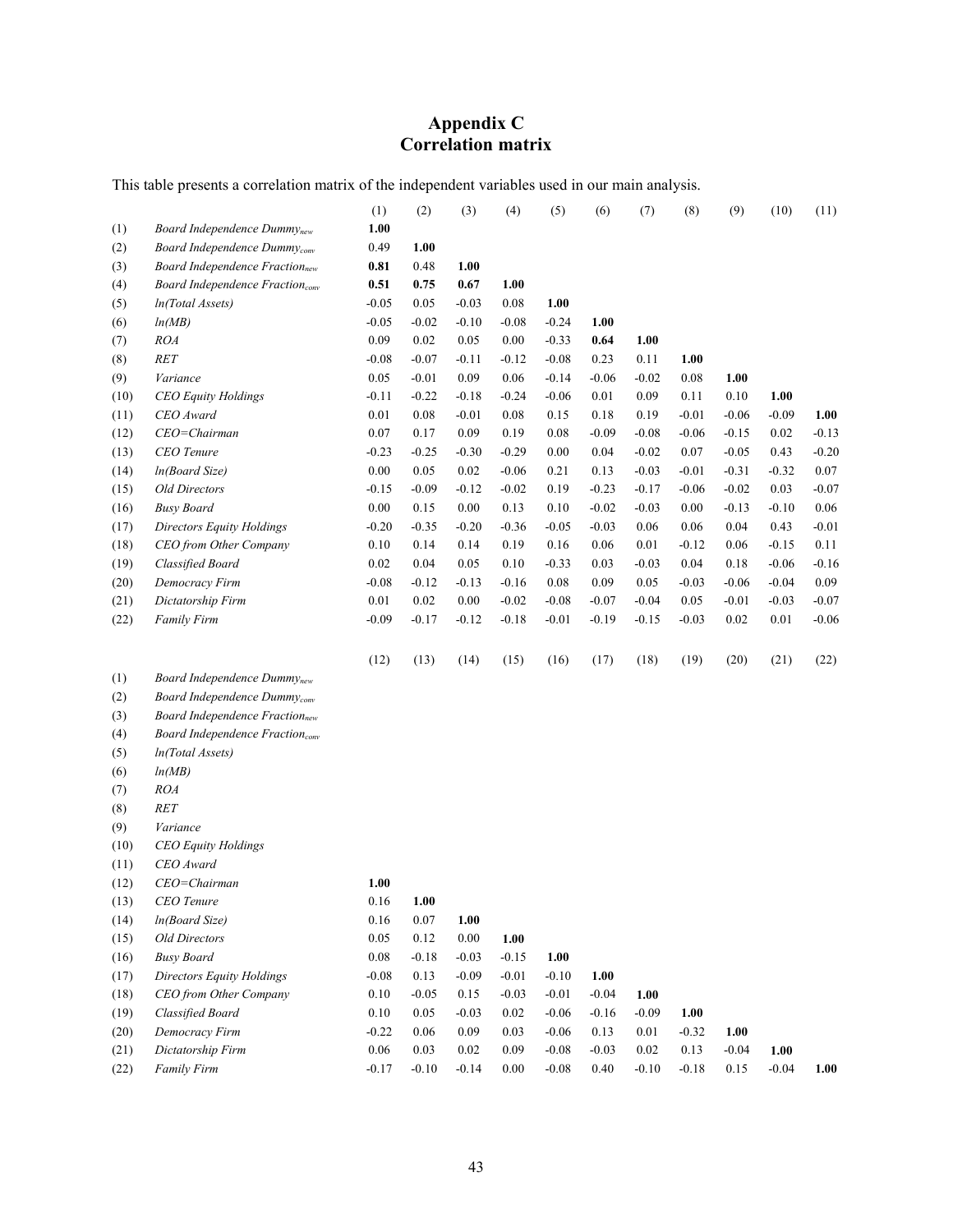# Table 1 Proportions of directors with conventional or social ties

This table presents pooled means of the proportions of directors with various ties to the CEO or to the firm. Our sample includes all Fortune 100 firms as of 2005 for which we could obtain the necessary financial data. Overall, our data consists of  $N = 704$  firm-years over the period 1996 to 2005. The "Affiliation to CEO" column presents general ways in which a director can be affiliated or dependent to the CEO. A conventional affiliation (i.e., conventional dependence) indicates that the director has a financial or familial tie, as specified by the IRRC, to the CEO or to the firm. A social affiliation (i.e., social dependence) indicates that the director and the CEO share at least two of the following ties: miltary service, alma mater, regional origin, background (i.e., academic discipline), industry of primary employment, or third-party connection through another director. Mutual alma mater must be accompanied by no greater than a three-year age difference to constitute a tie between the director and the CEO. Conventional or social signifies that the director is either conventionally or socially affiliated (or both). The "Proportion of affiliated directors" column presents the pooled means, across all firm-years, of the fraction of the board having the specified general affiliation or dependence to the CEO. The "Proportion of affiliated directors with specific tie" columns present the pooled means, across all firm-years, of the fraction of type-*X* affiliated directors having the specific tie *Y* to the CEO.

|                        |                                                                                  | Proportion of affiliated directors with specific tie                                                   |        |                    |            |          |             |  |  |
|------------------------|----------------------------------------------------------------------------------|--------------------------------------------------------------------------------------------------------|--------|--------------------|------------|----------|-------------|--|--|
| Affiliation to CEO     | Proportion of affiliated directors<br>$\#$ of affiliated directors on the board) | $\#$ of affiliated directors on the board with specific tie)<br># of affiliated directors on the board |        |                    |            |          |             |  |  |
|                        | $\#$ of all directors on the board                                               | Military                                                                                               | School | Regional<br>origin | Background | Industry | Third party |  |  |
| Conventional           | 0.296                                                                            | 0.066                                                                                                  | 0.390  | 0.449              | 0.426      | 0.660    | 0.437       |  |  |
| Social                 | 0.276                                                                            | 0.089                                                                                                  | 0.496  | 0.680              | 0.602      | 0.652    | 0.660       |  |  |
| Conventional or social | 0.416                                                                            | 0.063                                                                                                  | 0.310  | 0.478              | 0.445      | 0.522    | 0.510       |  |  |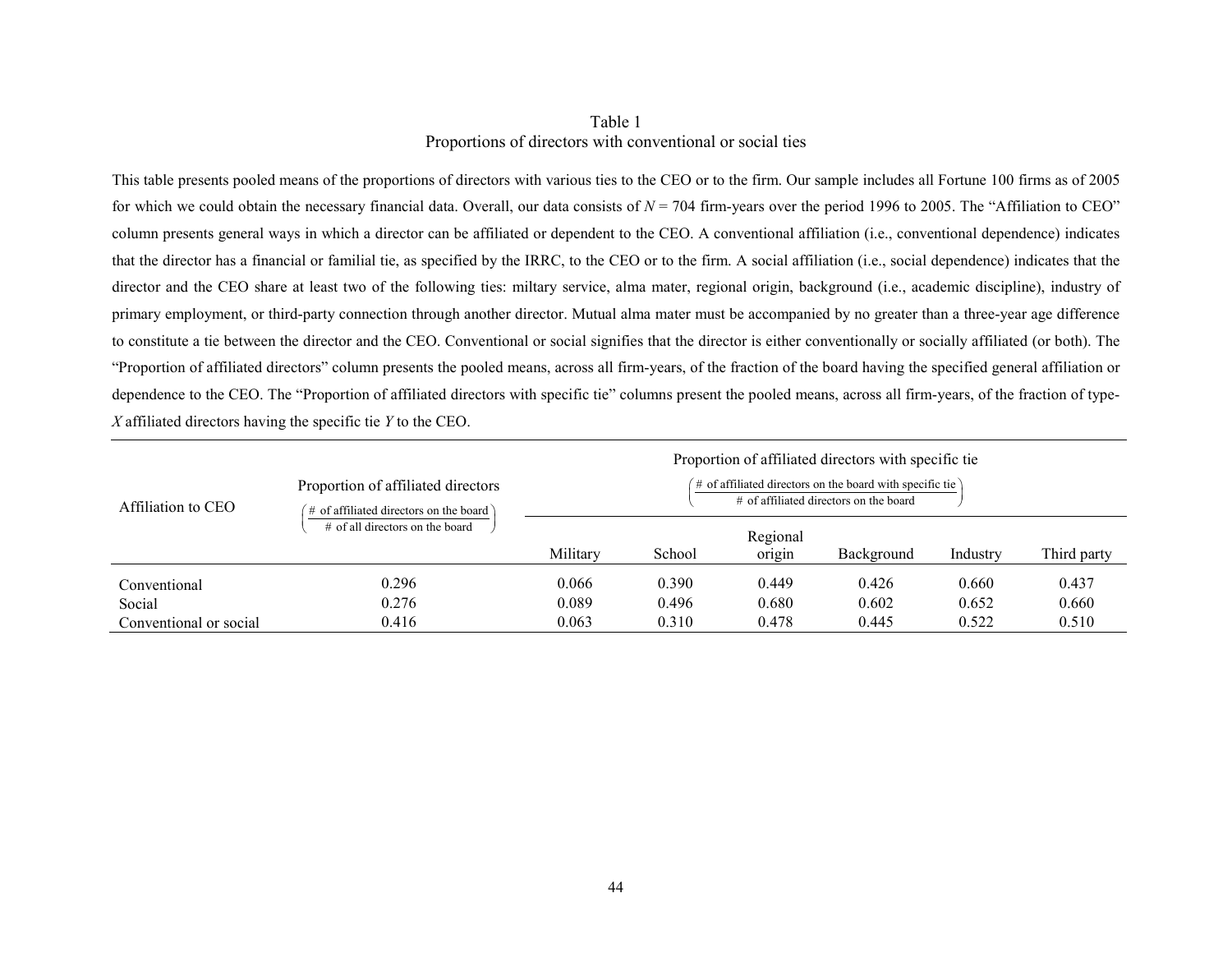## Table 2 CEO and board characteristics

This table presents the pooled means of various CEO and board characteristics. *Independent (conventional)* and *Independent (new)* are dummies that equal one if a majority of directors are independent under the classification in question, and zero otherwise. The *conventional measure* classifies a director as affiliated if he has either financial or familial ties, as specified by the IRRC, to the CEO or to the firm. In addition to the conventional criteria, the *new measure* further classifies a director as affiliated if the director and the CEO share at least two of the following ties: miltary service, alma mater, regional origin, background (i.e., academic discipline), industry of primary employment, or third-party connection through another director. Mutual alma mater must be accompanied by no greater than a three-year age difference to constitute a tie between the director and the CEO. The remaining variables are as defined in Appendix B. Column 1 represents all firms, Column 2 represents the subset of firms with conventionally independent boards, Column 3 represents the subset of firms with conventionally-and-socially independent boards, and Column 4 represents the subset of firms with conventionally independent boards that are not conventionally and socially independent.

| Variable                       | All    | Conventional | New    | Conventional only |
|--------------------------------|--------|--------------|--------|-------------------|
| Independent (conventional)     | 0.874  | 1.000        | 1.000  | 1.000             |
| Independent (new)              | 0.624  | 0.714        | 1.000  | 0.000             |
| CEO Equity Holdings (%)        | 0.938  | 0.579        | 0.547  | 0.659             |
| CEO Award                      | 0.203  | 0.218        | 0.205  | 0.250             |
| $CEO = Chairman$               | 0.835  | 0.857        | 0.854  | 0.864             |
| <b>CEO</b> Tenure              | 6.777  | 6.099        | 5.485  | 7.631             |
| <b>Board Size</b>              | 12.298 | 12.340       | 12.189 | 12.717            |
| <i>Old Directors</i>           | 0.109  | 0.129        | 0.118  | 0.156             |
| <b>Busy Board</b>              | 0.358  | 0.387        | 0.365  | 0.442             |
| Directors' Equity Holdings (%) | 0.289  | 0.145        | 0.120  | 0.207             |
| <b>CEO</b> from Other Company  | 0.700  | 0.725        | 0.736  | 0.698             |
| Classified Board               | 0.509  | 0.515        | 0.515  | 0.515             |
| Democracy Firm                 | 0.094  | 0.079        | 0.075  | 0.089             |
| Dictatorship Firm              | 0.017  | 0.018        | 0.018  | 0.018             |
| <b>Family Firm</b>             | 0.070  | 0.054        | 0.052  | 0.059             |
| Number of observations         | 704    | 615          | 439    | 176               |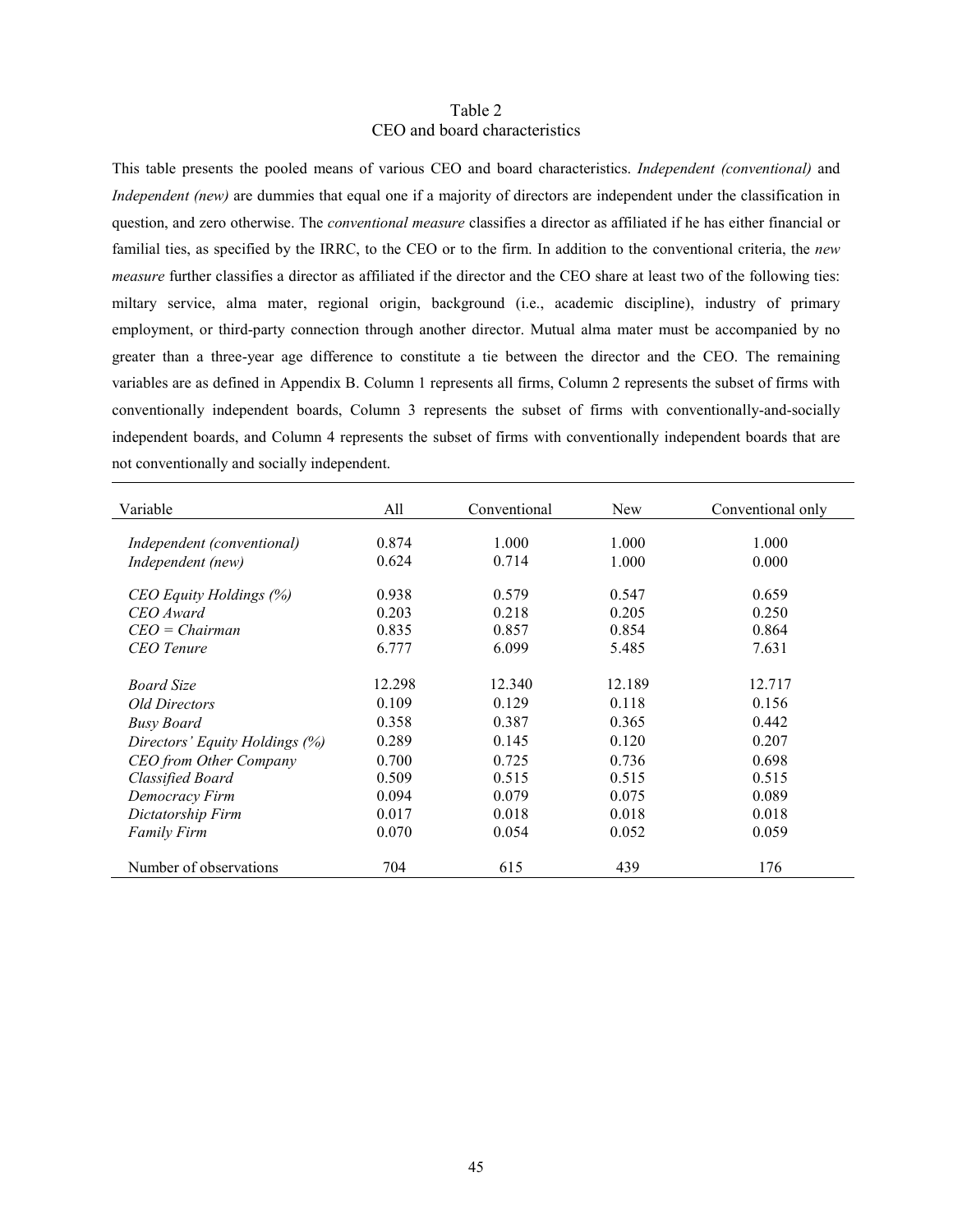## Table 3 Determinants of social dependence

This table presents estimates from a pooled regression of the board's social-dependence fraction (i.e., the proportion of directors who are socially dependent to the CEO) on various CEO, board, and firm characteristics. All independent variables are as defined in Appendix B. We include year dummies and industry dummies using the Fama-French (1997) five-industry classification. All *t*-statistics are calculated using White standard errors adjusted for clustering (by firm).

|                                        |                   | Coefficient      |  |
|----------------------------------------|-------------------|------------------|--|
| Variable                               | Expected sign     | $(t$ -statistic) |  |
|                                        | $\overline{?}$    | 0.000            |  |
| CEO Equity Holdings,                   |                   | (0.47)           |  |
| $CEO$ Award <sub>it</sub>              | $\! + \!$         | 0.077            |  |
|                                        |                   | (2.12)           |  |
| $CEO = Chairman_{i,t}$                 | $\! + \!$         | 0.015            |  |
|                                        |                   | (0.52)           |  |
| $CEO$ Tenure <sub>i.t</sub>            | $\! + \!$         | 0.007            |  |
|                                        |                   | (2.11)           |  |
| $ln(Board Size)_{i}$                   | $\qquad \qquad +$ | $-0.065$         |  |
|                                        |                   | $(-1.10)$        |  |
| Old Directors $_{i,t}$                 | $+$               | 0.263            |  |
|                                        |                   | (3.12)           |  |
| Busy Board,                            | $\! + \!$         | 0.052            |  |
|                                        |                   | (2.30)           |  |
| Directors Equity Holdings $_{i,t}$     | $\overline{?}$    | 0.001            |  |
|                                        |                   | (0.13)           |  |
| $CEO$ from Other Company <sub>it</sub> | $^+$              | $-0.018$         |  |
|                                        |                   | $(-0.65)$        |  |
| Classified Board,                      | $\! +$            | $-0.004$         |  |
|                                        |                   | $(-0.11)$        |  |
| Democracy $Firm_{i,t}$                 |                   | 0.062            |  |
|                                        |                   | (1.17)           |  |
| Dictatorship Firm,                     | $^{+}$            | $-0.049$         |  |
|                                        |                   | $(-0.82)$        |  |
| Family $Firm_{i,t}$                    |                   | 0.008            |  |
|                                        |                   | (0.12)           |  |
| $ROA_{i,t-1}$                          | $\! +$            | $-0.702$         |  |
|                                        |                   | $(-2.95)$        |  |
| $RET_{i,t-1}$                          | $\qquad \qquad +$ | 0.025            |  |
|                                        |                   | (1.65)           |  |
| $ln(Total \text{ Assets}_{i,t-1})$     | $^{+}$            | 0.004            |  |
|                                        |                   | (0.28)           |  |
| $ln(MB_{i,t-1})$                       |                   | 0.032            |  |
|                                        |                   | (1.54)           |  |
| Year/industry dummies                  |                   | Yes/Yes          |  |
| Number of observations                 |                   | 704              |  |
| Adjusted $R^2$                         |                   | 0.17             |  |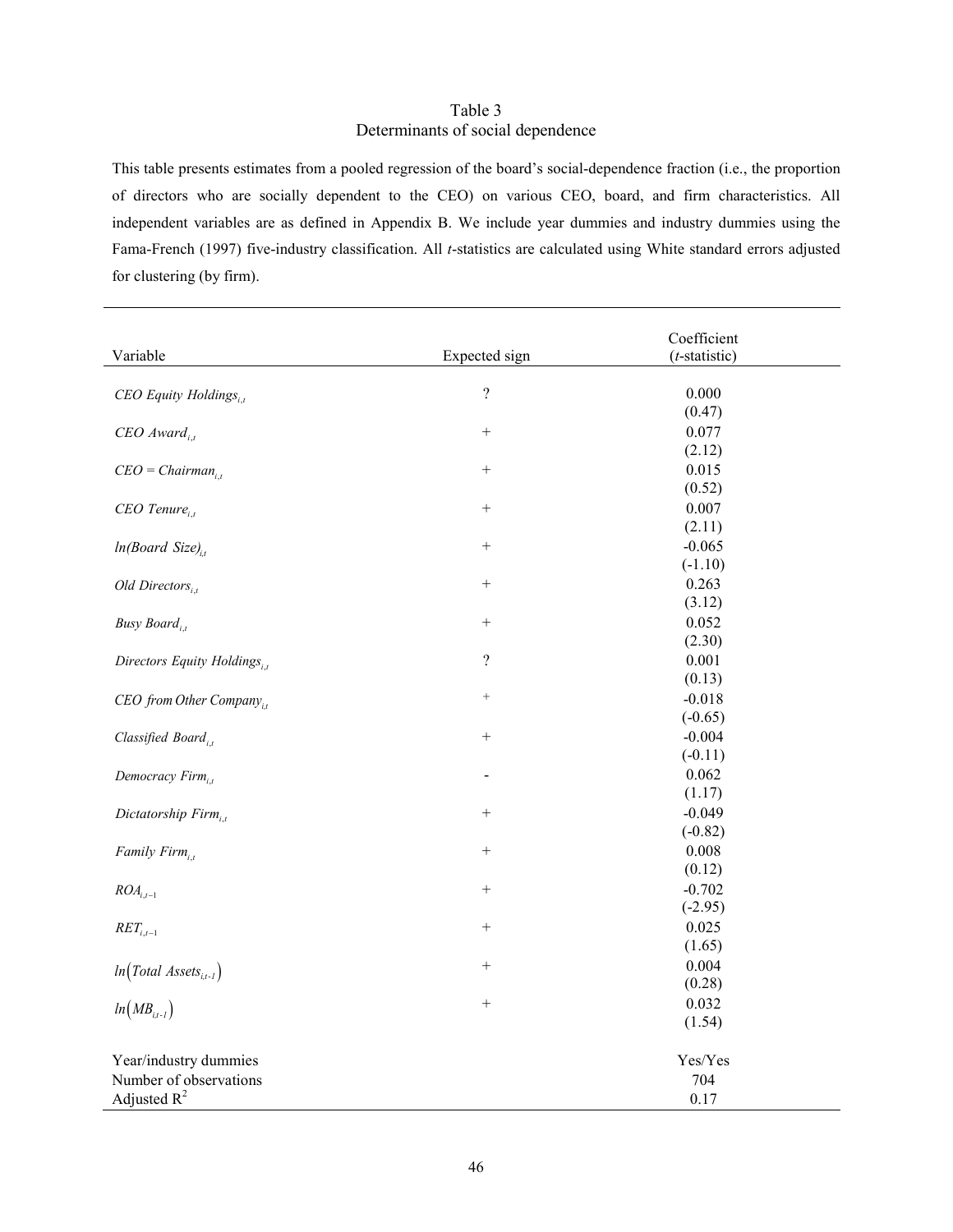## Table 4 Firm characteristics and CEO compensation

This table presents the pooled means of CEO compensation and various firm characteristics. Standard deviations are reported in brackets. *Total Assets* (denoted in millions), *MB*, *ROA*, and *RET* are as defined in Appendix B. *Salary + Bonus* is the sum of base salary and bonus in millions. *Total Compensation* is the CEO's total compensation in millions, defined as the sum of base salary, bonus, long-term incentive payouts, the value of restricted stock grants, and the Black-Scholes value of option grants converted into their stock equivalents using the options' median delta. Column 1 represents all firms, Column 2 represents the subset of firms with conventionally independent boards, Column 3 represents the subset of firms with conventionally-and-socially independent boards, and Column 4 represents the subset of firms with conventionally independent boards that are not conventionally and socially independent. A board is classified as independent if a majority of its members are classified as independent. The *conventional measure* classifies a director as affiliated if he has either financial or familial ties, as specified by the IRRC, to the CEO or to the firm. In addition to the conventional criteria, the *new measure* further classifies a director as affiliated if the director and the CEO share at least two of the following ties: miltary service, alma mater, regional origin, background (i.e., academic discipline), industry of primary employment, or third-party connection through another director. Mutual alma mater must be accompanied by no greater than a three-year age difference to constitute a tie between the director and the CEO.

| Variable                  | All        | Conventional | New        | Conventional only |
|---------------------------|------------|--------------|------------|-------------------|
|                           |            |              |            |                   |
|                           | 96,231     | 98,016       | 75,655     | 153,791           |
| Total Assets              | [171, 692] | [177, 839]   | [135, 644] | [246, 030]        |
| MB                        | 4.159      | 4.093        | 3.957      | 4.432             |
|                           | [4.229]    | [4.210]      | [4.086]    | [4.499]           |
|                           | 0.058      | 0.058        | 0.061      | 0.051             |
| <i>ROA</i>                | [0.056]    | [0.057]      | [0.055]    | [0.061]           |
|                           | 0.227      | 0.214        | 0.200      | 0.249             |
| <b>RET</b>                | [0.433]    | [0.427]      | [0.435]    | [0.405]           |
|                           | 3.778      | 3.748        | 3.419      | 4.569             |
| $Salarv + Bonus$          | [3.148]    | [2.950]      | [2.114]    | [4.289]           |
|                           | 12.755     | 12.931       | 11.393     | 16.767            |
| <b>Total Compensation</b> | [14.072]   | [13.677]     | [10.781]   | [18.565]          |
|                           |            |              |            |                   |
| Number of observations    | 704        | 615          | 439        | 176               |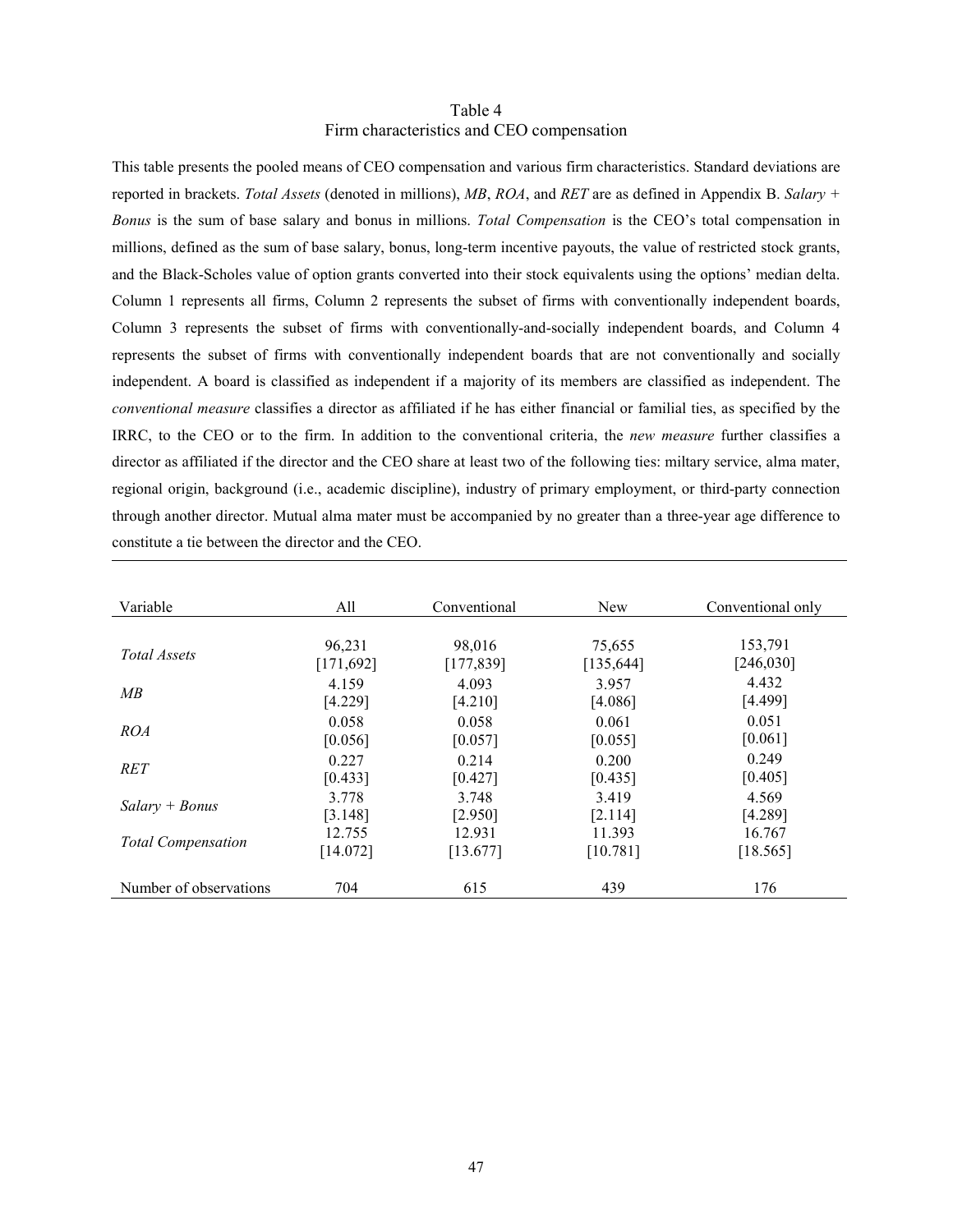## Table 5 Board independence and CEO compensation

This table presents estimates from the following pooled regression:

# $C_{i,t} = \alpha + \beta_1$ BoardIndependence<sub>i,t</sub> +  $X\beta_{2-19}$  + Year  $\beta_{20-28}$  + Industry  $\beta_{29-32}$  +  $\varepsilon_{i,t}$ .

*Ci,t*, the dependent variable, is the level of compensation in millions for the CEO of firm *i* in year *t*. We use two different measures of compensation: *Salary + Bonus* (Columns 1 and 2) and *Total Compensation* (Columns 3 and 4) calculated as the sum of base salary, bonus, long-term incentive payouts, the value of restricted stock grants, and the Black-Scholes value of option grants converted into their stock equivalents using the options' median delta. *BOARD*   $INDEPENDENCE_{i,t}$  is a dummy that equals one if a majority of directors are classified as independent, and zero otherwise. We compare two classification schemes of independence. The *conventional measure* (Columns 1 and 3) classifies a director as affiliated if he has either financial or familial ties, as specified by the IRRC, to the CEO or to the firm. In addition to the conventional criteria, the *new measure* (Columns 2 and 4) further classifies a director as affiliated if the director and the CEO share at least two of the following ties: miltary service, alma mater, regional origin, background (i.e., academic discipline), industry of primary employment, or third-party connection through another director. Mutual alma mater must be accompanied by no greater than a three-year age difference to constitute a tie between the director and the CEO. *X* is a set of the following control variables:  $ln(Total Assets_{i,t-1})$ ,  $ln(MB_{i,t})$ ,  $ROA_{i,t-1}$ ,  $RET_{i,t-1}$ ,  $\sigma_{i,t-1}^2$ ,  $CEO$  Equity Holdings<sub>i,t</sub>,  $CEO$   $Award_{i,t}$ ,  $CEO$   $Chairman_{i,t}$ ,  $CEO$   $Tenure_{i,t}$ , *ln(Board Size<sub>i,t</sub>)*, *Old Directors<sub>i,t</sub>*, *Busy Board<sub>i,t</sub>*, *Directors Equity Holdings<sub>i,t</sub></sub>, <i>CEO from Other Company*<sub>i,t</sub> *Classified Boardi,t* , *Democracy Firmi,t* , *Dictatorship Firmi,t* , and *Family Firmi,t* , which are as defined in Appendix B. *Year* denotes the year dummies, *Year<sub>1997</sub>* through *Year<sub>2005</sub>*. *Industry* denotes the industry dummies using the Fama-French (1997) five-industry classification. All *t*-statistics are calculated using White standard errors adjusted for clustering (by firm).

|                                                       |                          | Coefficient ( <i>t</i> -statistic) |                       |                       |                           |  |  |
|-------------------------------------------------------|--------------------------|------------------------------------|-----------------------|-----------------------|---------------------------|--|--|
|                                                       |                          |                                    | $Salary + Bonus$      |                       | <b>Total Compensation</b> |  |  |
| Variable                                              | Expected sign            | (1)                                | (2)                   | (3)                   | (4)                       |  |  |
| <b>BOARD INDEPENDENCE</b> <sub>i.t.conventional</sub> |                          | $-0.755$<br>$(-1.16)$              |                       | 0.572<br>(0.24)       |                           |  |  |
| <b>BOARD INDEPENDENCE</b> <sub>i.t.new</sub>          |                          |                                    | $-0.780$<br>$(-2.31)$ |                       | $-3.347$<br>$(-2.50)$     |  |  |
| $ln(Total Assets_{i,t-1})$                            | $+$                      | 1.057<br>(5.38)                    | 1.066<br>(5.60)       | 3.337<br>(4.12)       | 3.355<br>(4.47)           |  |  |
| $ln(MB_{i,t-1})$                                      | $^{+}$                   | 0.696<br>(2.56)                    | 0.631<br>(2.39)       | 3.717<br>(2.44)       | 3.364<br>(2.44)           |  |  |
| $ROA_{i,t-1}$                                         | $+$                      | $-1.062$<br>$(-0.31)$              | 0.142<br>(0.04)       | 2.022<br>(0.10)       | 8.403<br>(0.45)           |  |  |
| $RET_{i,t-1}$                                         | $^{+}$                   | 0.477<br>(2.05)                    | 0.444<br>(1.90)       | 6.315<br>(4.06)       | 6.129<br>(3.92)           |  |  |
| $\sigma_{i,t-1}^2$                                    | $\overline{\mathcal{C}}$ | 13.024<br>(0.42)                   | 16.329<br>(0.53)      | 196.483<br>(1.07)     | 214.860<br>(1.10)         |  |  |
| CEO Equity Holdings,                                  | $\overline{\mathcal{C}}$ | $-0.141$<br>$(-3.48)$              | $-0.134$<br>$(-3.38)$ | $-0.300$<br>$(-1.45)$ | $-0.269$<br>$(-1.30)$     |  |  |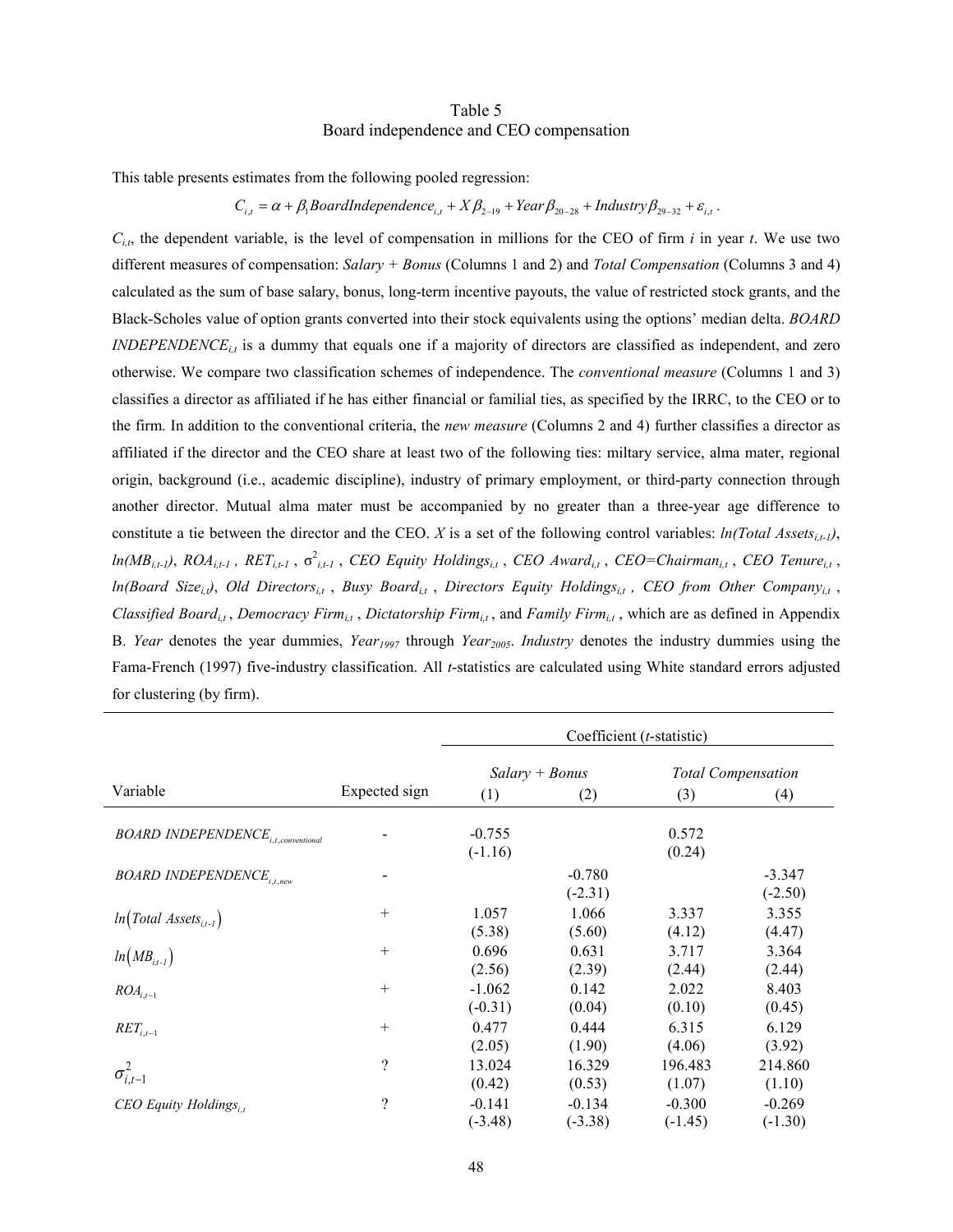| $CEO$ Award,                         | $^{+}$ | 0.016                 | $-0.070$              | 1.051                 | 0.747                 |
|--------------------------------------|--------|-----------------------|-----------------------|-----------------------|-----------------------|
| $CEO = Chairman_{i,t}$               | $+$    | (0.04)<br>1.097       | $(-0.19)$<br>1.064    | (0.51)<br>3.344       | (0.38)<br>3.722       |
| $CEO$ Tenure,                        | $^{+}$ | (3.33)<br>0.030       | (3.39)<br>0.025       | (1.60)<br>0.084       | (1.84)<br>0.023       |
| $ln(Board Size)_{i}$                 | $^{+}$ | (1.28)<br>$-0.048$    | (0.94)<br>$-0.020$    | (0.79)<br>$-3.995$    | (0.18)<br>$-3.799$    |
| Old Directors,                       | $+$    | $(-0.09)$<br>3.641    | $(-0.04)$<br>3.334    | $(-2.00)$<br>4.798    | $(-1.80)$<br>2.689    |
| Busy Board,                          | $^{+}$ | (3.43)<br>0.202       | (3.23)<br>0.105       | (1.38)<br>0.178       | (0.75)<br>$-0.104$    |
| Directors Equity Holdings,           |        | (0.69)<br>0.020       | (0.36)<br>0.012       | (0.12)<br>$-0.223$    | $(-0.07)$<br>$-0.556$ |
| CEO from Other Company <sub>it</sub> | $^{+}$ | (0.09)<br>0.356       | (0.06)<br>0.422       | $(-0.39)$<br>2.505    | $(-1.05)$<br>3.108    |
|                                      |        | (0.75)                | (0.94)                | (1.62)                | (1.99)                |
| Classified Board,                    | $^{+}$ | $-0.343$<br>$(-0.94)$ | $-0.350$<br>$(-1.00)$ | 0.702<br>(0.50)       | 0.720<br>(0.53)       |
| Democracy $Firm_{i}$ ,               |        | $-1.291$<br>$(-2.17)$ | $-1.285$<br>$(-2.08)$ | 1.681<br>(0.51)       | 1.744<br>(0.58)       |
| Dictatorship Firm,                   | $^{+}$ | 1.467<br>(1.81)       | 1.494<br>(1.95)       | $-3.184$<br>$(-1.35)$ | $-3.113$<br>$(-1.42)$ |
| Family Firm,                         | $^{+}$ | 0.880<br>(0.74)       | 0.903<br>(0.78)       | 3.304<br>(1.07)       | 3.309<br>(1.27)       |
| Year/industry dummies                |        | Yes/Yes               | Yes/Yes               | Yes/Yes               | Yes/Yes               |
| Number of observations               |        | 704                   | 704                   | 704                   | 704                   |
| Adjusted $R^2$                       |        | 0.35                  | 0.36                  | 0.20                  | 0.21                  |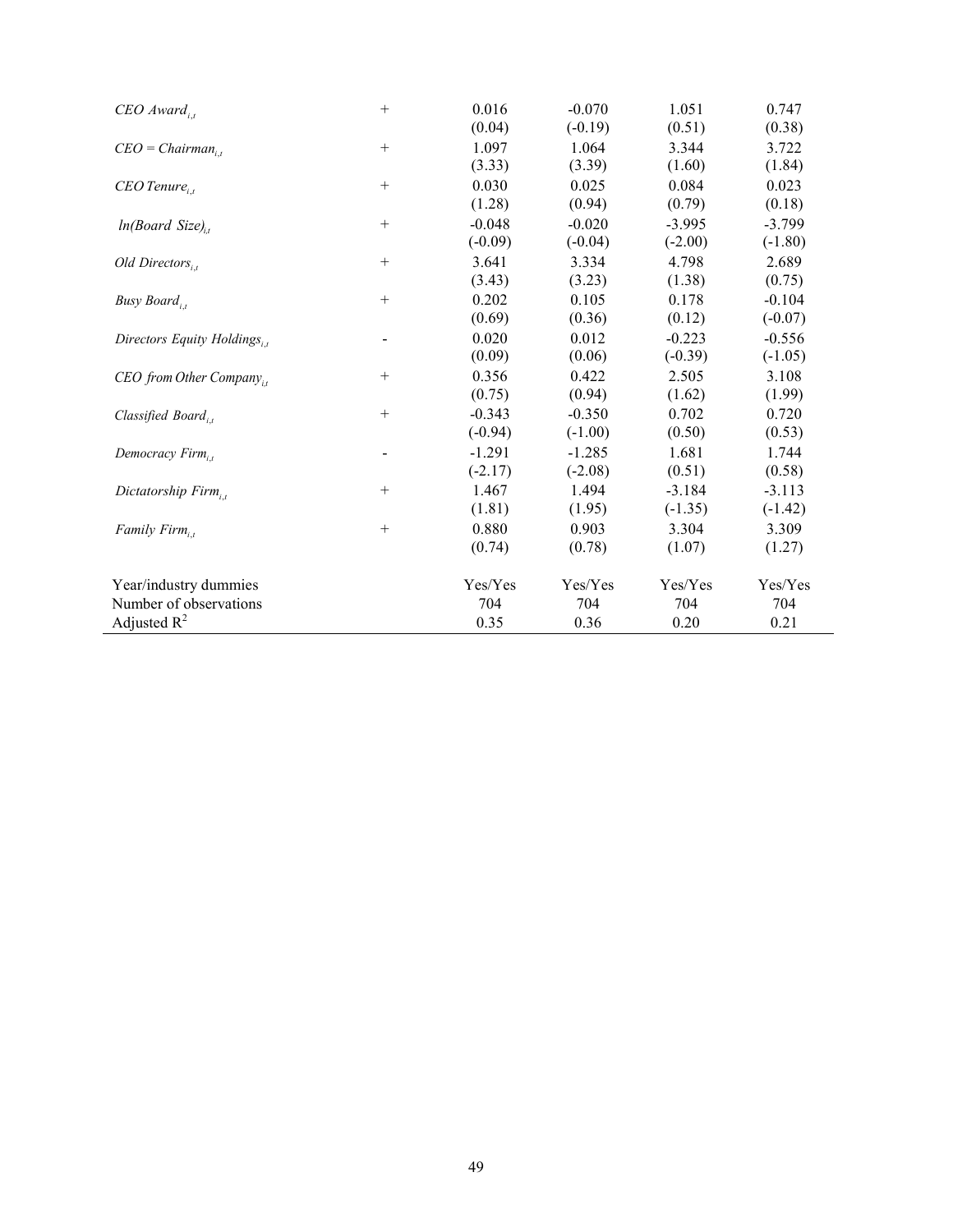#### Table 6

## Compensation differential within subsample of conventionally independent boards

This table presents estimates from the following pooled regression, within the subset of firms with conventionally independent boards:

$$
C_{i,t} = \alpha + \beta_1 \text{NotIndependent}_{i,t} + X\beta_{2-19} + Year\beta_{20-28} + Industry\beta_{29-32} + \varepsilon_{i,t}.
$$

 $C_{i,t}$ , the dependent variable, is the level of compensation in millions for the CEO of firm *i* in year *t*. We use two different measures of compensation: *Salary + Bonus* (Column 1) and *Total Compensation* (Column 2). *NOT*   $INDEPENDENT_{i,t}$  is a dummy that equals one if the board (despite being conventionally independent) is not conventionally and socially independent, and zero otherwise. *X* is a set of the following control variables: *ln(Total*   $A$ ssets<sub>i,t-1</sub>), *ln*( $MB$ <sub>i,t-1</sub>),  $ROA$ <sub>i,t-1</sub>,  $RET$ <sub>i,t-1</sub>,  $\sigma$ <sup>2</sup><sub>i,t-1</sub>, *CEO* Equity Holdings<sub>i,t</sub>, *CEO* Award<sub>i,t</sub>, *CEO*=Chairman<sub>i,t</sub>, *CEO Tenure<sub>it</sub>*, *ln(Board Size<sub>it</sub>)*, *Old Directors*<sub>it</sub>, *Busy Board*<sub>it</sub>, *Directors Equity Holdings*<sub>it</sub>, *CEO from Other Company*<sub>it</sub> , *Classified Boardi,t* , *Democracy Firmi,t* , *Dictatorship Firmi,t* , and *Family Firmi,t* , which are as defined in Appendix B. *Year* denotes the year dummies, *Year<sub>1997</sub>* through *Year<sub>2005</sub>*. *Industry* denotes the industry dummies using the Fama-French (1997) five-industry classification. All *t*-statistics are calculated using White standard errors adjusted for clustering (by firm).

|                                                                   |               | Coefficient ( <i>t</i> -statistic) |                           |  |  |
|-------------------------------------------------------------------|---------------|------------------------------------|---------------------------|--|--|
| Variable                                                          | Expected sign | $Salary + Bonus$                   | <b>Total Compensation</b> |  |  |
| NOT INDEPENDENT $_{it}$                                           | $^{+}$        | 0.595<br>(1.71)                    | 4.079<br>(2.69)           |  |  |
| Year/industry dummies<br>Number of observations<br>Adjusted $R^2$ |               | Yes/Yes<br>615<br>0.35             | Yes/Yes<br>615<br>0.19    |  |  |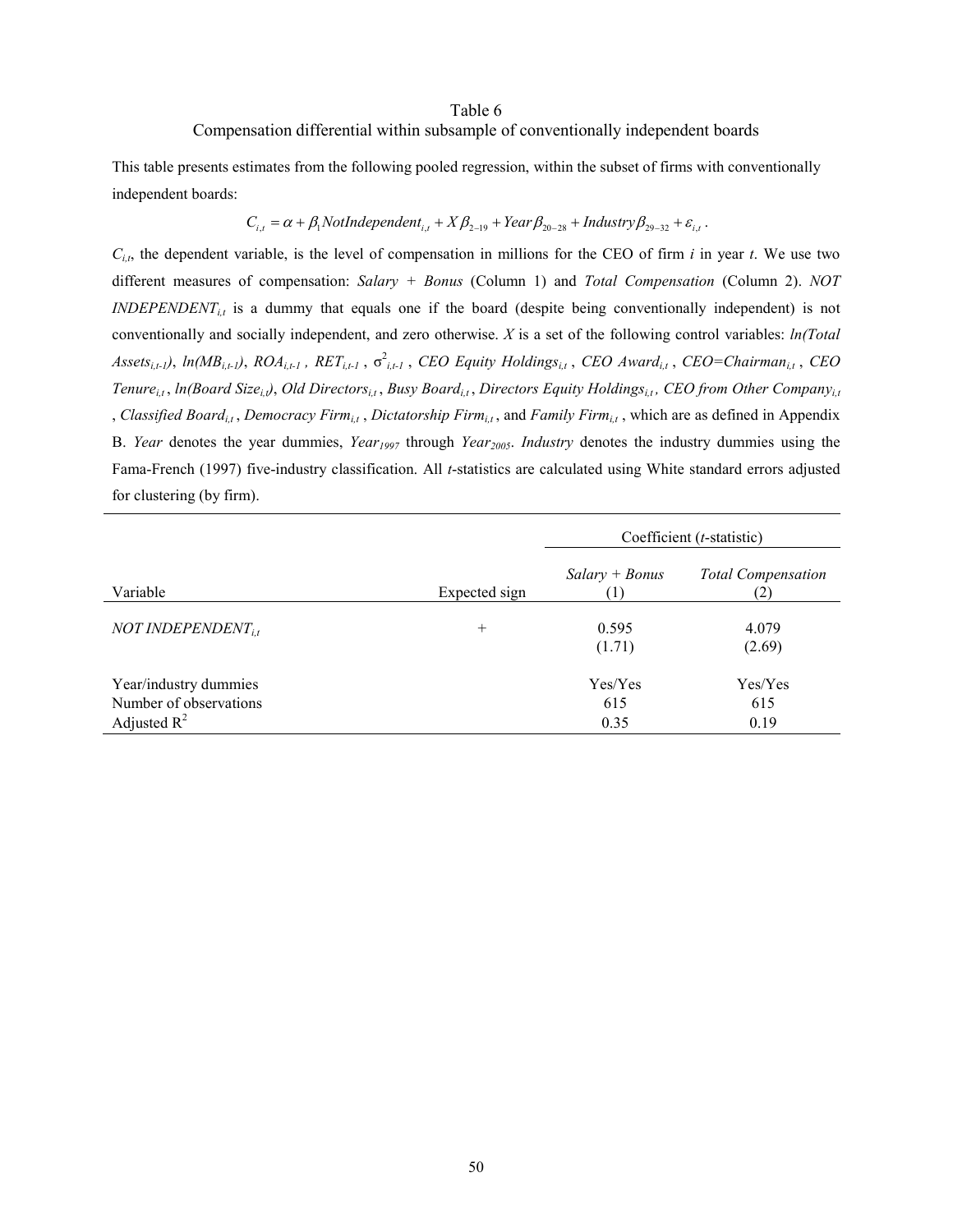## Table 7 Excess compensation and subsequent operating performance

This table presents estimates from the following pooled regression, within the subset of firms with conventionally independent boards:

# $Performance_{i,t+1,t+3} = \alpha + PredictedExcessComparison_{i,t}\beta_{1-2} + X\beta_{3-5} + Year\beta_{6-14} + Industry\beta_{15-18} + \varepsilon_{i,t}$ .

*Performance*<sub>i,t+1,t+3</sub>, the dependent variable, is the operating performance averaged over the subsequent one-, two-, or three-year period. We use three different measures of operating performance: *Return on Assets (ROA)*, *Return on Sales (ROS)*, and *Return on Equity (ROE)*. *Predicted Excess Compensationi,t* consists of two variables: *Excess(NOT INDEPENDENT<sub>ij</sub>*), the predicted excess compensation attributed to having a board that is not conventionally and socially independent (despite being conventionally independent); and *Excess(Other Governance Variables<sub>i,t</sub>)*, the predicted excess compensation from the remaining governance variables: *CEO Equity Holdings*, *CEO=Chairman*, *ln(Board Size)*, *Old Directors*, *Busy Board*, *Directors' Equity Holdings*, *CEO from Other Company, Classified Board*, *Democracy Firm*, *Dictatorship Firm*, and *Family Firm*, which are as defined in Appendix B. Predicted excess components of total compensation are calculated using the coefficient estimates from Table 6, and are scaled by total compensation. *X* is a set of the following control variables:  $ln(Total Assets_{i,t})$ ,  $ln(MB_{i,t})$ , and  $\sigma^2_{i,t}$ , which are also as defined in Appendix B. *Year* denotes the year dummies, *Year1997* through *Year2005*. *Industry* denotes the industry dummies using the Fama-French (1997) five-industry classification. All *t*-statistics are calculated using White standard errors adjusted for clustering (by firm).

|                                                            |                          | Coefficient $(t\text{-statistic})$ |                       |                       |  |
|------------------------------------------------------------|--------------------------|------------------------------------|-----------------------|-----------------------|--|
| Variable                                                   | Expected sign            | One-year                           | Two-year              | Three-year            |  |
| Return on Assets (ROA)                                     |                          |                                    |                       |                       |  |
| $Excess(NOT\ INDEPENDENT_{i},)$                            | $\overline{\phantom{a}}$ | $-0.010$<br>$(-1.89)$              | $-0.011$<br>$(-2.10)$ | $-0.010$<br>$(-2.46)$ |  |
| Return on Sales (ROS)<br>$Excess(NOT\ INDEPENDENT_{i},)$   |                          | $-0.011$<br>$(-1.72)$              | $-0.012$<br>$(-1.86)$ | $-0.012$<br>$(-2.24)$ |  |
| Return on Equity (ROE)<br>$Excess(NOT\ INDEPENDENT_{i,i})$ |                          | $-0.019$<br>$(-2.61)$              | $-0.018$<br>$(-2.54)$ | $-0.016$<br>$(-2.08)$ |  |
| Year/industry dummies<br>Number of observations            |                          | Yes/Yes<br>602                     | Yes/Yes<br>533        | Yes/Yes<br>462        |  |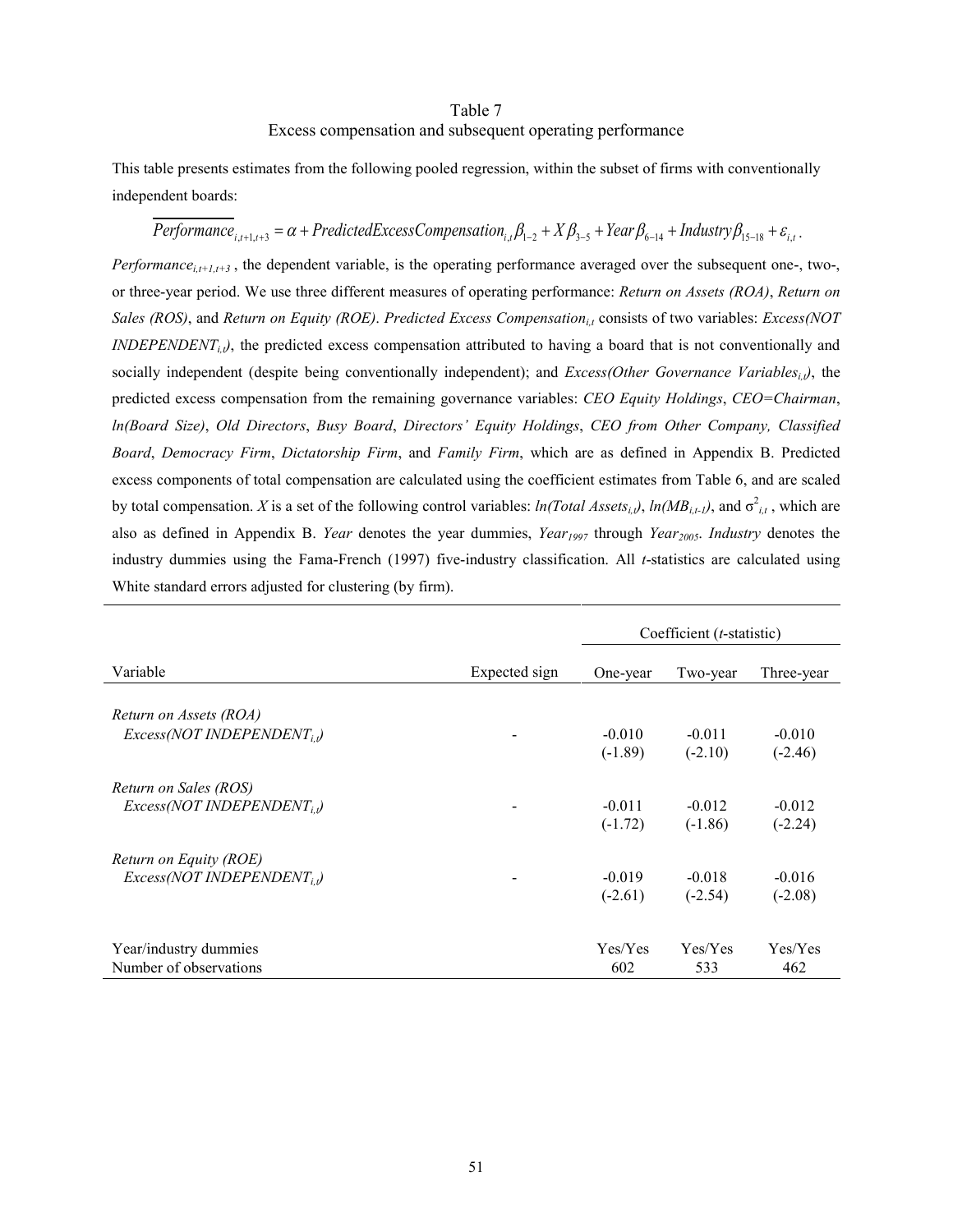#### Table 8

## Pay-performance differential within subsample of conventionally independent boards

This table presents estimates from the following pooled regression, within the subset of firms with conventionally independent boards:

## $C_{i,t} = \alpha + \beta_1 Ret_{i,t} + \beta_2Ret_{i,t} * \text{NotIndependent}_{i,t} + \text{Interact}\beta_{3-15} + \text{Year}\beta_{16-24} + \text{Industry}\beta_{25-28} + \varepsilon_{i,t}$ .

*Ci,t*, the dependent variable, is the percentage change in the level of compensation for the CEO of firm *i* in year *t*. We use two different measures of compensation: *Salary + Bonus* (Columns 1 and 2) and *Total Compensation* (Columns 3 and 4). *RETi,t* is the annual stock return from year *t*. *NOT INDEPENDENTi,t* is a dummy that equals one if the board (despite being conventionally independent) is not conventionally and socially independent, and zero otherwise. *INTERACT* is a set of additional interaction terms in which *RETi,t* is interacted with each of the following variables: *CEO Award<sub>it</sub>*, *CEO=Chairman<sub>it</sub>*, *CEO Tenure<sub>it</sub>*, *ln(Board Size<sub>it</sub>)*, *Old Directors<sub>it</sub>*, *Busy Board<sub>it</sub>*, *Directors Equity Holdingsi,t , CEO from Other Companyi,t* , *Classified Boardi,t* , *Democracy Firmi,t* , *Dictatorship Firm*<sub>it</sub>, *Family Firm*<sub>it</sub>, and  $\sigma^2_{i,t}$ , which are as defined in Appendix B. Columns 1 and 3 report results from excluding these interaction terms, and Columns 2 and 4 report results from including these interaction terms. *Year* denotes the year dummies, *Year<sub>1997</sub>* through *Year<sub>2005</sub>*. *Industry* denotes the industry dummies using the Fama-French (1997) five-industry classification. All *t*-statistics are calculated using White standard errors adjusted for clustering (by firm).

|                                             |               | Coefficient $(t\text{-statistic})$ |                                    |             |                                  |  |
|---------------------------------------------|---------------|------------------------------------|------------------------------------|-------------|----------------------------------|--|
| Variable                                    | Expected sign | (1)                                | $Salary + Bonus$<br>(2)            | (3)         | <b>Total Compensation</b><br>(4) |  |
| $RET_{i,t}$                                 | $^{+}$        | 0.268                              | $-0.534$                           | 0.636       | 5.234                            |  |
| $RET_{i,t}$ * NOT INDEPENDENT <sub>it</sub> |               | (4.12)                             | $(-1.01)$<br>$-0.058$<br>$(-0.53)$ | (2.27)      | (2.83)<br>$-0.511$<br>$(-1.83)$  |  |
| Year/industry dummies                       |               | Yes/Yes                            | Yes/Yes                            | Yes/Yes     | Yes/Yes                          |  |
| Number of observations<br>Adjusted $R^2$    |               | 615<br>0.08                        | 615<br>0.10                        | 615<br>0.08 | 615<br>0.16                      |  |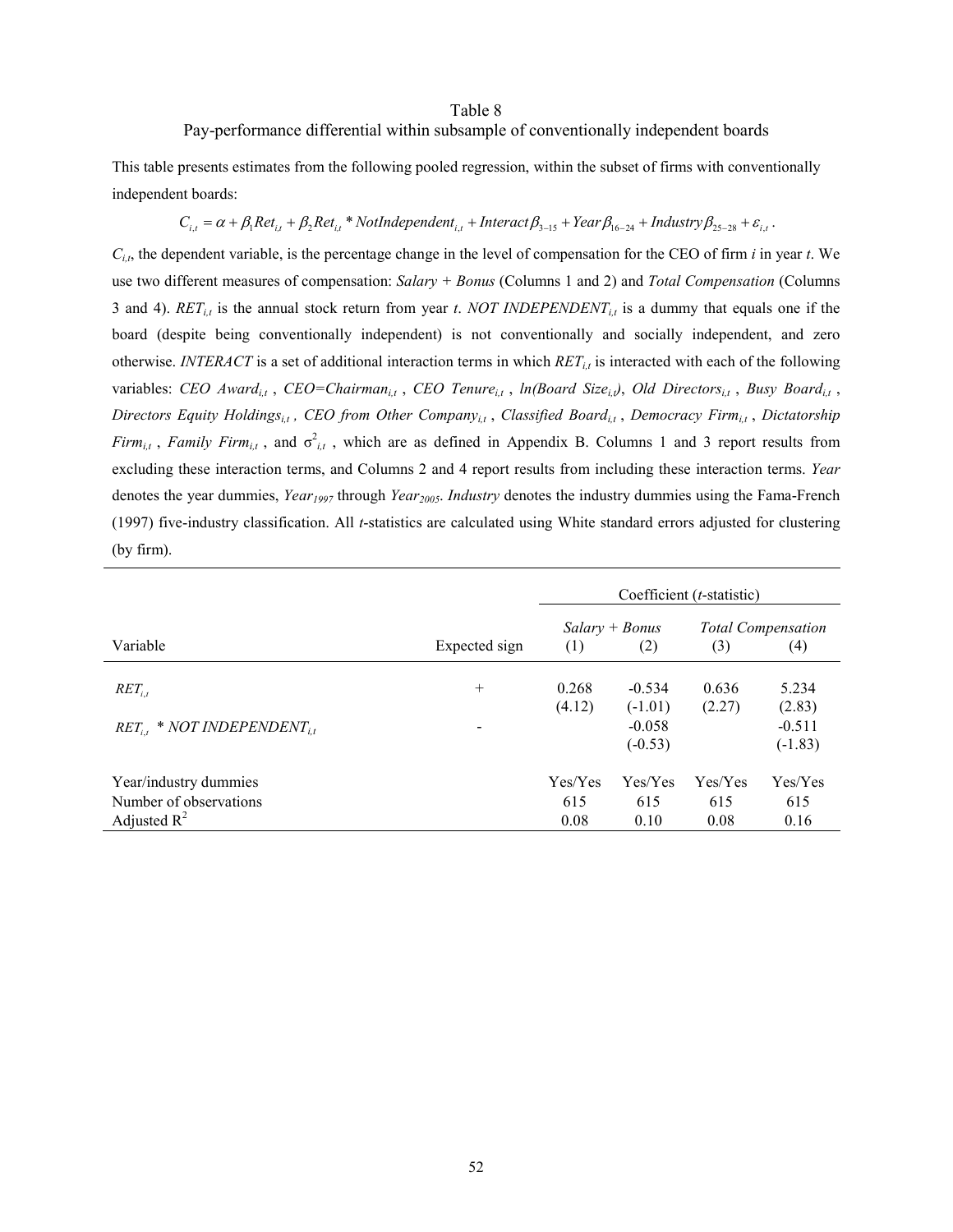## Table 9 Turnover differential within subsample of conventionally independent boards

This table presents estimates from the following pooled logit model, within the subset of firms with conventionally independent boards:

$$
Turnover_{i,t} = \alpha + \beta_1 Ret_{i,t-1} + \beta_2Ret_{i,t-1} * NotIndependent_{i,t-1} + \beta_3 NotIndependent_{i,t-1} + Internet\beta_{4-15} + X\beta_{16-28} + Year\beta_{29-36} + Industry\beta_{37-40} + \varepsilon_{i,t}
$$

*Turnover<sub>i,t</sub>*, the dependent variable, is a dummy that equals one if a CEO turnover occurs at firm *i* in year *t*, and zero otherwise. *RET<sub>i,t-1</sub>* is the annual stock return from year  $t-1$ . *NOT INDEPENDENT<sub>i,t-1</sub>* is a dummy that equals one if in year *t-1* the board (despite being conventionally independent) is not conventionally and socially independent, and zero otherwise. *X* is a set of the following control variables: *CEO Awardi,t-1* , *CEO=Chairmani,t-1* , *CEO Tenurei,t-1* , *ln(Board Sizei,t-1)*, *Old Directorsi,t-1* , *Busy Boardi,t-1*, *Directors Equity Holdingsi,t-1 , CEO from Other Companyi,t-1* , *Classified Boardi,t-1* , *Democracy Firmi,t-1* , *Dictatorship Firmi,t-1* , *Family Firmi,t-1* (which are as defined in Appendix B), and *CEO Agei,t-1* . *INTERACT* is a set of additional interaction terms in which *RETi,t-1* is interacted with each of the variables in *X*, except for *CEO Age<sub>i,t-1</sub>*. *Year* denotes the year dummies, *Year<sub>1998</sub>* through *Year<sub>2005</sub>*. Because this regression involves lagged board-structure variables, which are unavailable in 1995, we begin our analysis in 1997. *Industry* denotes the industry dummies using the Fama-French (1997) five-industry classification. All *p*-values account for clustering (by firm).

|                                                  |               | Coefficient ( $p$ -value) |  |
|--------------------------------------------------|---------------|---------------------------|--|
| Variable                                         | Expected sign | Turnover                  |  |
| $RET_{i,t-1}$                                    |               | $-2.202$<br>(0.67)        |  |
| $RET_{i,t-1}$ * NOT INDEPENDENT <sub>i.t-1</sub> | $^{+}$        | 1.691<br>(0.18)           |  |
| NOT INDEPENDENT $T_{i,t-1}$                      | -             | $-0.574$<br>(0.09)        |  |
| Year/industry dummies                            |               | Yes/Yes                   |  |
| Number of observations                           |               | 601                       |  |
| Likelihood ratio                                 |               | 76.95                     |  |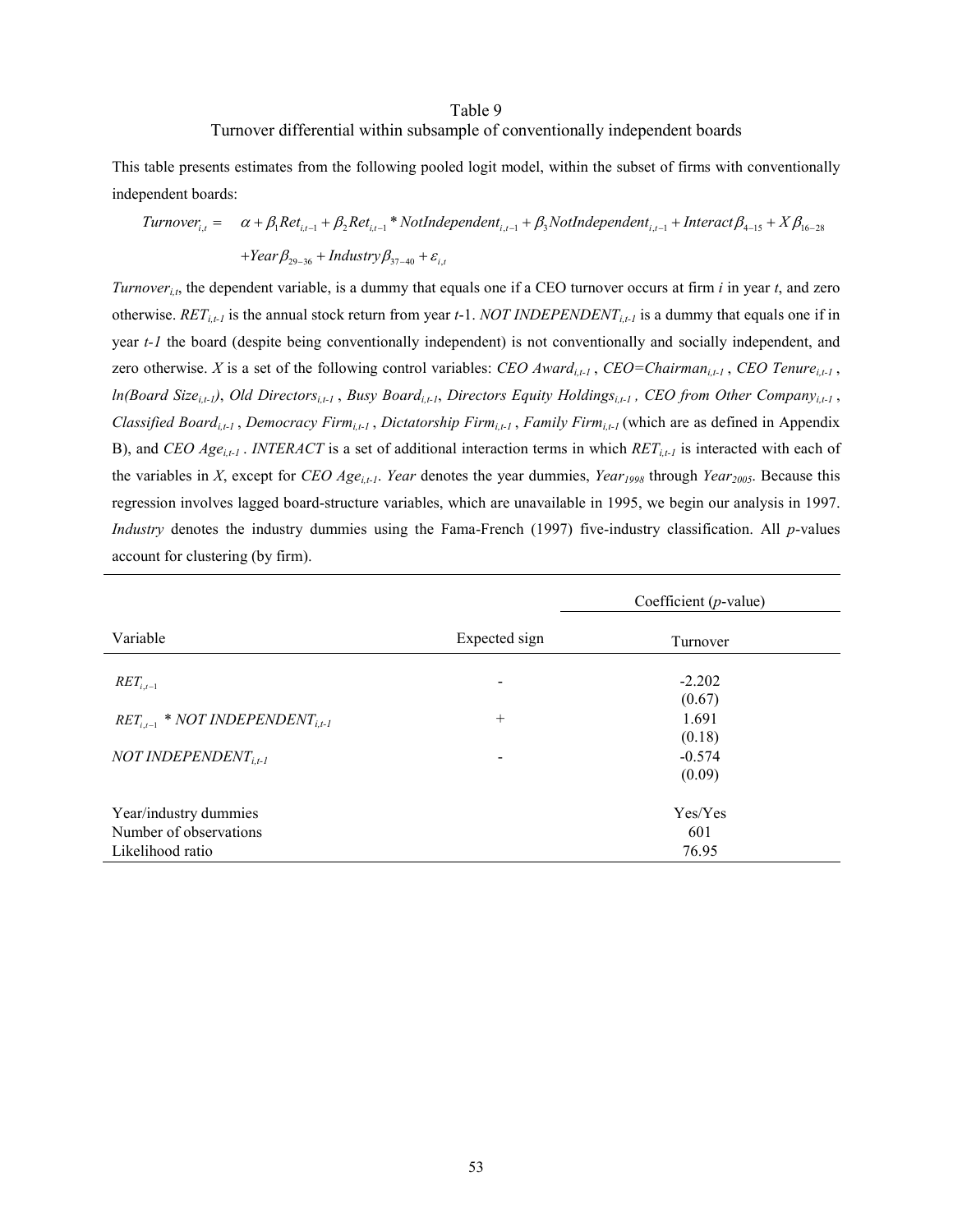#### Table 10

#### Bonus differential within subsample of conventionally independent audit committees

This table presents estimates from the following pooled regression, within the subset of firms whose audit committees are composed entirely of conventionally independent directors:

## $Bonus_{i,t} = \alpha + \beta_1 \text{NotIndependent}_{i,t} + \beta_2 \text{OtherComp}_{i,t} + X\beta_{3-20} + Year\beta_{21-27} + Industry\beta_{28-31} + \varepsilon_{i,t}$ .

*Bonus<sub>i,t</sub>*, the dependent variable, is the bonus in millions for the CEO of firm *i* in year *t*. *NOT INDEPENDENT<sub>i,t</sub>* is a dummy that equals one if the audit committee (despite being composed entirely of conventionally independent directors) has one or more directors who are socially dependent to the CEO, and zero otherwise. *OtherComp<sub>it</sub>* is the CEO's total compensation salary minus bonus. *X* is a set of the following control variables:  $ln(Total Assets_{i,t-1})$ ,  $ln(MB_{i,t})$ ,  $ROA_{i,t-1}$ ,  $RET_{i,t-1}$ ,  $\sigma^2_{i,t-1}$ , *CEO Equity Holdings*<sub>i,t</sub>, *CEO Award*<sub>i,t</sub>, *CEO*=*Chairman*<sub>i,t</sub>, *CEO* Tenure<sub>i,t</sub>, *ln(Board Size<sub>i,t</sub>)*, *Old Directors*<sub>it</sub>, *Busy Board*<sub>it</sub>, *Directors Equity Holdings*<sub>it</sub>, *CEO from Other Company*<sub>it</sub>, *Classified Boardi,t* , *Democracy Firmi,t* , *Dictatorship Firmi,t* , and *Family Firmi,t* , which are as defined in Appendix B. *Year* denotes the year dummies, *Year1999* through *Year2005*. Because this regression involves audit committee data (which are not available until after 1997), we begin our analysis in 1998. *Industry* denotes the industry dummies using the Fama-French (1997) five-industry classification. All *t*-statistics are calculated using White standard errors adjusted for clustering (by firm).

|                                                                   |               | Coefficient $(t\text{-statistic})$ |  |  |
|-------------------------------------------------------------------|---------------|------------------------------------|--|--|
| Variable                                                          | Expected sign | <b>Bonus</b>                       |  |  |
| NOT INDEPENDENT $_{it}$                                           | $^{+}$        | 0.734<br>(1.75)                    |  |  |
| Year/industry dummies<br>Number of observations<br>Adjusted $R^2$ |               | Yes/Yes<br>507<br>0.35             |  |  |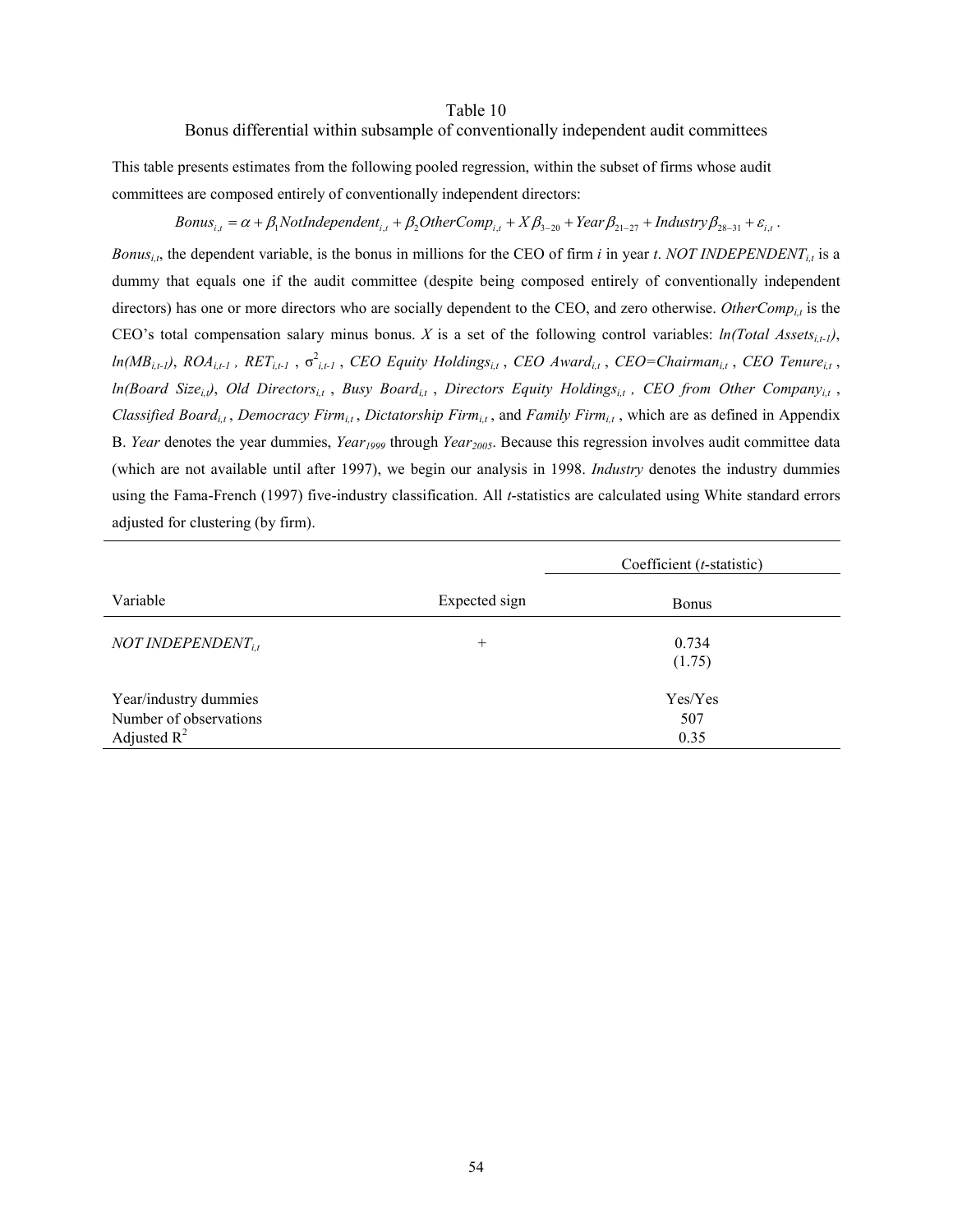## Table 11 Sensitivity tests

This table presents the results from a range of sensitivity tests examining different specifications of boardindependence cutoffs. As in Table V, we estimate the following pooled regression:

$$
C_{i,t} = \alpha + \beta_1 \text{BoardIndependence}_{i,t} + X\beta_{2-19} + \text{Year}\beta_{20-28} + \text{Industry}\beta_{29-32} + \varepsilon_{i,t}.
$$

We use two different measures of  $C_{i,t}$  (in millions): *Salary + Bonus* (Panel A) and *Total Compensation* (Panel B). In Columns 1 through 3, *BOARD INDEPENDENCE<sub>it</sub>* is a dummy that equals one if the board is classified as independent (under the criteria in question), and zero otherwise. In Column 1, we require that a 50% majority of directors be independent; in Column 2, we require that a 60% majority of directors be independent; and in Column 3, we require that all members of the compensation committee be independent. In regressions using the 60% cutoff, we also include a mixed-board dummy that equals one if the percentage of independent directors is between 40% and 60%, and zero otherwise. For regressions involving compensation committee information, our analyses begin in 1998 in accordance with data availability. In Column 4, we define *BOARD INDEPENDENCEi,t* as the fraction of directors that are independent. In Column 5, we define *BOARD INDEPENDENCEi,t* as the board's average number of ties per director, which is calculated by dividing the total number of director-CEO ties by the number of directors for that firm-year. For each of these measures of board independence, we present the results from using two different specifications of director independence. In the first row, we consider only the conventional ties, and in the second row, we augment the conventional criteria with our social criteria (consisting of restrictions on mutual alma mater, military service, regional origin, discipline, industry, and third-party connections). *X* is a set of control variables as listed in Table 5. *Year* denotes the year dummies, *Year<sub>1997</sub>* through *Year<sub>2005</sub>*. *Industry* denotes the industry dummies using the Fama-French (1997) five-industry classification. All *t*-statistics are calculated using White standard errors adjusted for clustering (by firm).

|                              | Coefficient (t-statistic)                                    |                                                          |                                                                        |                                         |                              |
|------------------------------|--------------------------------------------------------------|----------------------------------------------------------|------------------------------------------------------------------------|-----------------------------------------|------------------------------|
|                              | Independent if<br>$\geq 50\%$ of<br>directors<br>independent | Independent if<br>$>60\%$ of<br>directors<br>independent | Independent if all<br>compensation<br>committee members<br>independent | Fraction of<br>independent<br>directors | Average<br>number of<br>ties |
|                              | (1)                                                          | (2)                                                      | (3)                                                                    | (4)                                     | (5)                          |
| Expected sign                |                                                              |                                                          |                                                                        |                                         | $+$                          |
| Panel A. Salary $+$ Bonus    |                                                              |                                                          |                                                                        |                                         |                              |
| Conventional ties only       | $-0.755$<br>$(-1.16)$                                        | $-1.695$<br>$(-1.65)$                                    | $-0.410$<br>$(-0.78)$                                                  | $-1.291$<br>$(-0.74)$                   | 1.291<br>(0.74)              |
| Conventional and social ties | $-0.780$<br>$(-2.31)$                                        | $-1.424$<br>$(-2.38)$                                    | $-0.917$<br>$(-2.24)$                                                  | $-2.335$<br>$(-2.09)$                   | 0.808<br>(1.76)              |
| Panel B. Total Compensation  |                                                              |                                                          |                                                                        |                                         |                              |
| Conventional ties only       | 0.572<br>(0.24)                                              | $-3.574$<br>$(-0.87)$                                    | $-1.559$<br>$(-0.76)$                                                  | 0.876<br>(0.19)                         | $-0.876$<br>$(-0.19)$        |
| Conventional and social ties | $-3.347$<br>$(-2.50)$                                        | $-5.353$<br>$(-2.35)$                                    | $-3.018$<br>$(-1.96)$                                                  | $-6.983$<br>$(-1.94)$                   | 3.522<br>(2.21)              |